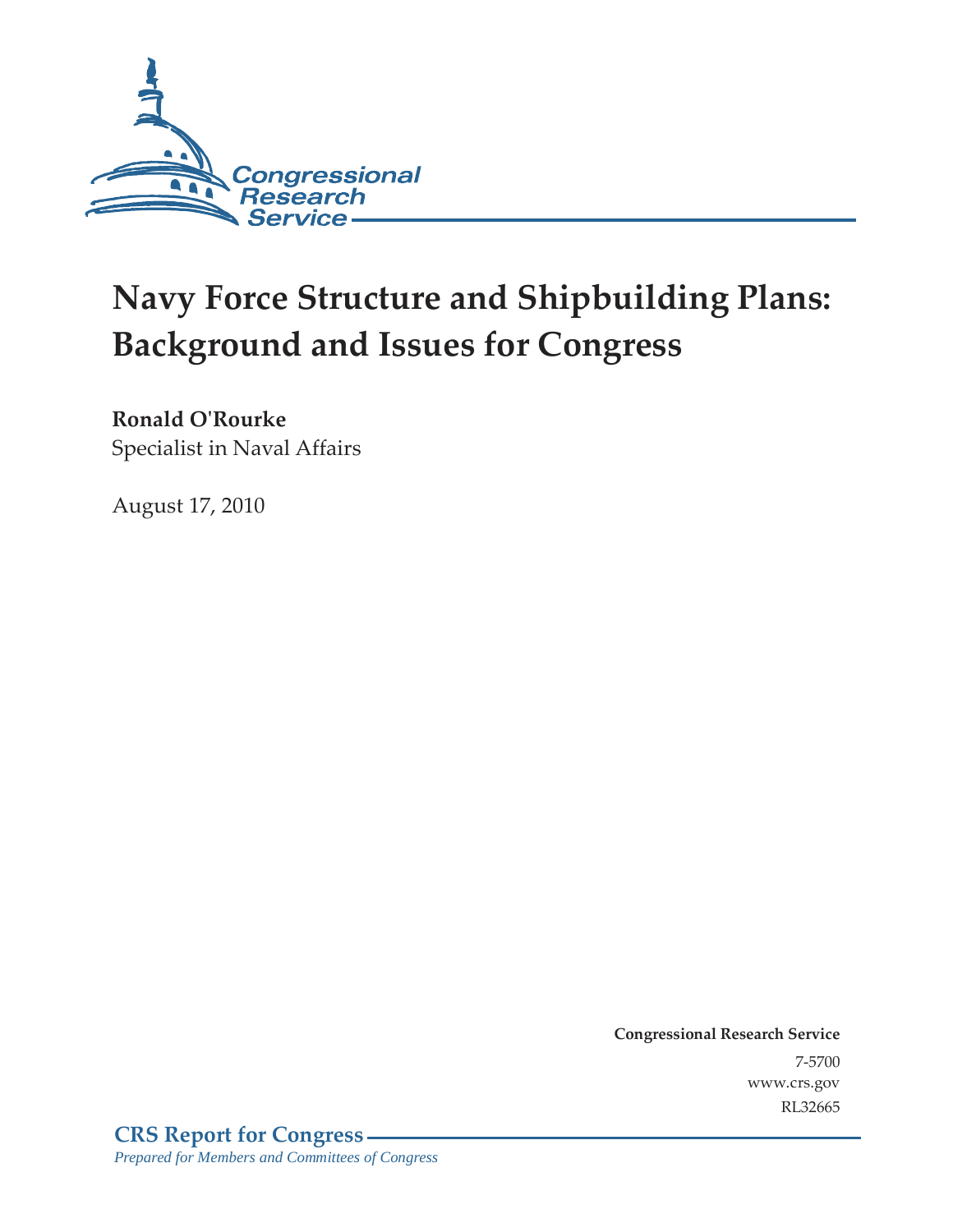## **Summary**

The planned size of the Navy, the rate of Navy ship procurement, and the prospective affordability of the Navy's shipbuilding plans have been matters of concern for the congressional defense committees for the past several years.

The Navy's FY2011 budget submission retains, for the time being at least, the goal of achieving and maintaining a 313-ship fleet that the Navy first presented to Congress in February 2006. Although the 313-ship goal remains in place, some elements of Navy ship force planning that have emerged since 2006 appear to diverge from elements of the 313-ship plan. The Navy's report on its FY2011 30-year (FY2011-FY2040) shipbuilding plan refers to a forthcoming force structure assessment (FSA). Such an assessment could produce a replacement for the 313-ship plan. It is not clear when the FSA might be conducted, or when a replacement for the 313-ship plan might be issued.

The Navy's proposed FY2011 budget requests funding for the procurement of nine new battle force ships (i.e., ships that count against the 313-ship goal). The nine ships include two attack submarines, two destroyers, two Littoral Combat Ships (LCSs), one amphibious assault ship, one Mobile Landing Platform (MLP) ship (i.e., a maritime prepositioning ship), and one Joint High Speed Vessel (JHSV).

The Navy's five-year (FY2011-FY2015) shipbuilding plan includes a total of 50 new battle force ships, or an average of 10 per year. Of the 50 ships in the plan, half are relatively inexpensive LCSs or JHSVs.

The Navy's FY2011 30-year (FY2011-FY2040) shipbuilding plan includes 276 ships. The plan does not include enough ships to fully support all elements of the 313-ship plan over the long run. The Navy projects that implementing the 30-year plan would result in a fleet that grows from 284 ships in FY2011 to 315 ships in FY2020, reaches a peak of 320 ships in FY2024, drops below 313 ships in FY2027, declines to 288 ships in FY2032-FY2033, and then increases to 301 ships in FY2039-FY2040. The Navy projects that the attack submarine and cruiser-destroyer forces will drop substantially below required levels in the latter years of the 30-year plan.

The Navy estimates that executing the 30-year shipbuilding plan would require an average of \$15.9 billion per year in constant FY2010 dollars. A May 2010 Congressional Budget Office (CBO) report estimates that the plan would require an average of \$19.0 billion per year in constant FY2010 dollars, or about 19% more than the Navy estimates. The CBO report states: "If the Navy receives the same amount of funding for ship construction in the next 30 years as it has over the past three decades—an average of about \$15 billion a year in 2010 dollars—it will not be able to afford all of the purchases in the 2011 plan."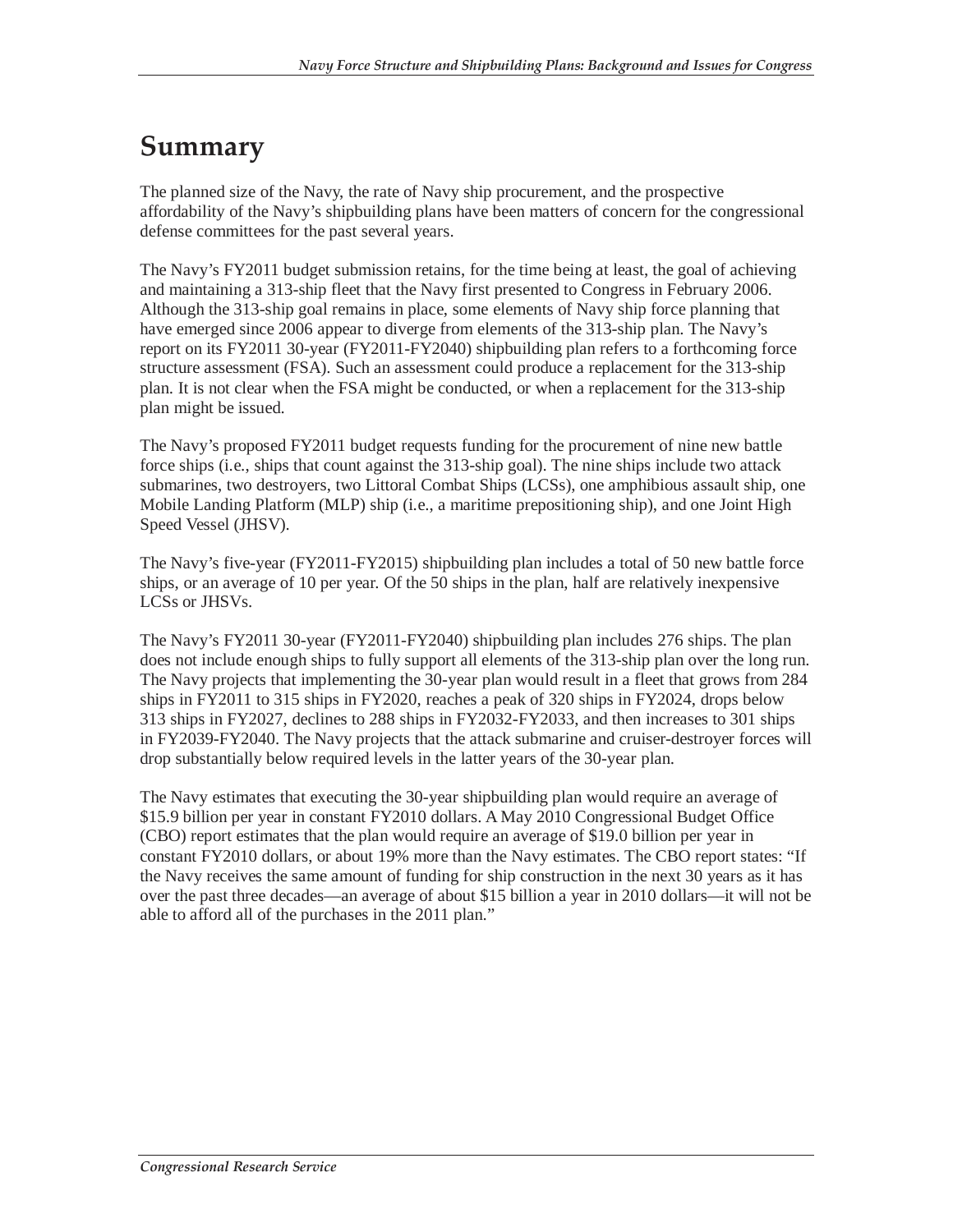# **Contents**

## **Tables**

| Table C-1. Comparison of 1993 BUR Report, 313-Ship Plan, and Independent Panel |  |
|--------------------------------------------------------------------------------|--|
|                                                                                |  |
|                                                                                |  |

## **Appendixes**

| Appendix A. Comparing Past Ship Force Levels to Proposed 313-Ship Force Level 22 |  |
|----------------------------------------------------------------------------------|--|
|                                                                                  |  |
|                                                                                  |  |
|                                                                                  |  |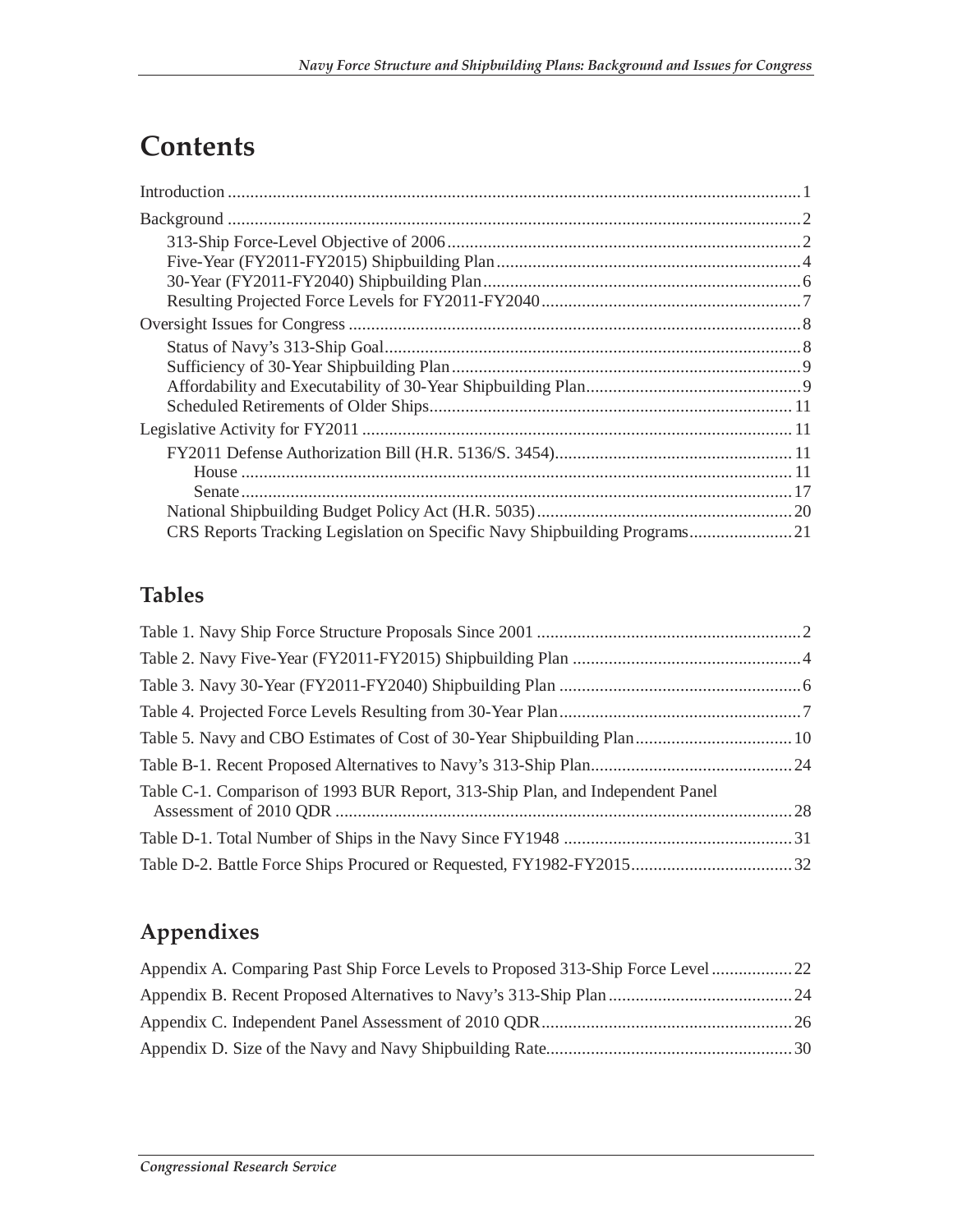## **Contacts**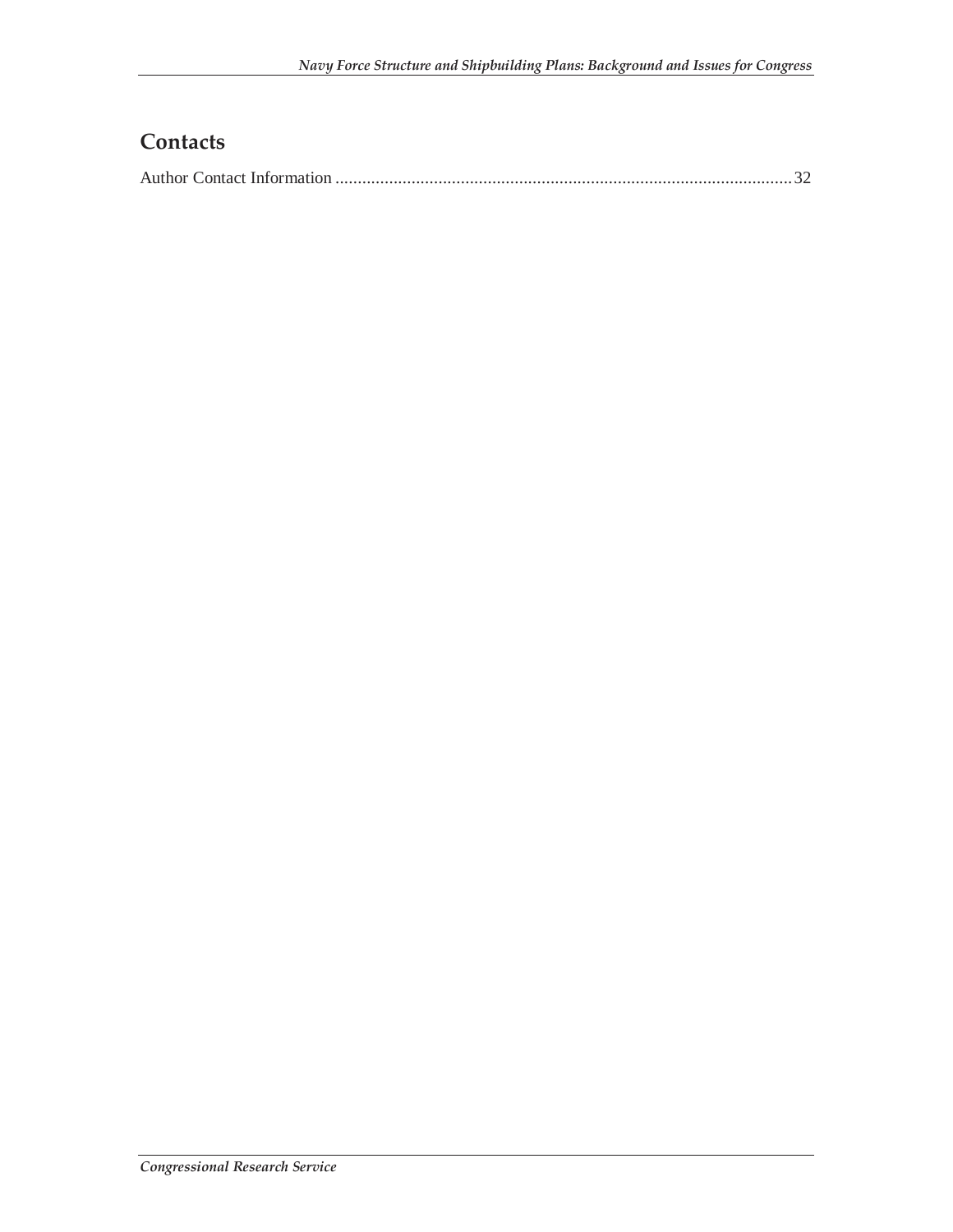# **Introduction**

The planned size of the Navy, the rate of Navy ship procurement, and the prospective affordability of the Navy's shipbuilding plans have been matters of concern for the congressional defense committees for the past several years.

The Navy's FY2011 budget submission retains, for the time being at least, the goal of achieving and maintaining a 313-ship fleet that the Navy first presented to Congress in February 2006. Although the 313-ship goal remains in place, some elements of Navy ship force planning that have emerged since 2006 appear to diverge from elements of the 313-ship plan. The Navy's report on its FY2011 30-year (FY2011-FY2040) shipbuilding plan refers to a forthcoming force structure assessment (FSA). Such an assessment could produce a replacement for the 313-ship plan. It is not clear when the FSA might be conducted, or when a replacement for the 313-ship plan might be issued.

The Navy's proposed FY2011 budget requests funding for the procurement of nine new battle force ships (i.e., ships that count against the 313-ship goal). The nine ships include two attack submarines, two destroyers, two Littoral Combat Ships (LCSs), one amphibious assault ship, one Mobile Landing Platform (MLP) ship (i.e., a maritime prepositioning ship), and one Joint High Speed Vessel  $(JHSV)$ .<sup>1</sup>

The Navy's five-year (FY2011-FY2015) shipbuilding plan includes a total of 50 new battle force ships, or an average of 10 per year.<sup>2</sup> Of the 50 ships in the plan, half are relatively inexpensive LCSs or JHSVs.

The Navy's FY2011 30-year (FY2011-FY2040) shipbuilding plan includes 276 ships. The plan does not include enough ships to fully support all elements of the 313-ship plan over the long run. The Navy projects that implementing the 30-year plan would result in a fleet that grows from 284 ships in FY2011 to 315 ships in FY2020, reaches a peak of 320 ships in FY2024, drops below 313 ships in FY2027, declines to 288 ships in FY2032-FY2033, and then increases to 301 ships in FY2039-FY2040. The Navy projects that the attack submarine and cruiser-destroyer forces will drop substantially below required levels in the latter years of the 30-year plan.

The Navy estimates that executing the 30-year shipbuilding plan would require an average of \$15.9 billion per year in constant FY2010 dollars. A May 2010 Congressional Budget Office (CBO) report estimates that the plan would require an average of \$19.0 billion per year in constant FY2010 dollars, or about 19% more than the Navy estimates.<sup>3</sup> The CBO report states: "If the Navy receives the same amount of funding for ship construction in the next 30 years as it has over the past three decades—an average of about \$15 billion a year in 2010 dollars—it will not be able to afford all of the purchases in the 2011 plan."<sup>4</sup>

-

<sup>&</sup>lt;sup>1</sup> The proposed FY2011 budget also requests funding for the procurement of an oceanographic ship that does not count against the 313-ship goal.

<sup>&</sup>lt;sup>2</sup> The five-year plan also includes two oceanographic ships (one in FY2011 and one in FY2012) that do not count against the 313-ship goal.

<sup>3</sup> Congressional Budget Office, *An Analysis of the Navy's Fiscal Year 2011 Shipbuilding Plan*, May 2010, Table 2 (page 9).

<sup>4</sup> Congressional Budget Office, *An Analysis of the Navy's Fiscal Year 2011 Shipbuilding Plan*, May 2010, p. vii.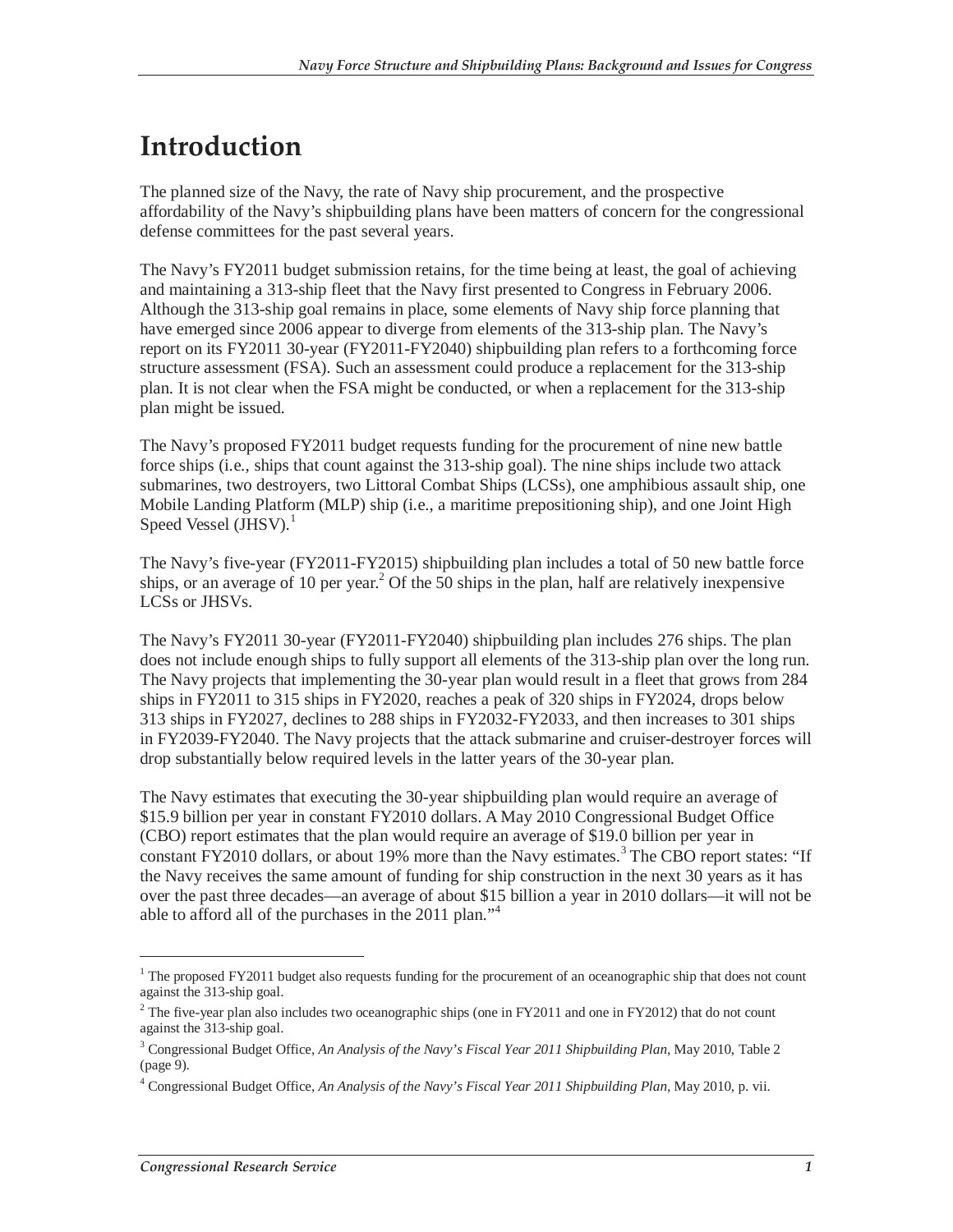# **Background**

### **313-Ship Force-Level Objective of 2006**

The Navy's FY2011 budget submission retains, for the time being at least, the goal of achieving and maintaining a 313-ship fleet that the Navy first presented to Congress in February 2006. **Table 1** shows the composition of the Navy's planned 313-ship fleet and compares it to previous Navy ship force structure proposals.

| Ship type                                         | February 2006 Navy<br>proposal for 313-<br>ship fleet | Early-2005 Navy<br>proposal for fleet of<br>260-325 ships |                 | 2002-2004 Navy<br>proposal for 375-<br>ship Navya | <b>2001 QDR</b><br>plan for 310-<br>ship Navy |
|---------------------------------------------------|-------------------------------------------------------|-----------------------------------------------------------|-----------------|---------------------------------------------------|-----------------------------------------------|
|                                                   |                                                       | 260-ships                                                 | 325-ships       |                                                   |                                               |
| <b>Ballistic missile</b><br>submarines<br>(SSBNs) | 4                                                     | 4                                                         | 4               | 4                                                 | 4                                             |
| Cruise missile<br>submarines<br>(SSGNs)           | $\overline{4}$                                        | $\overline{4}$                                            | $\overline{4}$  | $\overline{4}$                                    | $2$ or $4b$                                   |
| Attack submarines<br>(SSNs)                       | 48                                                    | 37                                                        | 4 <sub>1</sub>  | 55                                                | 55                                            |
| Aircraft carriers                                 | $\mathbf{  }$ c                                       | $\overline{10}$                                           | $\mathbf{H}$    | 12                                                | 12                                            |
| Cruisers,<br>destroyers,<br>frigates              | 88                                                    | 67                                                        | 92              | 104                                               | 116                                           |
| <b>Littoral Combat</b><br>Ships (LCSs)            | 55                                                    | 63                                                        | 82              | 56                                                | 0                                             |
| Amphibious ships                                  | 31                                                    | 17                                                        | 24              | 37                                                | 36                                            |
| MPF(F) ships <sup>d</sup>                         | 12 <sup>d</sup>                                       | 14d                                                       | 20 <sup>d</sup> | 0d                                                | 0 <sup>d</sup>                                |
| Combat logistics<br>(resupply) ships              | 30                                                    | 24                                                        | 26              | 42                                                | 34                                            |
| Dedicated mine<br>warfare ships                   | 0                                                     | 0                                                         | 0               | 26 <sup>e</sup>                                   | 16                                            |
| Otherf                                            | 20                                                    | $\overline{10}$                                           | $\mathbf{H}$    | 25                                                | 25                                            |
| <b>Total battle</b><br>force ships                | 313                                                   | 260                                                       | 325             | 375                                               | 310 or 312                                    |

### **Table 1. Navy Ship Force Structure Proposals Since 2001**

**Sources:** U.S. Navy data.

**Note:** QDR is Quadrennial Defense Review.

- a. Initial composition. Composition was subsequently modified.
- b. The report on the 2001 QDR did not mention a specific figure for SSGNs. The Administration's proposed FY2001 Department of Defense (DOD) budget requested funding to support the conversion of two available Trident SSBNs into SSGNs, and the retirement of two other Trident SSBNs. Congress, in marking up this request, supported a plan to convert all four available SSBNs into SSGNs.
- c. For a time, the Navy characterized the goal as 11 carriers in the nearer term, and eventually 12 carriers.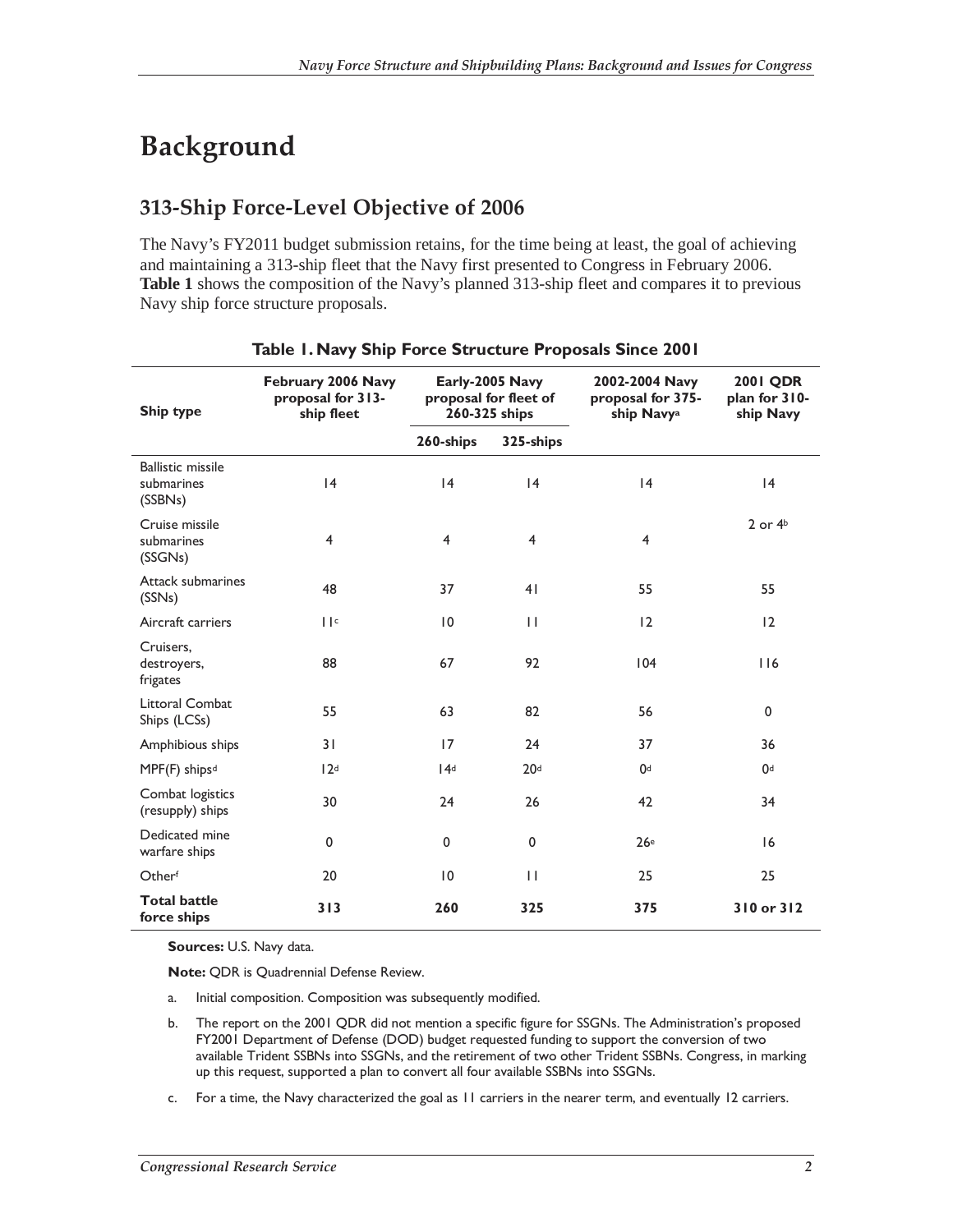- d. Today's Maritime Prepositioning Force (MPF) ships are intended primarily to support Marine Corps operations ashore, rather than Navy combat operations, and thus are not counted as Navy battle force ships. The MPF (Future) ships, however, would contribute to Navy combat capabilities (for example, by supporting Navy aircraft operations). For this reason, MPF(F) ships are counted by the Navy as battle force ships.
- e. The figure of 26 dedicated mine warfare ships includes 10 ships maintained in a reduced mobilization status called Mobilization Category B. Ships in this status are not readily deployable and thus do not count as battle force ships. The 375-ship proposal thus implied transferring these 10 ships to a higher readiness status.
- f. Includes, among other things, command ships and support ships.

Although the 313-ship goal remains in place as a Navy goal, some elements of Navy ship force planning that have emerged since 2006 appear to diverge from elements of the 313-ship plan. For example:

- The Navy is planning to replace its 14 existing ballistic missile submarines (SSBNs) with a new class of 12 next-generation SSBNs.<sup>5</sup>
- The planned composition of the Navy's cruiser-destroyer force has changed considerably since 2006 due to the truncation of the Zumwalt (DDG-1000) destroyer program to three ships, the restart of Arleigh Burke (DDG-51) class destroyer procurement, and the Navy's proposed cancellation of the CG(X) cruiser program.<sup>6</sup> The Navy's new mission of ballistic missile defense (BMD) operations in Europe may also put upward pressure on the cruiser-destroyer force-level goal.<sup>7</sup>
- The Navy acknowledges that meeting a requirement for being able to lift the assault echelons of 2.0 Marine Expeditionary Brigades (MEBs) would require a minimum of 33 amphibious ships rather than 31.<sup>8</sup>
- Within the category of support ships, the original 313-ship plan included 3 Joint High Speed Vessels (JHSVs), but the Navy now plans to build and maintain a force of about 23 JHSVs. $9$
- Navy shipbuilding plans no longer call for building a 12-ship squadron of nextgeneration Maritime Prepositioning Force (Future), or MPF(F), ships; they now call for building six new maritime prepositioning ships—three Lewis and Clark (TAKE-1) class dry cargo ships (which have already been funded) and three Mobile Landing Platform (MLP) ships—that are to augment the three existing squadrons of maritime prepositioning ships.

<sup>5</sup> For further discussion, see CRS Report R41129, *Navy SSBN(X) Ballistic Missile Submarine Program: Background and Issues for Congress*, by Ronald O'Rourke.

<sup>6</sup> For further discussion, see CRS Report RL32109, *Navy DDG-51 and DDG-1000 Destroyer Programs: Background and Issues for Congress*, by Ronald O'Rourke, and CRS Report RL34179, *Navy CG(X) Cruiser Program: Background for Congress*, by Ronald O'Rourke.

<sup>7</sup> For further discussion, CRS Report RL33745, *Navy Aegis Ballistic Missile Defense (BMD) Program: Background and Issues for Congress*, by Ronald O'Rourke.

<sup>8</sup> For further discussion, see CRS Report RL34476, *Navy LPD-17 Amphibious Ship Procurement: Background, Issues, and Options for Congress*, by Ronald O'Rourke.

<sup>&</sup>lt;sup>9</sup> Source: Navy briefing to CRS and Congressional Budget Office (CBO) on FY2011 30-year shipbuilding plan, March 17, 2010.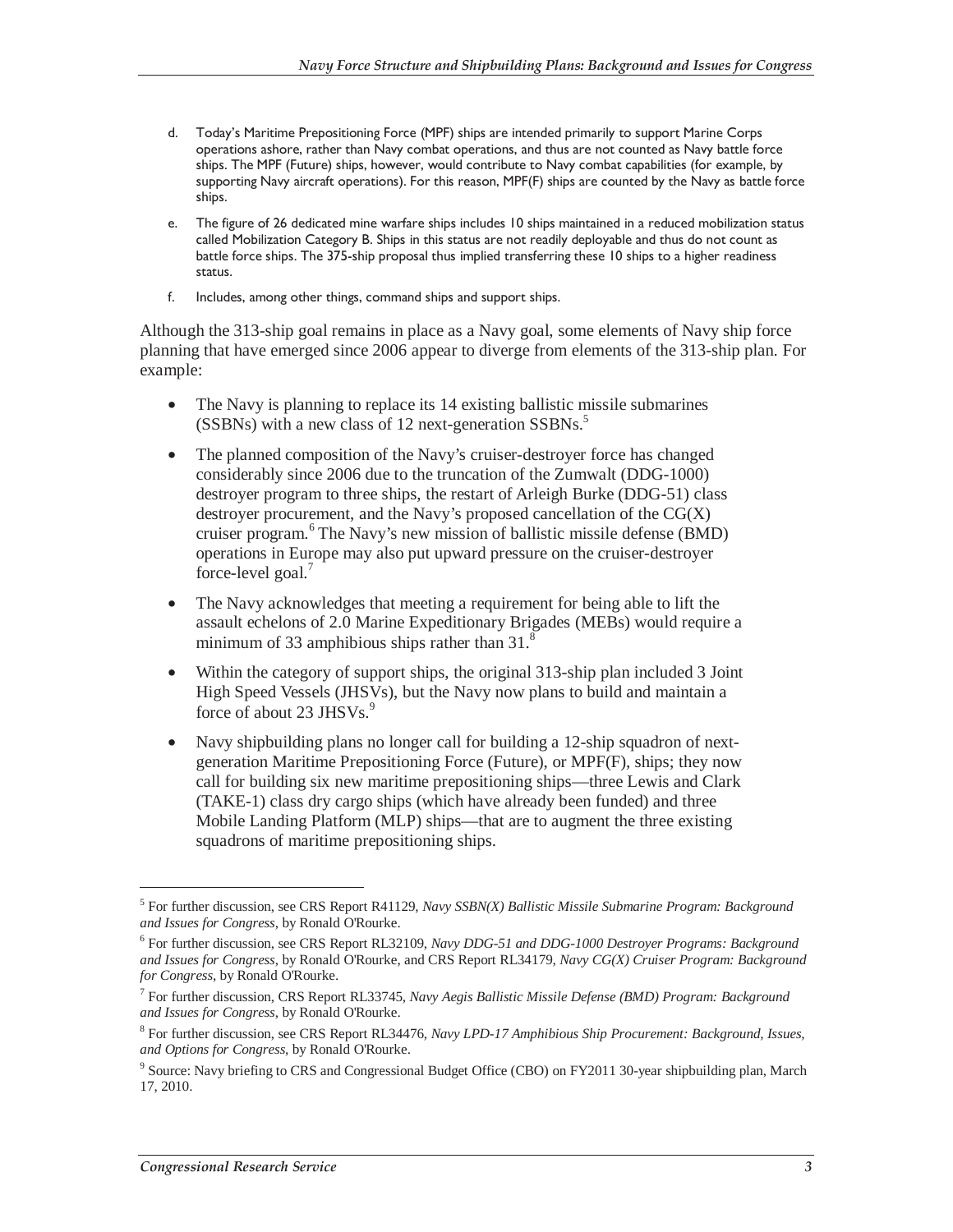The Navy's report on its FY2011 30-year (FY2011-FY2040) shipbuilding plan refers to a forthcoming force structure assessment (FSA).<sup>10</sup> Such an assessment could produce a replacement for the 313-ship plan. It is not clear when the FSA might be conducted, or when a replacement for the 313-ship plan might be issued.

### **Five-Year (FY2011-FY2015) Shipbuilding Plan**

**Table 2** shows the Navy's proposed five-year (FY2011-FY2015) shipbuilding plan.

| $\mu$ Dattic Torte simps n.c., simps that count against 313-simp goal) |             |             |                |                |                  |       |
|------------------------------------------------------------------------|-------------|-------------|----------------|----------------|------------------|-------|
| Ship type                                                              | <b>FYII</b> | <b>FY12</b> | <b>FY13</b>    | FY14           | FY <sub>15</sub> | Total |
| Ford (CVN-78) class aircraft carrier                                   |             |             |                |                |                  |       |
| Virginia (SSN-774) class attack submarine                              |             | 2           | 2              | $\overline{2}$ | 2                | 10    |
| Arleigh Burke (DDG-51) class destroyer                                 | 2           |             | 2              |                | 2                | 8     |
| Littoral Combat Ship (LCS)                                             | 2           | 3           | 4              | 4              | 4                | 17    |
| San Antonio (LPD-17) class amphibious ship                             |             |             |                |                |                  |       |
| Large-deck amphibious assault ship (LHA[R])                            |             |             |                |                |                  |       |
| Fleet tug (TATF)                                                       |             |             |                |                |                  |       |
| Mobile Landing Platform (MLP) ship                                     |             |             |                |                |                  |       |
| Joint High Speed Vessel (JHSV)                                         |             |             | 2              | 2              | 2                | 8     |
| <b>TOTAL</b>                                                           | 9           | 8           | $\overline{2}$ | 9              | 12               | 50    |

#### **Table 2. Navy Five-Year (FY2011-FY2015) Shipbuilding Plan**

(Battle force ships—i.e., ships that count against 313-ship goal)

**Source:** FY2011 Navy budget submission.

**Note:** The FY2011-FY2015 shipbuilding plan also includes two oceanographic ships (one in FY2011 and one in FY2012) that do not count against the 313-ship goal.

Observations that can be made about the Navy's proposed five-year (FY2011-FY2015) shipbuilding plan include the following:

The plan includes a total of 50 new battle force ships, or an average of 10 per year.11 This is an increase from the single-digit numbers of battle force ships that have been funded each year since FY1993. Shipbuilding supporters for some time have wanted to increase the shipbuilding rate to 10 or more ships per year. A rate of 10 ships per year is above the steady-state replacement rate for a fleet of 313 ships with an average service life of 35 years, which is about 8.9 ships per year. The average shipbuilding rate since FY1993 has been substantially below 8.9 ships per year (see **Appendix D**).

<sup>10</sup> U.S. Navy, *Report to Congress on Annual Long-Range Plan for Construction of Naval Vessels for FY 2011*, February 2010, pp. 14, 19, 25.

<sup>&</sup>lt;sup>11</sup> The five-year plan also includes two oceanographic ships (one in FY2011 and one in FY2012) that do not count against the 313-ship goal.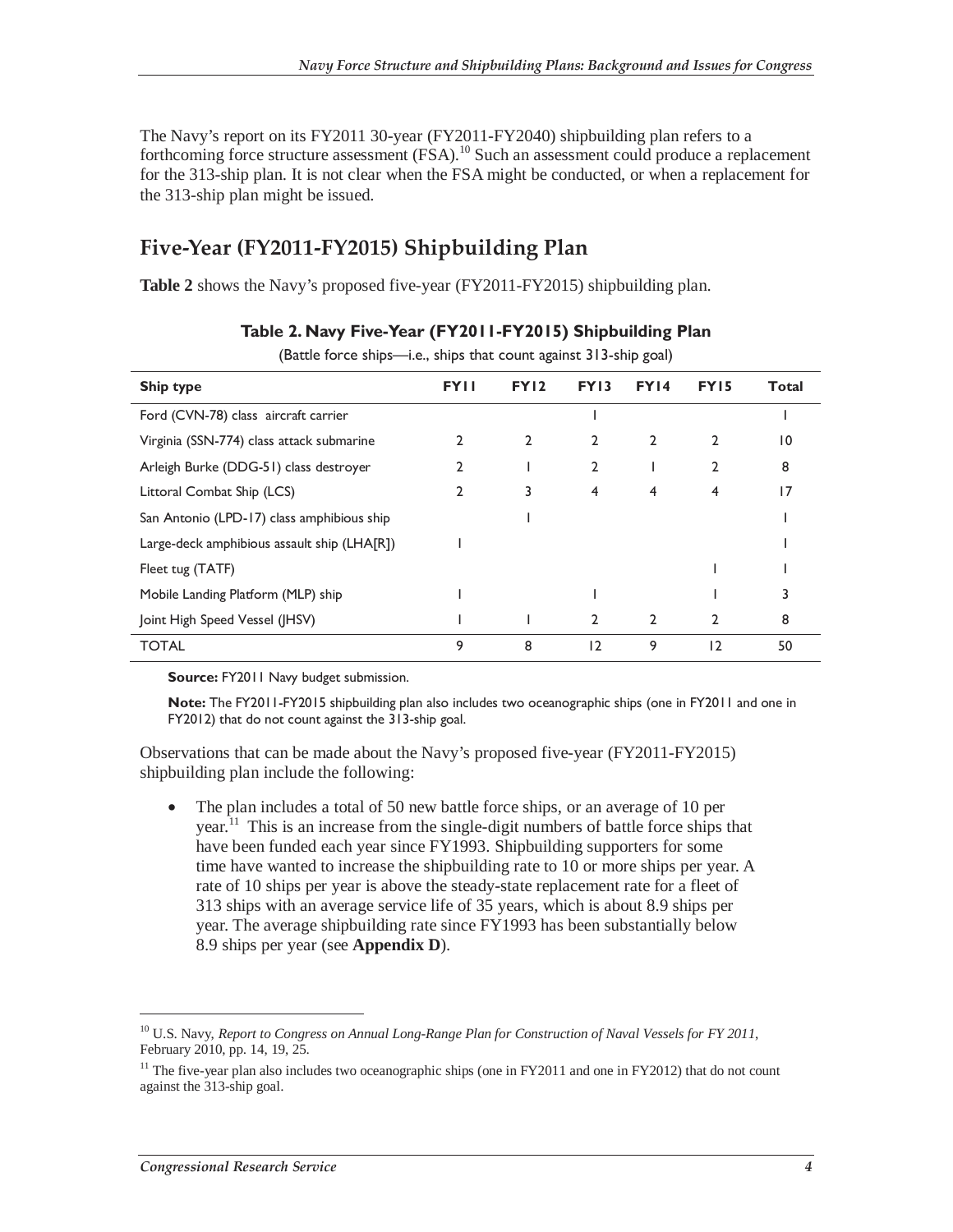- Although LCSs and JHSVs account for about 25% of the 313-ship requirement, they account for 50% of the ships in the five-year plan. In this sense, these relatively inexpensive ships are overrepresented in the five-year shipbuilding plan relative to their portion of the 313-ship requirement, making it easier to procure an average of 10 ships per year within available resources. Starting a few years from now, when the LCS and JHSV programs are no longer overrepresented in the shipbuilding plan, and particularly when procurement of next-generation SSBN(X) ballistic missile submarines begins, procuring an average of 10 ships per year will become a considerably more expensive proposition. In this sense, the FY2011-FY2015 shipbuilding program's average of 10 ships per year does not necessarily imply that the Navy has solved the challenge it faces concerning the long-term affordability of its shipbuilding plans.
- The FY2010 budget shifted the procurement of the next aircraft carrier from FY2012 to FY2013.
- The planned procurement rate of Virginia (SSN-774) class submarines is consistent with Navy planning since the submission of the FY2009 budget to increase the procurement rate of these ships to two per year starting in FY2011. Virginia-class submarines were procured in FY2010 and previous years at a rate of about one per year. $^{12}$
- The planned procurement rate for DDG-51 class destroyers reflects the Navy's proposal, approved by Congress as part of its action on the FY2010 defense budget, to stop procurement of DDG-1000 class destroyers and restart procurement of DDG-51s.
- The planned procurement rate of Littoral Combat Ships (LCSs) does not rise above four per year. Previous Navy plans called for building as many as six LCSs per year. The new planned maximum rate of four ships per year reflects a new acquisition strategy for LCSs announced by the Navy in September 2009.<sup>13</sup>
- The San Antonio (LPD-17) class amphibious ship planned for FY2012 would be the  $11<sup>th</sup>$  ship in the class. The 33-ship goal for amphibious ships includes 11 LPD-17s.
- The FY2011-FY2015 plan contains no amphibious ships in FY2013-FY2015. This could result in a dip in workload starting in FY2013 at the yards that build amphibious ships—Northrop Grumman Shipbuilding's (NGSB's) Gulf Coast yards (the Avondale yard upriver from New Orleans, LA, and the Ingalls yard at Pascagoula, MS). (On July 13, 2010, Northrop announced that it intends to wind down shipbuilding operations at Avondale in 2013 and consolidate its Gulf Coast shipbuilding operations at the Ingalls yard.)
- The three Mobile Landing Platform (MLP) ships in the plan reflect the Navy's decision to cancel the planned MPF(F) squadron and instead build six new ships,

<sup>&</sup>lt;sup>12</sup> For further discussion, see CRS Report RL32418, *Navy Virginia (SSN-774) Class Attack Submarine Procurement: Background and Issues for Congress*, by Ronald O'Rourke.

<sup>&</sup>lt;sup>13</sup> For further discussion, see CRS Report RL33741, *Navy Littoral Combat Ship (LCS) Program: Background, Issues, and Options for Congress*, by Ronald O'Rourke.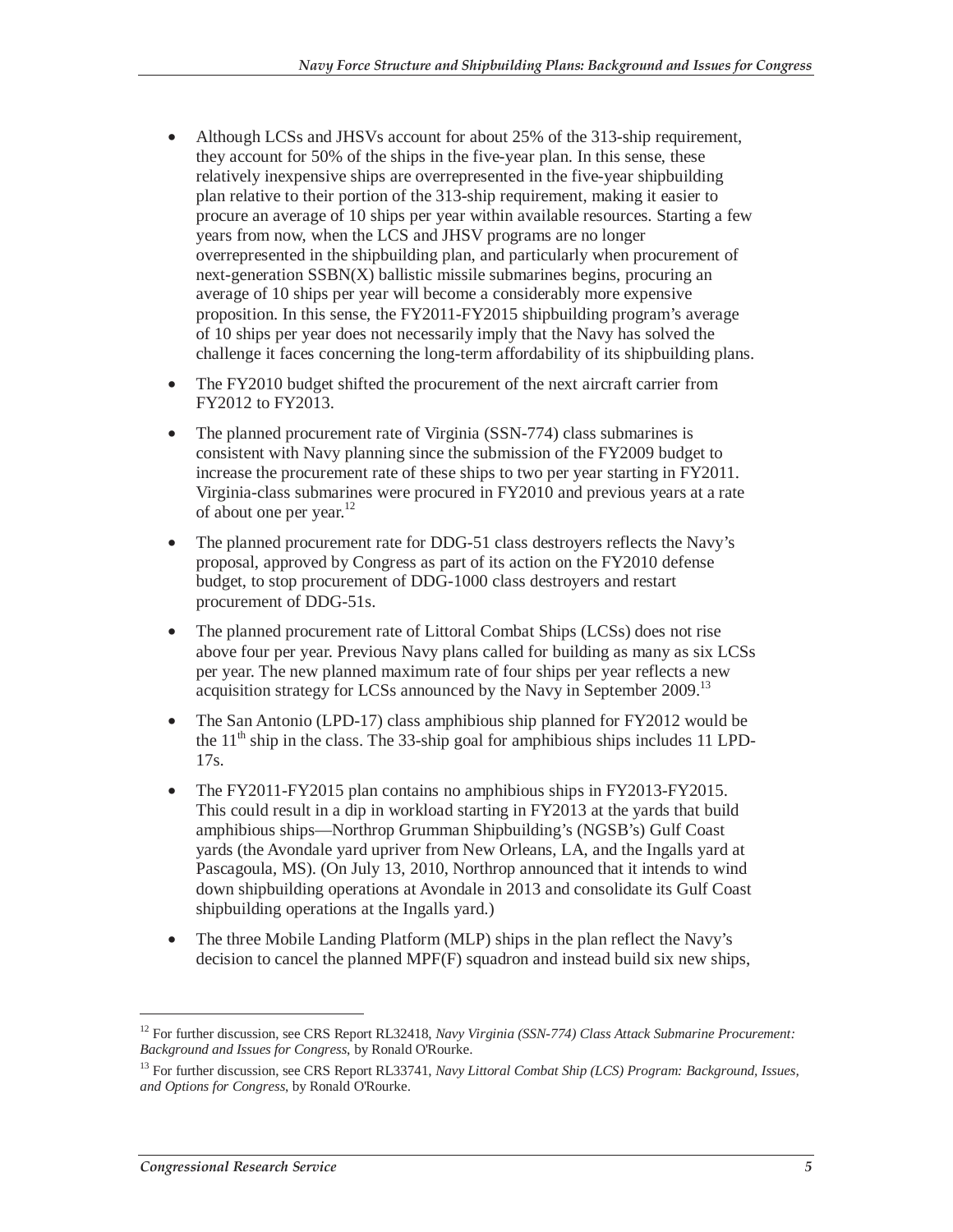including three MLPs, to augment the three existing squadrons of maritime prepositioning ships.

### **30-Year (FY2011-FY2040) Shipbuilding Plan**

**Table 3** shows the Navy's FY2011 30-year (FY2011-FY2040) shipbuilding plan. The plan includes a total of 276 ships.

| <b>FY</b> | <b>CVN</b>               | <b>LSC</b>     | <b>SSC</b>              | <b>SSN</b>     | <b>SSBN</b> | <b>AWS</b>                                                                                                                                                                                                                                                                                                                                                                       | <b>CLF</b> | <b>Supt</b>             | <b>Total</b>            |
|-----------|--------------------------|----------------|-------------------------|----------------|-------------|----------------------------------------------------------------------------------------------------------------------------------------------------------------------------------------------------------------------------------------------------------------------------------------------------------------------------------------------------------------------------------|------------|-------------------------|-------------------------|
| П         |                          | $\overline{2}$ | $\overline{2}$          | $\overline{2}$ |             | I                                                                                                                                                                                                                                                                                                                                                                                |            | $\overline{2}$          | 9                       |
| 12        |                          | $\overline{1}$ | 3                       | $\overline{2}$ |             | T                                                                                                                                                                                                                                                                                                                                                                                |            | I                       | 8                       |
| 13        | $\overline{1}$           | $\overline{2}$ | $\overline{\mathbf{4}}$ | $\overline{2}$ |             |                                                                                                                                                                                                                                                                                                                                                                                  |            | 3                       | 12                      |
| 4         |                          | $\overline{1}$ | $\overline{\mathbf{4}}$ | $\overline{2}$ |             |                                                                                                                                                                                                                                                                                                                                                                                  |            | $\overline{2}$          | 9                       |
| 15        |                          | $\overline{2}$ | $\overline{\mathbf{4}}$ | $\overline{2}$ |             |                                                                                                                                                                                                                                                                                                                                                                                  |            | $\overline{\mathbf{4}}$ | 12                      |
| 16        |                          | $\mathbf{I}$   | 3                       | $\mathbf 2$    |             | T                                                                                                                                                                                                                                                                                                                                                                                |            | $\mathbf 2$             | 9                       |
| 17        |                          | $\overline{2}$ | 3                       | $\overline{2}$ |             | ı                                                                                                                                                                                                                                                                                                                                                                                | L          | 3                       | 12                      |
| 18        | I                        | $\overline{1}$ | 3                       | $\overline{1}$ |             |                                                                                                                                                                                                                                                                                                                                                                                  |            | 3                       | 9                       |
| 19        |                          | $\overline{2}$ | 3                       | $\overline{2}$ | T           | T                                                                                                                                                                                                                                                                                                                                                                                | L          | 3                       | 13                      |
| 20        |                          | $\overline{1}$ | $\overline{2}$          | $\overline{2}$ |             |                                                                                                                                                                                                                                                                                                                                                                                  |            | $\overline{\mathbf{4}}$ | 9                       |
| 21        |                          | $\overline{2}$ | $\overline{2}$          | $\overline{2}$ |             | $\overline{2}$                                                                                                                                                                                                                                                                                                                                                                   | T          | $\mathbf 2$             | П                       |
| 22        |                          | $\overline{1}$ | $\overline{2}$          | $\overline{2}$ | I           |                                                                                                                                                                                                                                                                                                                                                                                  | T          | 3                       | $\overline{10}$         |
| 23        | T                        | $\overline{2}$ | $\overline{2}$          | T              |             | $\overline{1}$                                                                                                                                                                                                                                                                                                                                                                   | I          | 3                       | П                       |
| 24        |                          | $\mathbf{I}$   | $\overline{2}$          | ı              | I           |                                                                                                                                                                                                                                                                                                                                                                                  | ı          | $\mathbf 2$             | ${\bf 8}$               |
| 25        |                          | $\overline{1}$ | $\mathsf I$             | I              | I           | $\mathbf 2$                                                                                                                                                                                                                                                                                                                                                                      | T          | $\overline{1}$          | ${\bf 8}$               |
| 26        |                          | $\overline{2}$ | $\overline{2}$          | ı              | ı           |                                                                                                                                                                                                                                                                                                                                                                                  | ı          |                         | $\overline{\mathbf{z}}$ |
| 27        |                          | $\overline{2}$ | T                       | ı              | I           | T                                                                                                                                                                                                                                                                                                                                                                                | ı          |                         | 7                       |
| 28        | I                        | $\overline{1}$ | $\overline{2}$          | I              | T           |                                                                                                                                                                                                                                                                                                                                                                                  | I          | I                       | 8                       |
| 29        |                          | $\overline{2}$ | T                       | ı              | I           | $\mathbf 2$                                                                                                                                                                                                                                                                                                                                                                      | I          |                         | 8                       |
| 30        |                          | $\overline{1}$ | $\overline{2}$          |                | ı           |                                                                                                                                                                                                                                                                                                                                                                                  | I          | $\mathbf 2$             | 8                       |
| 31        |                          | $\overline{2}$ | $\mathsf I$             | ı              | ı           | $\begin{array}{c} \rule{0pt}{2.5ex} \rule{0pt}{2.5ex} \rule{0pt}{2.5ex} \rule{0pt}{2.5ex} \rule{0pt}{2.5ex} \rule{0pt}{2.5ex} \rule{0pt}{2.5ex} \rule{0pt}{2.5ex} \rule{0pt}{2.5ex} \rule{0pt}{2.5ex} \rule{0pt}{2.5ex} \rule{0pt}{2.5ex} \rule{0pt}{2.5ex} \rule{0pt}{2.5ex} \rule{0pt}{2.5ex} \rule{0pt}{2.5ex} \rule{0pt}{2.5ex} \rule{0pt}{2.5ex} \rule{0pt}{2.5ex} \rule{0$ | I          | I                       | 8                       |
| 32        |                          | $\overline{2}$ | $\overline{2}$          |                | ı           |                                                                                                                                                                                                                                                                                                                                                                                  | ı          | T                       | 8                       |
| 33        | $\overline{\phantom{a}}$ | $\overline{2}$ | $\mathsf I$             | I              | T           | $\overline{2}$                                                                                                                                                                                                                                                                                                                                                                   | T          | $\overline{2}$          | П                       |
| 34        |                          | $\overline{2}$ | $\overline{2}$          | T              |             |                                                                                                                                                                                                                                                                                                                                                                                  | T          | $\overline{2}$          | 8                       |
| 35        |                          | $\overline{2}$ | $\overline{2}$          | $\overline{2}$ |             | I                                                                                                                                                                                                                                                                                                                                                                                | T          | $\overline{2}$          | 10                      |
| 36        |                          | $\overline{2}$ | $\overline{2}$          | L              |             |                                                                                                                                                                                                                                                                                                                                                                                  |            | $\mathbf 2$             | $\overline{\mathbf{z}}$ |
| 37        |                          | $\overline{2}$ | $\overline{2}$          | $\overline{2}$ |             | L                                                                                                                                                                                                                                                                                                                                                                                | I          | $\overline{2}$          | $\overline{10}$         |
| 38        | $\overline{1}$           | $\overline{2}$ | $\overline{2}$          | T              |             | ı                                                                                                                                                                                                                                                                                                                                                                                |            | $\overline{2}$          | 9                       |
| 39        |                          | $\overline{2}$ | $\overline{2}$          | $\overline{2}$ |             | I                                                                                                                                                                                                                                                                                                                                                                                | I          | $\mathbf 2$             | $\overline{10}$         |
| 40        |                          | $\overline{2}$ | $\overline{2}$          | I              |             |                                                                                                                                                                                                                                                                                                                                                                                  |            | $\overline{2}$          | $\overline{\mathbf{z}}$ |

#### **Table 3. Navy 30-Year (FY2011-FY2040) Shipbuilding Plan**

**Source:** Report to Congress on Annual Long-Range Plan for Construction of Naval Vessels for FY2009.

**Key: FY** = Fiscal Year; **CVN** = aircraft carriers; **LSC** = surface combatants (i.e., cruisers and destroyers); **SSC** = small surface combatants (i.e., Littoral Combat Ships [LCSs]); **SSN** = attack submarines; **SSGN** = cruise missile submarines; **SSBN** = ballistic missile submarines; **AWS** = amphibious warfare ships; **CLF** = combat logistics force (i.e., resupply) ships; **MPF(F)** = Maritime Prepositioning Force (Future) ships; **Supt** = support ships.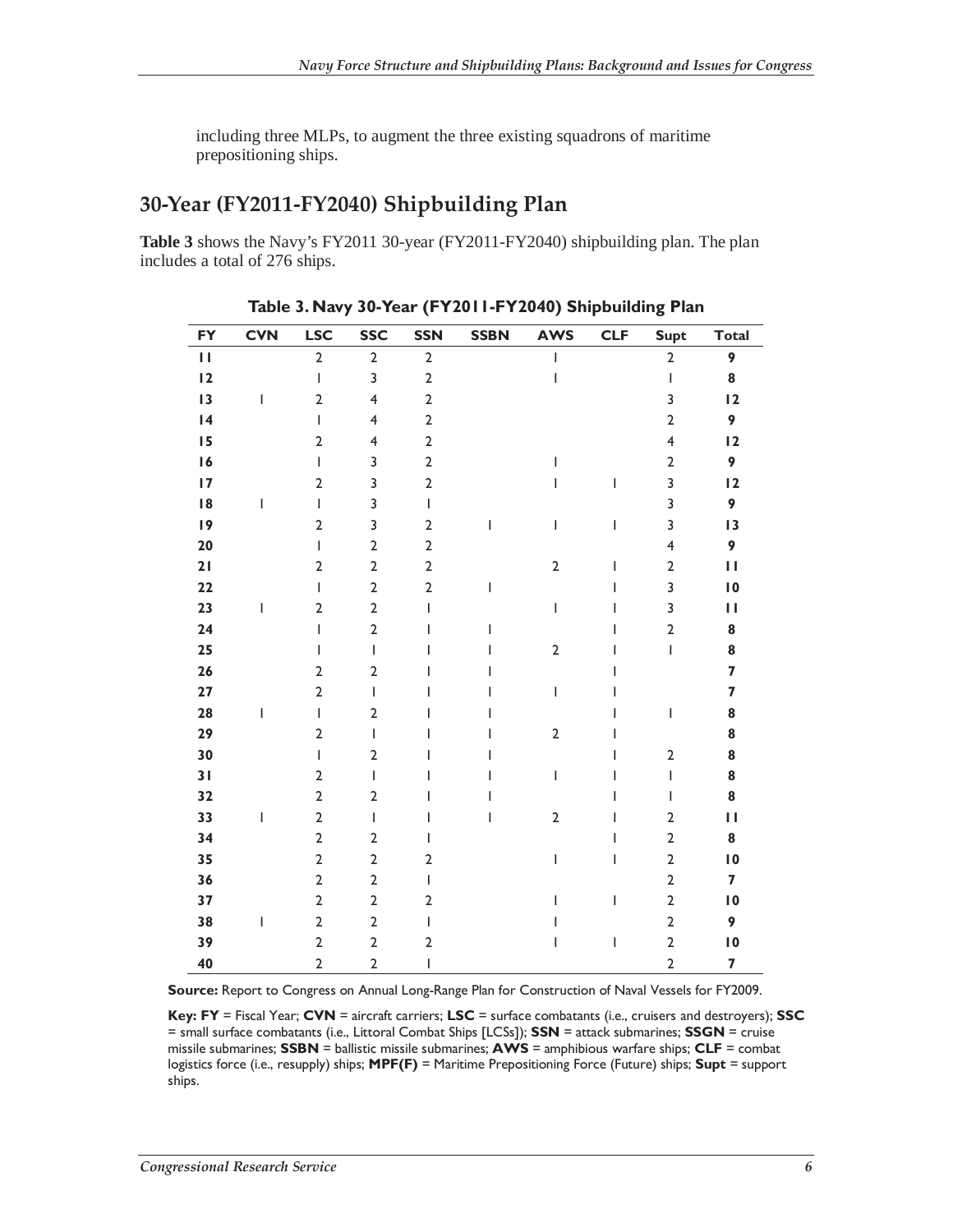### **Resulting Projected Force Levels for FY2011-FY2040**

**Table 4** shows the Navy's projection of force levels for FY2011-FY2040 that would result from implementing the 30-year shipbuilding plan shown in **Table 3**.

| <b>FY</b>                | <b>CVN</b>                                                                                   | <b>LSC</b> | <b>SSC</b>     | <b>SSN</b>     | <b>SSGN</b>             | <b>SSBN</b> | <b>AWS</b> | <b>CLF</b> | <b>Supt</b> | <b>Total</b> |
|--------------------------|----------------------------------------------------------------------------------------------|------------|----------------|----------------|-------------------------|-------------|------------|------------|-------------|--------------|
| Goal in 313-ship<br>plan | П                                                                                            | 88         | 55             | 48             | 4                       | 4           | 31         | 30         | 20          | 313a         |
| $\mathbf{H}$             | $\mathbf{H}$                                                                                 | 84         | 42             | 53             | $\overline{\mathbf{4}}$ | 4           | 29         | 29         | 8           | 284          |
| 12                       | $\mathbf{H}$                                                                                 | 84         | 41             | 54             | $\overline{\mathbf{4}}$ | 4           | 30         | 29         | 20          | 287          |
| 13                       | $\overline{10}$                                                                              | 85         | 37             | 55             | 4                       | 4           | 30         | 29         | 23          | 287          |
| 4                        | $\overline{\mathsf{I}}\,\mathsf{0}$                                                          | 86         | 32             | 55             | 4                       | 4           | 30         | 30         | 24          | 285          |
| 15                       | $\mathsf{H}% _{T}=\mathsf{H}_{T}\left( \mathcal{M}_{T}\right)$                               | 88         | 28             | 54             | 4                       | 4           | 31         | 30         | 25          | 285          |
| 16                       | $\mathbf{H}$                                                                                 | 90         | 32             | 51             | $\overline{\mathbf{4}}$ | 4           | 33         | 30         | 27          | 292          |
| 17                       | $\mathbf{H}$                                                                                 | 91         | 33             | 51             | 4                       | 4           | 33         | 30         | 31          | 298          |
| 18                       | $\mathbf{H}$                                                                                 | 93         | 37             | 50             | $\overline{\mathbf{4}}$ | 4           | 33         | 30         | 33          | 305          |
| 19                       | $\mathbf{H}$                                                                                 | 94         | 37             | 51             | $\overline{\mathbf{4}}$ | 4           | 33         | 30         | 37          | 311          |
| 20                       | 12                                                                                           | 96         | 39             | 49             | $\overline{\mathbf{4}}$ | 4           | 33         | 30         | 38          | 315          |
| 21                       | 12                                                                                           | 96         | 39             | 49             | 4                       | 4           | 34         | 31         | 39          | 318          |
| 22                       | 12                                                                                           | 95         | 4 <sub>l</sub> | 48             | $\overline{\mathbf{4}}$ | 4           | 34         | 29         | 41          | 318          |
| 23                       | $\mathbf{H}$                                                                                 | 94         | 39             | 48             | $\overline{\mathbf{4}}$ | 4           | 35         | 29         | 45          | 319          |
| 24                       | $\mathsf{H}% _{T}=\mathsf{H}_{T}\left( \mathcal{M}_{T}\right)$                               | 94         | 40             | 46             | $\overline{4}$          | 4           | 36         | 28         | 47          | 320          |
| 25                       | 12                                                                                           | 92         | 4 <sub>1</sub> | 45             | 4                       | 4           | 35         | 28         | 46          | 317          |
| 26                       | 12                                                                                           | 89         | 43             | 44             | $\overline{4}$          | 4           | 36         | 28         | 45          | 313          |
| 27                       | 12                                                                                           | 87         | 45             | 43             | $\overline{2}$          | 3           | 35         | 26         | 46          | 308          |
| 28                       | $\mathbf{H}$                                                                                 | 85         | 46             | 4 <sub>1</sub> | T                       | 13          | 36         | 26         | 46          | 304          |
| 29                       | $\mathbf{H}$                                                                                 | 81         | 48             | 40             | 0                       | 13          | 34         | 25         | 44          | 296          |
| 30                       | 12                                                                                           | 77         | 49             | 39             | $\pmb{0}$               | 12          | 33         | 25         | 44          | 291          |
| 31                       | 12                                                                                           | 73         | 51             | 4 <sub>1</sub> | $\pmb{0}$               | 12          | 33         | 24         | 44          | 290          |
| 32                       | $\mathbf{H}$                                                                                 | 71         | 52             | 41             | 0                       | 12          | 32         | 25         | 44          | 288          |
| 33                       | $\mathbf{H}$                                                                                 | 69         | 53             | 42             | 0                       | 12          | 31         | 26         | 44          | 288          |
| 34                       | $\mathsf{H}% _{T}=\mathsf{H}_{T}\left( \mathcal{M}_{T}\right)$                               | 67         | 54             | 43             | $\pmb{0}$               | 12          | 33         | 26         | 44          | 290          |
| 35                       | 12                                                                                           | 68         | 55             | 44             | 0                       | 12          | 30         | 25         | 44          | 290          |
| 36                       | $\mathsf{H}% _{T}=\mathsf{H}_{T}\left( \mathcal{A}_{T}\right)$                               | 70         | 56             | 45             | $\pmb{0}$               | 12          | 30         | 26         | 44          | 294          |
| 37                       | $\mathsf{H}% _{0}\left( \mathcal{A}_{0}\right) =\mathsf{H}_{0}\left( \mathcal{A}_{0}\right)$ | 72         | 56             | 46             | $\pmb{0}$               | 12          | 29         | 27         | 44          | 297          |
| 38                       | $\mathbf{H}$                                                                                 | 74         | 56             | 45             | $\pmb{0}$               | 12          | 29         | 27         | 44          | 298          |
| 39                       | $\mathbf{H}$                                                                                 | 76         | 56             | 45             | $\pmb{0}$               | 12          | 29         | 28         | 44          | 301          |
| 40                       | $\mathbf{H}$                                                                                 | 76         | 55             | 45             | 0                       | 12          | 30         | 28         | 44          | 301          |

**Table 4. Projected Force Levels Resulting from 30-Year Plan**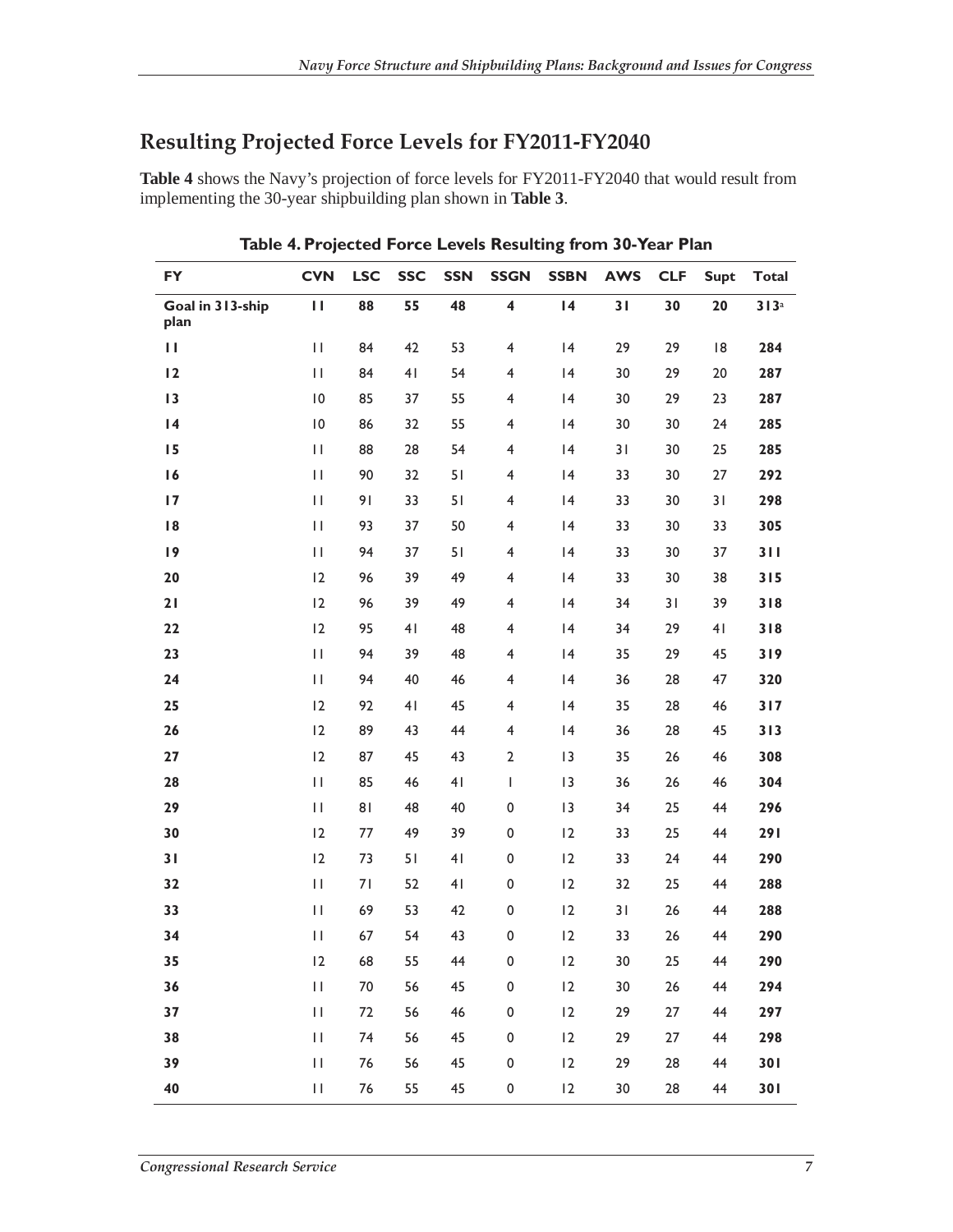**Source:** Report to Congress on Annual Long-Range Plan for Construction of Naval Vessels for FY2009.

**Key: FY** = Fiscal Year; **CVN** = aircraft carriers; **LSC** = surface combatants (i.e., cruisers and destroyers); **SSC** = small surface combatants (i.e., frigates, Littoral Combat Ships [LCSs], and mine warfare ships); **SSN** = attack submarines; **SSGN** = cruise missile submarines; **SSBN** = ballistic missile submarines; **AWS** = amphibious warfare ships; **CLF** = combat logistics force (i.e., resupply) ships; **MPF(F)** = Maritime Prepositioning Force (Future) ships; **Supt** = support ships.

a. The 313-ship plan also includes a 12-ship Maritime Prepositioning Force (Future), or MPF(F), squadron. The Navy's FY2011 30-year shipbuilding plan does not contemplate building a 12-ship MPF(F) squadron.

Observations that can be made about the above force-level projections include the following:

- The Navy projects that implementing its 30-year shipbuilding plan would result in a fleet that grows from 284 ships in FY2011 to 315 ships in FY2020, reaches a peak of 320 ships in FY2024, drops below 313 ships in FY2027, declines to 288 ships in FY2032-FY2033, and then increases to 301 ships in FY2039-FY2040.
- The Navy projects that the attack submarine and cruiser-destroyer forces will drop substantially below required levels in the latter years of the 30-year plan. The projected number of attack submarines drops below the required level of 48 boats in FY2022, reaches a minimum of 39 boats in FY2030, and remains below 48 boats through 2040. The projected number of cruisers and destroyers drops below the required level of 88 ships in 2027, reaches a minimum of 67 ships in FY2034, and remains below 88 ships through FY2040.
- The Navy projects a force of more than 40 support ships in FY2022 and beyond, compared to a goal of 20 support ships in the 313-ship plan. The 20 support ships in the 313-ship plan include three JHSVs, but the Navy now plans to build and maintain a force of about 23 JHSVs.

## **Oversight Issues for Congress**

### **Status of Navy's 313-Ship Goal**

One potential oversight issue for Congress concerns the status of the Navy's 313-ship goal. Potential questions for Congress include the following:

- Does the Office of the Secretary of Defense (OSD) endorse the Navy's 313-ship goal? The Department of Defense's (DOD's) final report on the 2010 Quadrennial Defense Review (QDR) states the levels of Navy and other forces that are expected to be in place for the years FY2011-FY2015, but does not explicitly establish force-level requirements for Navy or other forces for either  $FY2011-FY2015$  or subsequent years.<sup>14</sup>
- What is the Navy's schedule for performing the new force structure assessment (FSA) mentioned in the Navy's report on its 30-year shipbuilding plan? Will this FSA result in a new force-level goal to replace the 313-ship plan? If so, when does the Navy intend to issue the replacement plan? Why has the Navy decided to retain, the for time being at least, the 313-ship plan, when certain elements of

-

<sup>14</sup> Department of Defense, *Quadrennial Defense Review Report*, February 20o1, pp. 45-47.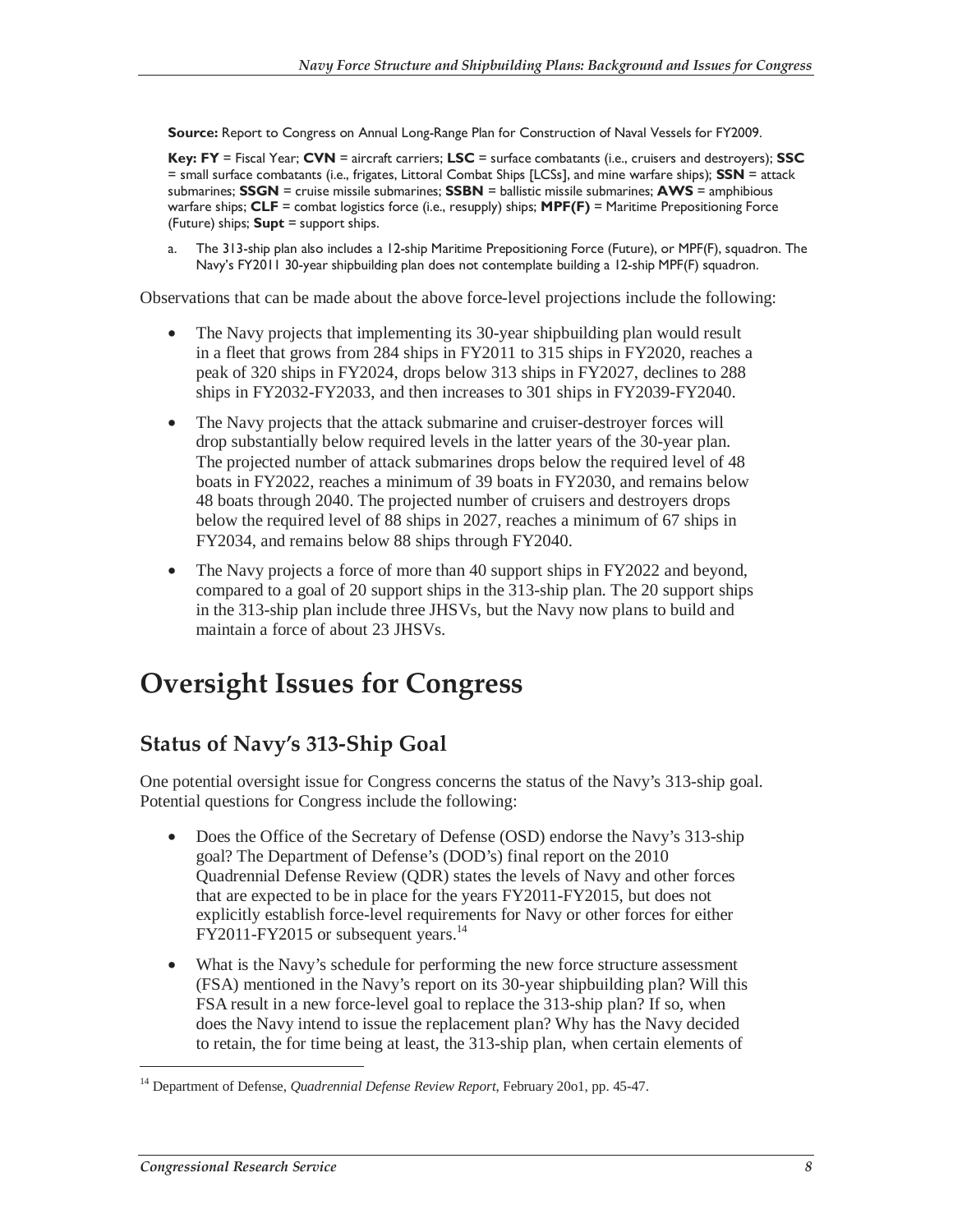Navy ship force planning that have emerged since 2006 appear to diverge from that plan?

• Given the Administration's September 2009 announcement of its new plan for ballistic missile defense (BMD) in Europe, which includes a significant use of BMD-capable cruisers and destroyers, would the 88-ship force of cruisers and destroyers called for in the 313-ship plan be adequate?

The law that requires DOD to perform QDRs (10 U.S.C. 118) states that the results of each QDR shall be assessed by an independent panel. The report of the independent panel that assessed the 2010 QDR was released on July 29, 2010. The independent panel's report recommends a Navy of 346 ships (about 10% more than the Navy's planned 313-ship fleet), including 11 aircraft carriers (the same number as in the Navy's 313-ship plan) and 55 attack submarines (compared to 48 in the Navy's 313-ship plan).<sup>15</sup> For additional discussion of the independent panel's report, see **Appendix C**.

### **Sufficiency of 30-Year Shipbuilding Plan**

A second potential oversight issue for Congress concerns the sufficiency of the 30-year shipbuilding plan. As shown in **Table 4**, the plan does not include enough ships to fully support all elements of the 313-ship plan over the long run. The Navy projects that implementing the 30 year plan would result in a fleet that grows from 284 ships in FY2011 to 315 ships in FY2020, reaches a peak of 320 ships in FY2024, drops below 313 ships in FY2027, declines to 288 ships in FY2032-FY2033, and then increases to 301 ships in FY2039-FY2040. The Navy projects that the attack submarine and cruiser-destroyer forces will drop substantially below required levels in the latter years of the 30-year plan.

## **Affordability and Executability of 30-Year Shipbuilding Plan**

A third potential oversight issue for Congress concerns the affordability and executability of the 30-year shipbuilding plan. The Navy estimates that executing the 30-year shipbuilding plan would require an average of \$15.9 billion per year in constant FY2010 dollars for newconstruction ships. A May 2010 Congressional Budget Office (CBO) report estimates that the plan would require an average of \$19.0 billion per year in constant FY2010 dollars for newconstruction ships, or about 19% more than the Navy estimates. The CBO report states: "If the Navy receives the same amount of funding for ship construction in the next 30 years as it has over the past three decades—an average of about \$15 billion a year in 2010 dollars—it will not be able to afford all of the purchases in the 2011 plan."

-

<sup>15</sup> Stephen J. Hadley and William J. Perry, co-chairmen, et al., *The QDR in Perspective: Meeting America's National*  Security Needs In the 21<sup>st</sup> Century, The Final Report of the Quadrennial Defense Review Independent Panel, Washington, 2010, Figure 3-2 on page 58.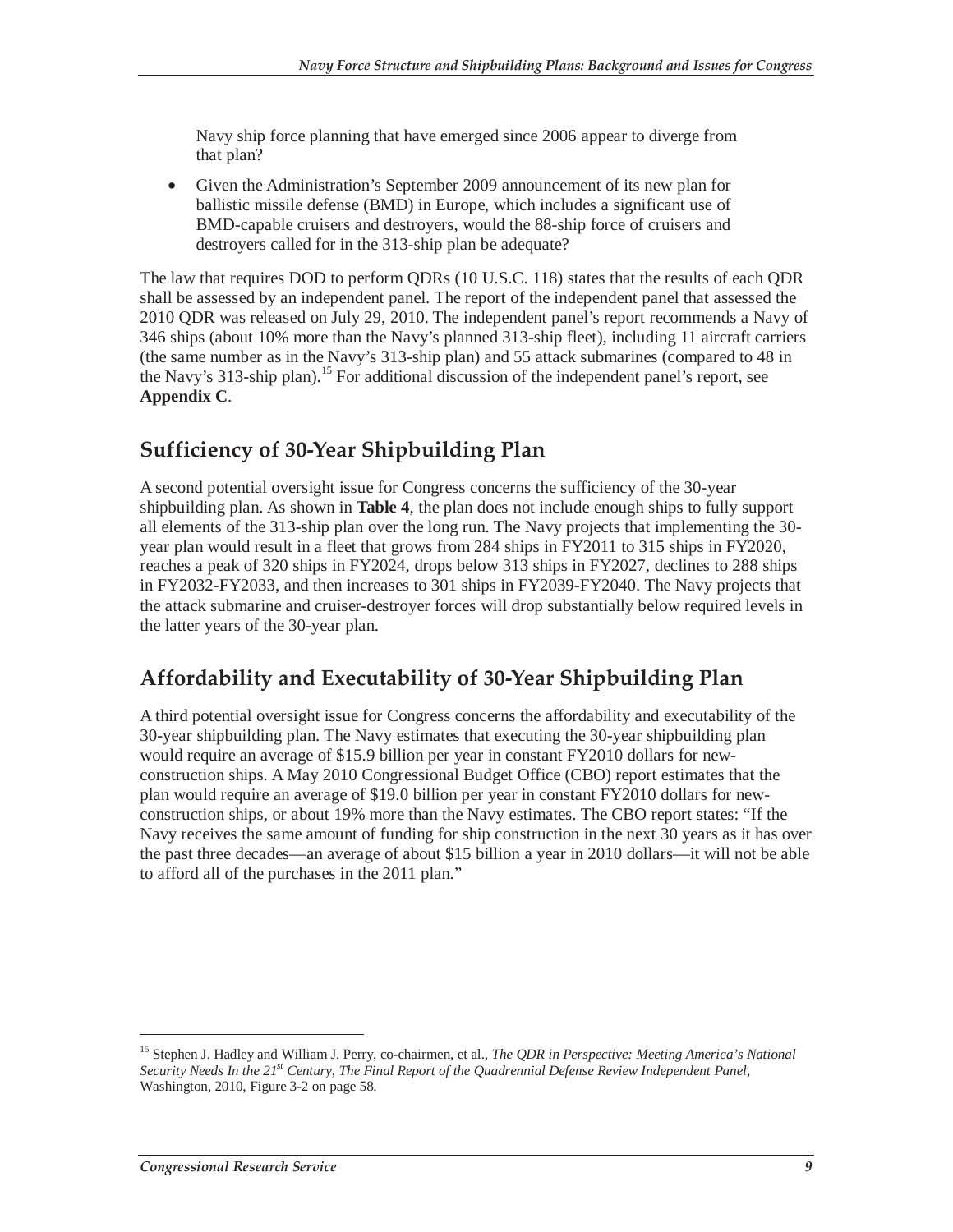|                                                   | First 10 years<br>(FY2011-FY2020) | Next 10 years<br>(FY2021-2030) | Final 10- years<br>(FY2031-FY2040) | <b>Entire 30 years</b><br>(FY2011-FY2040) |
|---------------------------------------------------|-----------------------------------|--------------------------------|------------------------------------|-------------------------------------------|
| Navy estimate                                     | 14.5                              | 17.9                           | 15.3                               | 15.9                                      |
| CBO estimate                                      | 15.2                              | 20.4                           | 21.4                               | 19.0                                      |
| % difference<br>between Navy and<br>CBO estimates | 5%                                | 14%                            | 40%                                | 19%                                       |

#### **Table 5. Navy and CBO Estimates of Cost of 30-Year Shipbuilding Plan**

Funding for new-construction ships, in billions of constant FY2010 dollars

**Source:** Congressional Budget Office, *An Analysis of the Navy's Fiscal Year 2011 Shipbuilding Plan*, May 2010, Table 2 (page 9). The CBO report calculates the percent difference between the Navy and CBO estimates for the entire 30-year period as 20% rather than 19%. \$19.0 billion is 19.497% greater than \$15.9 billion.

As mentioned earlier, the Navy was able to assemble a five-year (FY2011-FY2015) shipbuilding plan with a total of 50 ships, or an average of 10 per year, within available resources in part because half of those ships are relatively inexpensive LCSs and JHSVs. Starting a few years from now, when the LCS and JHSV programs are no longer overrepresented in the shipbuilding plan, and particularly when procurement of next-generation SSBN(X) ballistic missile submarines begins, procuring an average of 10 ships per year will become a considerably more expensive proposition.

The Navy wants to procure  $12$  SSBN $(X)$ s, and preliminarily estimates the procurement cost of each  $SSBN(X)$  at \$6 billion to \$7 billion in FY2010 dollars—a figure equivalent to almost onehalf of the Navy's budget each year for procuring new ships. The May 2010 CBO report estimates that a class of  $12$  SSBN(X)s would have an average unit procurement cost of \$8.2 billion in constant FY2010 dollars.<sup>16</sup> To help pay for the  $SSBN(X)$ s without reducing other shipbuilding programs, the shipbuilding funding profile in the Navy's 30-year shipbuilding plan includes a "hump" of approximately \$2 billion per year in constant FY2010 dollars during the years (FY2019-FY2033) when the 12 SSBN(X)s are to be procured. The Navy's report on the 30 year plan, however, contains little explanation of how this \$2-billion-per-year hump in shipbuilding funding will be realized, particularly if the Navy's budget experiences little or no real growth in coming years, as some observers, including some Navy leaders,<sup>17</sup> expect. If the \$2billion-per-year hump is not realized, the total number of ships of various kinds procured in FY2019-FY2033 could be less than the figures shown in the 30-year plan. Attack submarines and destroyers planned for those years could be among the ships that would not be procured. If so, the shortfalls for these two categories of ships could be even deeper than the projections shown in **Table 4**.

<sup>16</sup> For more on the SSBN(X) program, see CRS Report R41129, *Navy SSBN(X) Ballistic Missile Submarine Program: Background and Issues for Congress*, by Ronald O'Rourke.

<sup>&</sup>lt;sup>17</sup> For example, Secretary of the Navy Ray Mabus reportedly told a group of defense reporters on April 21, 2010, that "We [in the Navy] are looking at a [sic] no substantial growth and realistically no growth at all, in terms of the amount of money we are allocated to spend." As quoted in Geoff Fein, "Diminishing Budgets Forcing Navy To Closely Examine Contracts, Navy Secretary Says," *Defense Daily*, April 22, 1010: 4-5.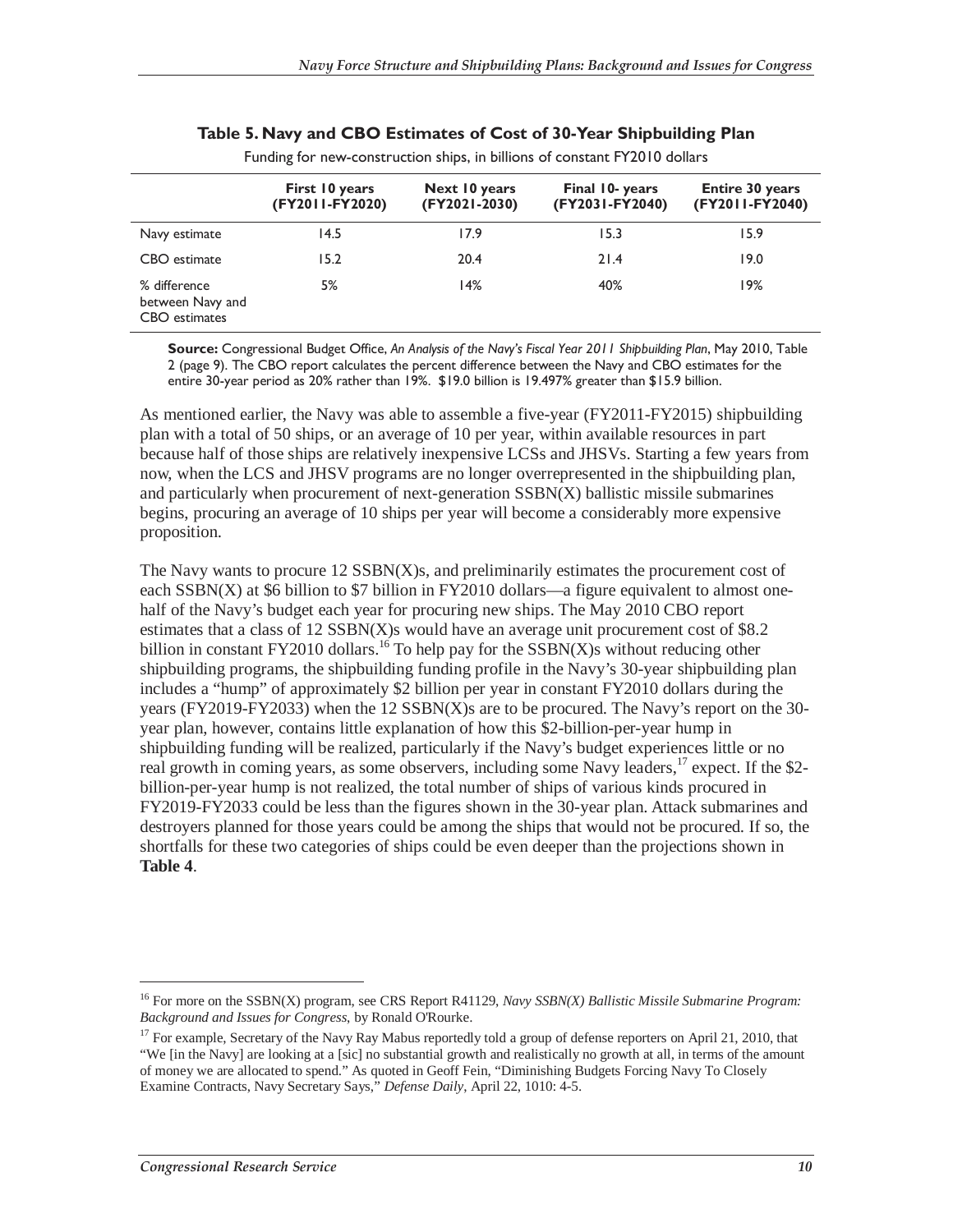### **Scheduled Retirements of Older Ships**

A fourth oversight issue for Congress concerns current Navy plans for retiring certain older ships, including several frigates and two amphibious assault ships, over the next few years. Some Members of Congress have expressed interest in deferring the retirements of at least some of these ships, so as to increase the total number of Navy ships over the next few years. The Navy has resisted proposals for deferring the retirements of the older ships, arguing that they Navy can perform its expected missions with acceptable risk without these ships, and that the operation and support costs of keeping these ships in service beyond their currently scheduled retirement dates would reduce funding available for procuring new platforms and equipment, including new ships.

# **Legislative Activity for FY2011**

### **FY2011 Defense Authorization Bill (H.R. 5136/S. 3454)**

### **House**

<u>.</u>

The House Armed Services Committee, in its report (H.Rept. 111-491 of May 21, 2010) on the FY2011 defense authorization bill (H.R. 5136), recommends approval of the Navy's request for procurement and advance procurement funding for all of its shipbuilding programs (pages 73-74). The report states: "Demonstrating the committee's commitment to reverse the decline in the size of the Navy fleet, the committee authorizes 9 new ships, including 2 Virginia-class submarines, 2 DDG 51 destroyers, and 2 Littoral Combat Ships." (Page 20)

**Section 121** of the bill as reported by the committee would broaden the Navy's authority for using incremental funding for procuring Navy ships. $^{18}$ 

**Section 123** would require the Navy to submit a report on, among other things, required numbers of cruisers and destroyers, particularly in light of demands for these ships for ballistic missile defense operations.<sup>19</sup>

Section 1021 would amend the current law (10 U.S.C. 231) that requires DOD to annually submit a 30-year shipbuilding plan.

**Section 1022** states that the Secretary of the Navy may not decommission any battle force vessel of the active fleet of the Navy unless the Secretary provides to the congressional defense committees written notification of such decommissioning in accordance with established procedures.

<sup>18</sup> For more on incremental funding, particularly in the procurement of Navy ships, see CRS Report RL32776, *Navy Ship Procurement: Alternative Funding Approaches—Background and Options for Congress*, by Ronald O'Rourke, and CRS Report RL31404, *Defense Procurement: Full Funding Policy—Background, Issues, and Options for Congress*, by Ronald O'Rourke and Stephen Daggett.

<sup>&</sup>lt;sup>19</sup> For further discussion of this issue, see CRS Report RL33745, *Navy Aegis Ballistic Missile Defense (BMD) Program: Background and Issues for Congress*, by Ronald O'Rourke.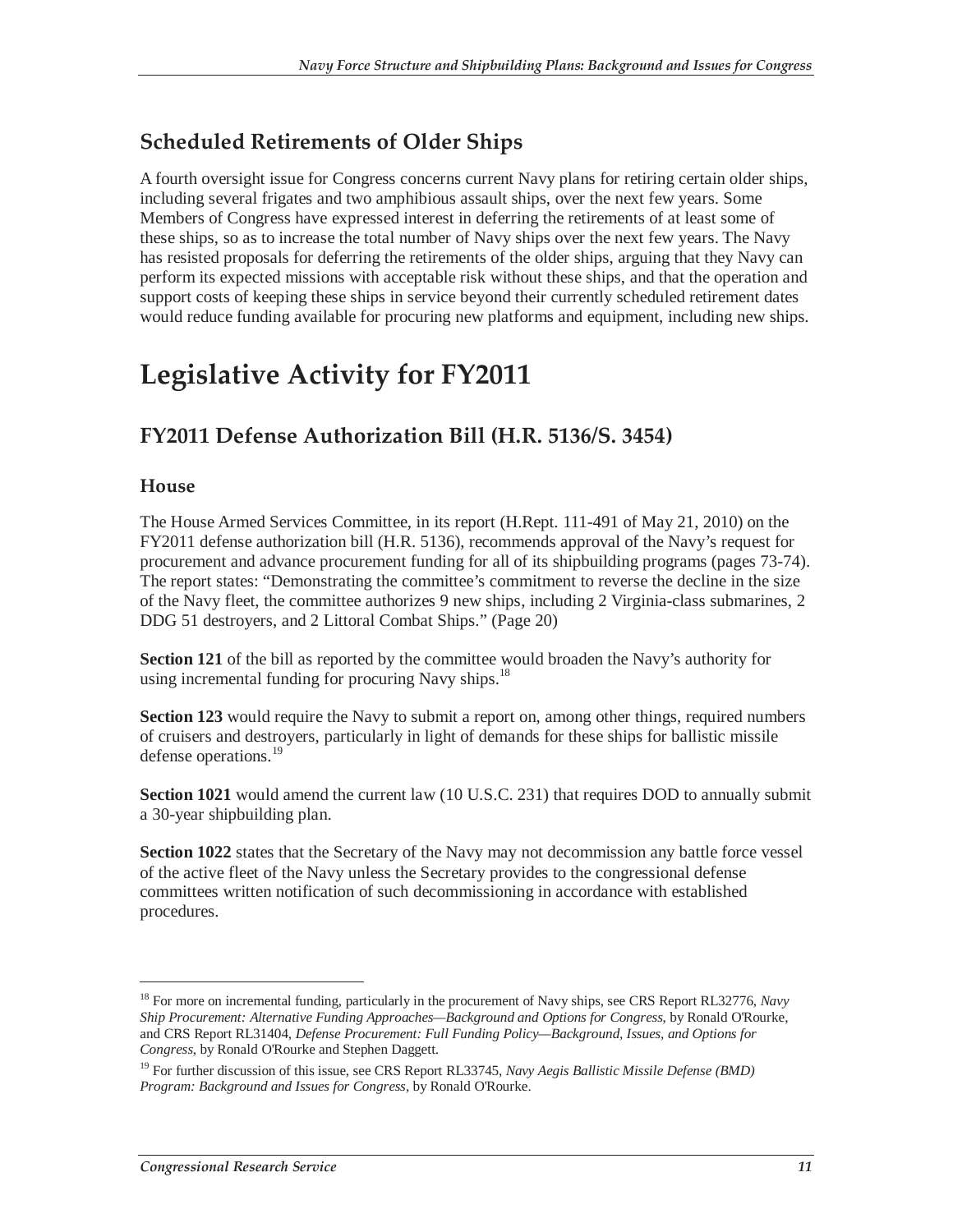**Section 1023** states that until the number of vessels in the battle force fleet of the Navy reaches 313 vessels, the Secretary of the Navy shall not decommission, in FY2011 or any subsequent fiscal year, more than two-thirds of the number of vessels slated for commissioning into the battle force fleet for that fiscal year.

**Section 1024** states that the Secretary of the Navy shall retain the amphibious assault ships Nassau (LHA-4) and Peleliu (LHA-5) in a commissioned and operational status until the delivery to the Navy of the new amphibious assault ships America (LHA-6) and LHA-7, respectively.

The text of **Section 121** is as follows:

SEC. 121. INCREMENTAL FUNDING FOR PROCUREMENT OF LARGE NAVAL VESSELS.

(a) Incremental Funding of Large Naval Vessels- Except as provided in subsection (b), the Secretary of the Navy may use incremental funding for the procurement of a large naval vessel over a period not to exceed the number of years equal to three-fourths of the total period of planned ship construction of such vessel.

(b) LPD 26- With respect to the vessel designated LPD 26, the Secretary may use incremental funding for the procurement of such vessel through fiscal year 2012 if the Secretary determines that such incremental funding—

(1) is in the best interest of the overall shipbuilding efforts of the Navy;

(2) is needed to provide the Secretary with the ability to facilitate changes to the shipbuilding industrial base of the Navy; and

(3) will provide the Secretary with the ability to award a contract for construction of the vessel that provides the best value to the United States.

(c) Condition for Out-year Contract Payments- A contract entered into under subsection (a) or (b) shall provide that any obligation of the United States to make a payment under the contract for a fiscal year after the fiscal year the vessel was authorized is subject to the availability of appropriations for that purpose for that later fiscal year.

(d) Definitions- In this section:

(1) The term `large naval vessel' means a vessel—

(A) that is—

(i) an aircraft carrier designated a CVN;

(ii) an amphibious assault ship designated LPD, LHA, LHD, or LSD; or

(iii) an auxiliary vessel; and

(B) that has a light ship displacement of 17,000 tons or more.

(2) The term `total period of planned ship construction' means the period of years beginning on the date of the first authorization of funding (not including funding requested for advance procurement) and ending on the date that is projected on the date of the first authorization of funding to be the delivery date of the vessel to the Navy.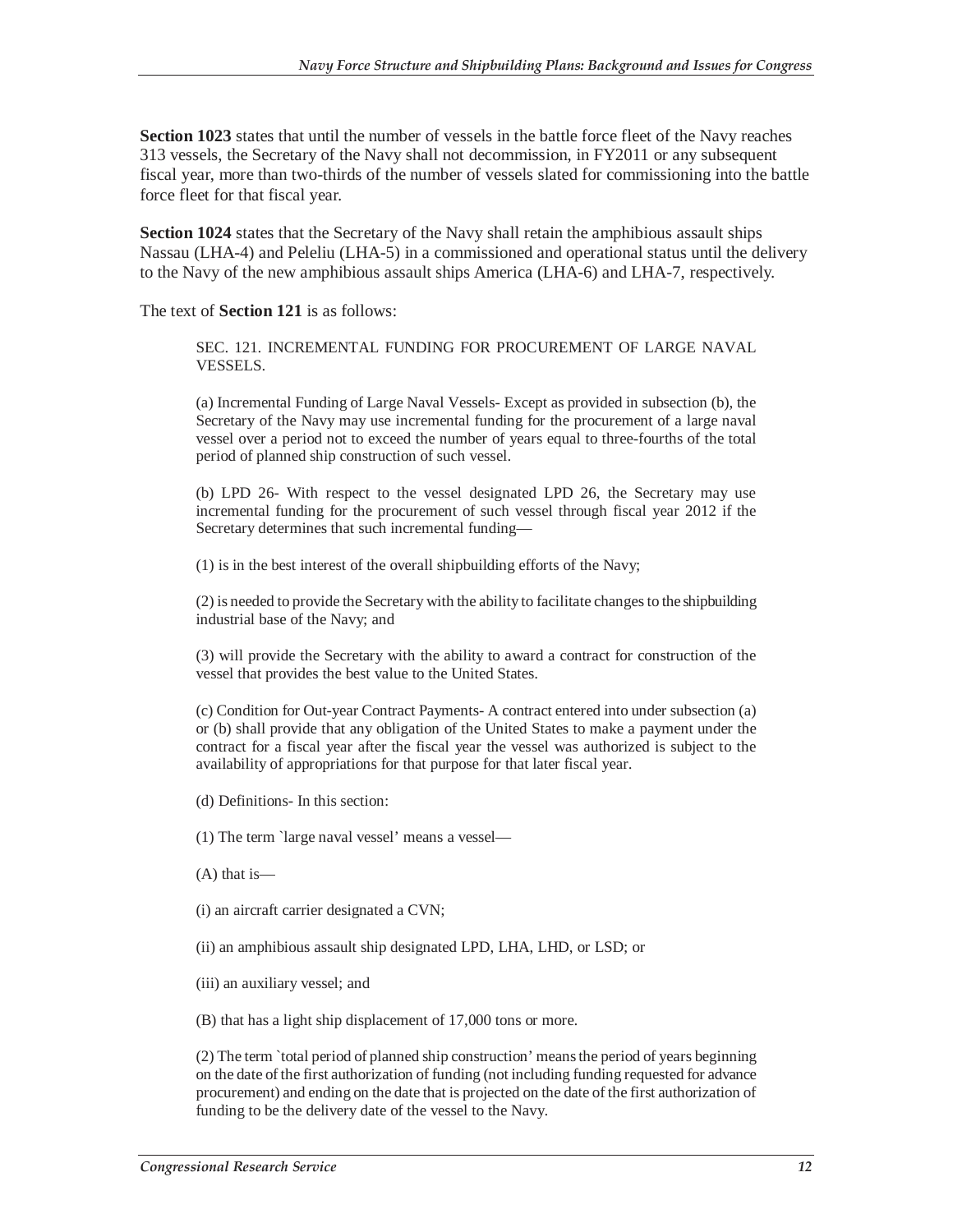The text of **Section 123** is as follows:

SEC. 123. REPORT ON NAVAL FORCE STRUCTURE AND MISSILE DEFENSE.

(a) Report- Not later than March 1, 2011, the Secretary of the Navy, in coordination with the Chief of Naval Operations, shall submit to the congressional defense committees a report on the requirements of the major combatant surface vessels with respect to missile defense.

(b) Matters Included- The report shall include the following:

(1) An analysis of whether the requirement for sea-based missile defense can be accommodated by upgrading Aegis ships that exist as of the date of the report or by procuring additional combatant surface vessels.

(2) Whether such sea-based missile defense will require increasing the overall number of combatant surface vessels beyond the requirement of 88 cruisers and destroyers in the 313 ship fleet plan of the Navy.

(3) The number of Aegis ships needed by each combatant commander to fulfill ballistic missile defense requirements, including (in consultation with the Chairman of the Joints Chiefs of Staff) the number of such ships needed to support the phased, adaptive approach to ballistic missile defense in Europe.

(4) A discussion of the potential effect of ballistic missile defense operations on the ability of the Navy to meet surface fleet demands in each geographic area and for each mission set.

(5) An evaluation of how the Aegis ballistic missile defense program can succeed as part of a balanced fleet of adequate size and strength to meet the security needs of the United States.

(6) A description of both the shortfalls and the benefits of expected technological advancements in the sea-based missile defense program.

(7) A description of the anticipated plan for deployment of Aegis ballistic missile ships within the context of the fleet response plan.

The text of **Section 1021** is as follows:

SEC. 1021. REQUIREMENTS FOR LONG-RANGE PLAN FOR CONSTRUCTION OF NAVAL VESSELS.

(a) In General- Section 231 of title 10, United States Code, is amended to read as follows:

`Sec. 231. Long-range plan for construction of naval vessels

`(a) Quadrennial Naval Vessel Construction Plan- At the same time that the budget of the President is submitted under section 1105(a) of title 31 during each year in which the Secretary of Defense submits a quadrennial defense review, the Secretary of the Navy shall submit to the congressional defense committees a long-range plan for the construction of combatant and support vessels for the Navy that supports the force structure recommendations of the quadrennial defense review.

`(b) Matters Included- The plan under subsection (a) shall include the following: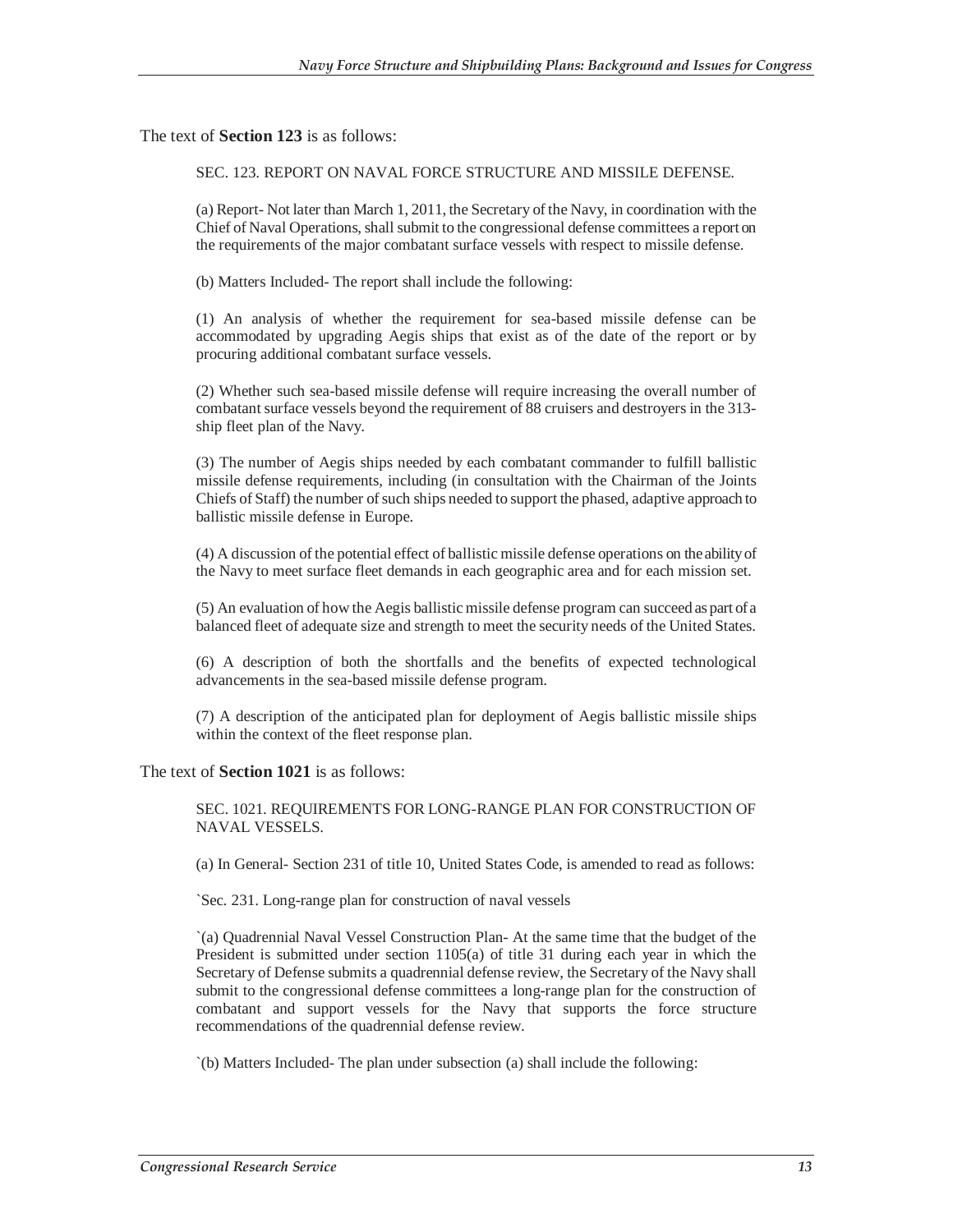`(1) A detailed construction schedule of naval vessels for the ten-year period beginning on the date on which the plan is submitted, including a certification by the Secretary that the budget for the fiscal year in which the plan is submitted and the budget for the future-years defense program submitted under section 221 of this title are sufficient for funding such schedule.

 $\zeta(2)$  A probable construction schedule for the ten-year period beginning on the date that is 10 years after the date on which the plan is submitted.

`(3) A notional construction schedule for the ten-year period beginning on the date that is 20 years after the date on which the plan is submitted.

`(4) The estimated levels of annual funding necessary to carry out the construction schedules under paragraphs  $(1)$ ,  $(2)$ , and  $(3)$ .

`(5) For the construction schedules under paragraphs (1) and (2)—

`(A) a determination by the Director of Cost Assessment and Program Evaluation of the level of funding necessary to execute such schedules; and

`(B) an evaluation by the Director of the potential risk associated with such schedules, including detailed effects on operational plans, missions, deployment schedules, and fulfillment of the requirements of the combatant commanders.

`(c) Naval Composition- In submitting the plan under subsection (a), the Secretary shall ensure that such plan—

`(1) is in accordance with section 5062(b) of this title; and

`(2) phases the construction of new aircraft carriers during the periods covered by such plan in a manner that minimizes the total cost for procurement for such vessels.

`(d) Assessment When Budget Is Insufficient- If the budget for a fiscal year provides for funding of the construction of naval vessels at a level that is less than the level determined necessary by the Director of Cost Assessment and Program Evaluation under subsection (b)(5), the Secretary of the Navy shall include with the defense budget materials for that fiscal year an assessment that describes and discusses the risks associated with the budget, including the risk associated with a reduced force structure that may result from funding naval vessel construction at such a level.

`(e) CBO Evaluation- Not later than 60 days after the date on which the congressional defense committees receive the plan under subsection (a), the Director of the Congressional Budget Office shall submit to such committees a report assessing the sufficiency of the construction schedules and the estimated levels of annual funding included in such plan with respect to the budget submitted during the year in which the plan is submitted and the futureyears defense program submitted under section 221 of this title.

`(f) Changes to the Construction Plan- In any year in which a quadrennial defense review is not submitted, the Secretary of the Navy may not modify the construction schedules submitted in the plan under subsection (a) unless—

`(1) the modification is an increase in planned ship construction;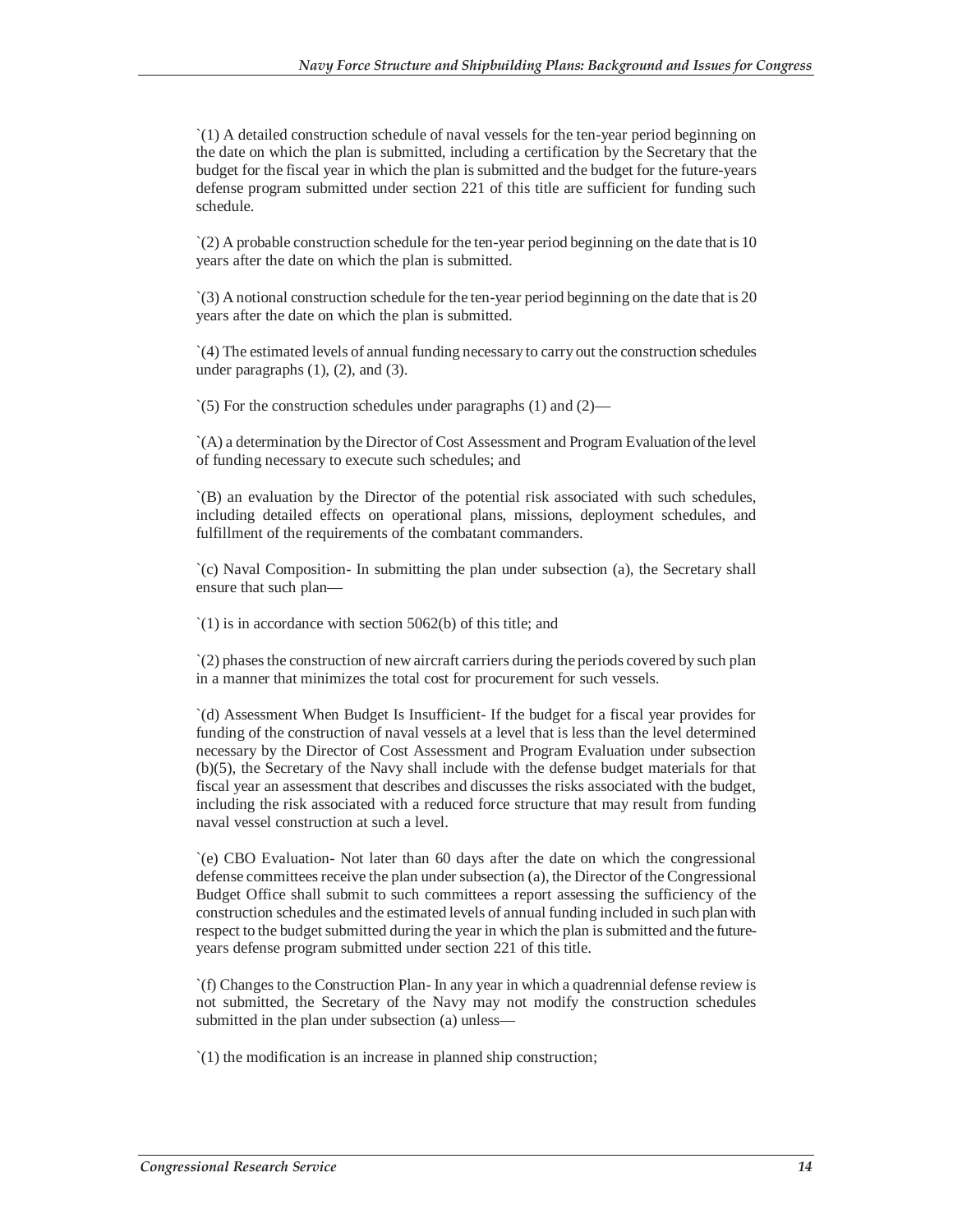`(2) the modification is a realignment of less than one year of construction start dates in the future-years defense plan submitted under section 221 of this title and the Secretary submits to the congressional defense committees a report on such modification, including—

`(A) the reasons for realignment;

`(B) any increased cost that will be incurred by the Navy because of the realignment; and

`(C) an assessment of the effects that the realignment will have on the shipbuilding industrial base, including the secondary supply base; or

`(3) the modification is a decrease in the number or type of combatant and support vessels of the Navy and the Secretary submits to the congressional defense committees a report on such modification, including—

`(A) an addendum to the most recent quadrennial defense review that fully explains and justifies the decrease with respect to the national security strategy of the United States as set forth in the most recent national security strategy report of the President under section 108 of the National Security Act of 1947 (50 U.S.C. 404a); and

`(B) a description of the additional reviews and analyses considered by the Secretary after the previous quadrennial defense review was submitted that justify the decrease.

`(g) Definitions- In this section:

`(1) The term `budget', with respect to a fiscal year, means the budget for that fiscal year that is submitted to Congress by the President under section 1105(a) of title 31.

`(2) The term `defense budget materials', with respect to a fiscal year, means the materials submitted to Congress by the Secretary of Defense in support of the budget for that fiscal year.

`(3) The term `quadrennial defense review' means the review of the defense programs and policies of the United States that is carried out every four years under section 118 of this title.'.

(b) Clerical Amendment- The table of sections at the beginning of chapter 9 of such title is amended by striking the item relating to section 231 and inserting the following new item:

`231. Long-range plan for construction of naval vessels.'.

In summarizing Section 1021, the committee's report states:

This section would amend section 231 of title 10, United States Code, to require the Secretary of the Navy to submit a long-range plan for the construction of naval vessels with each submission of the Quadrennial Defense Review (QDR). The long-range plan would be required to have 3 distinct sections each spanning a period of 10 years. The first section would be a detailed construction plan for the first 10 years, the second a probable construction plan for the second 10 years, and the third a notional construction plan for the last 10 years. This section would require that during the intervening years between submissions of the QDR, the plan may not be modified unless the change is accompanied by an addendum to the QDR which explains and justifies the decrease with respect to the national security of the United States. This section would further require that the plan fully comply with section 5062(b) of title 10, United States Code, to maintain a minimum of 11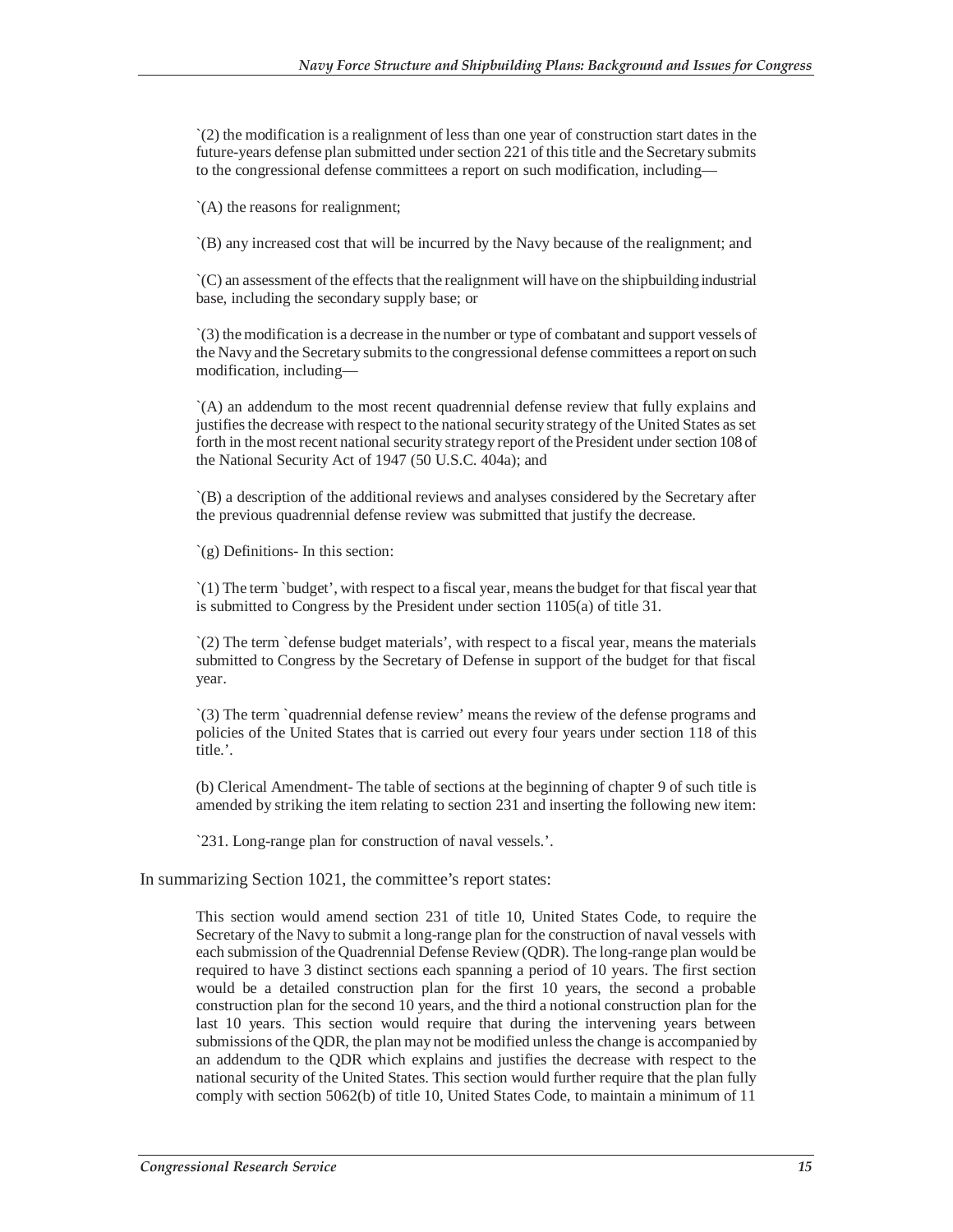operational aircraft carriers and to phase the construction of such carriers as to minimize the total cost of procurement. (Page 363)

The text of **Section 1022** is as follows:

SEC. 1022. REQUIREMENTS FOR THE DECOMMISSIONING OF NAVAL VESSELS.

(a) Notice of Decommissioning- The Secretary of the Navy may not decommission any battle force vessel of the active fleet of the Navy unless the Secretary provides to the congressional defense committees written notification of such decommissioning in accordance with established procedures.

(b) Content of Notification- Any notification provided under subsection (a) shall include each of the following:

(1) The reasons for the proposed decommissioning of the vessel.

(2) An analysis of the effect the decommissioning would be likely to have on the deployment schedules of other vessels in the same class as the vessel proposed to be decommissioned.

(3) A certification from the Chairman of the Joint Chiefs of Staff that the decommissioning of the vessel will not adversely affect the requirements of the combatant commanders to fulfill missions critical to national security.

(4) Any budgetary implications associated with retaining the vessel in commission, expressed for each applicable appropriation account.

The text of **Section 1023** is as follows:

SEC. 1023. REQUIREMENTS FOR THE SIZE OF THE NAVY BATTLE FORCE FLEET.

(a) Limitation on Decommissioning- Until the number of vessels in the battle force fleet of the Navy reaches 313 vessels, the Secretary of the Navy shall not decommission, in fiscal year 2011 or any subsequent fiscal year, more than two-thirds of the number of vessels slated for commissioning into the battle force fleet for that fiscal year.

(b) Treatment of Submarines- For purposes of subsection (a), submarines of the battle force fleet slated for decommissioning for any fiscal year shall not count against the number of vessels the Secretary of the Navy is required to maintain for that fiscal year.

The text of **Section 1024** is as follows:

SEC. 1024. RETENTION AND STATUS OF CERTAIN NAVAL VESSELS.

The Secretary of the Navy shall retain the vessels the U.S.S. Nassau (LHA 4) and the U.S.S. Peleliu (LHA 5), in a commissioned and operational status, until the delivery to the Navy of the vessels the U.S.S. America (LHA 6) and the vessel designated as LHA 7, respectively.

The committee's report also states:

The committee notes that the Long-Range Plan for the Construction of Naval Vessels, known as the 30–year shipbuilding plan, submitted in accordance with section 231 of title 10, United States Code, proposes an average of 10 new vessels per year during the 5-year period of the Future Years Defense Plan (FYDP). While this is a positive step in shipbuilding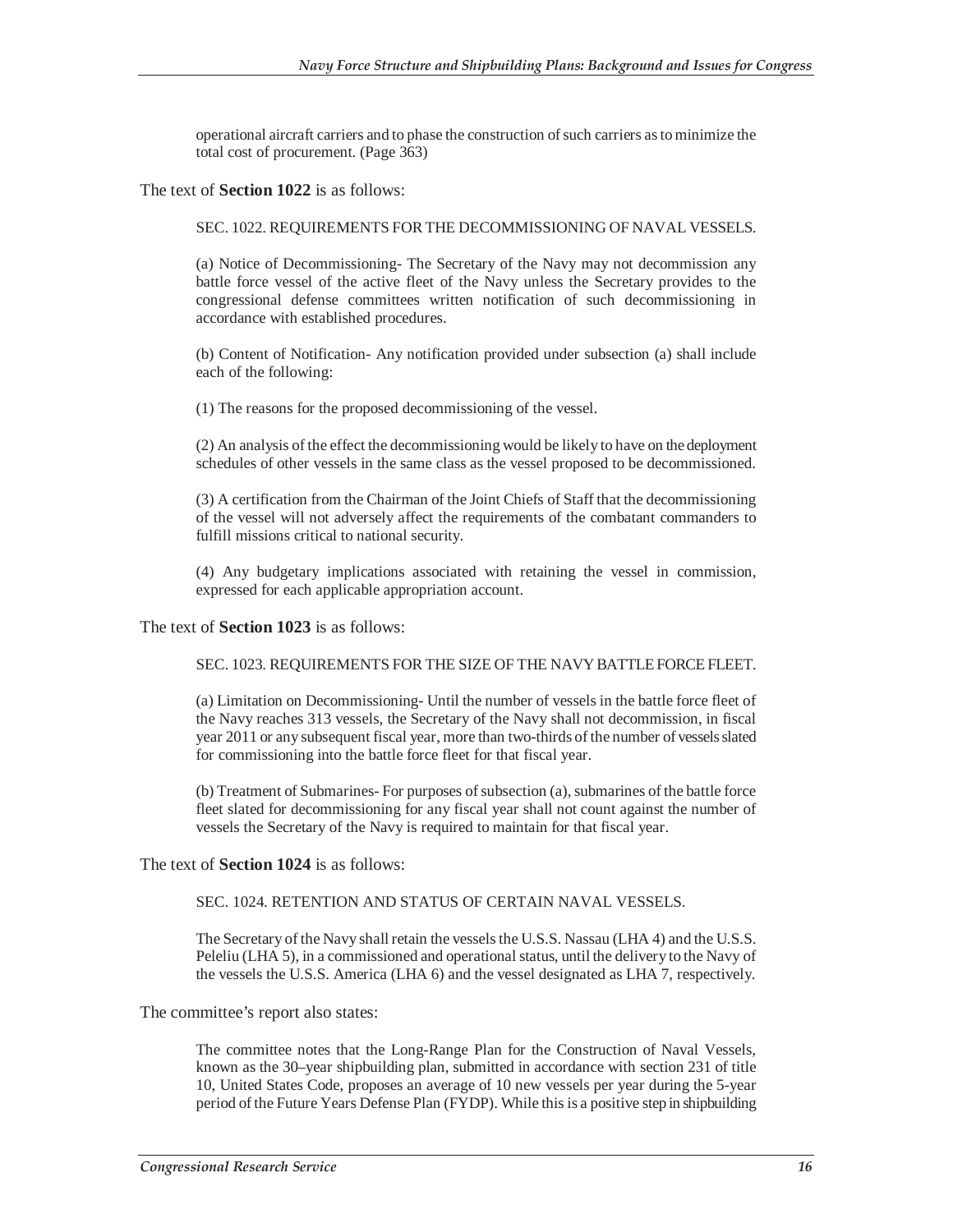procurement, the total number of battle force vessels remains essentially constant during the FYDP due to the high rate of ship retirements planned during the period. Only after the FYDP, do the battle force levels begin to increase in real terms and the stated goal of a 313 ship Navy is not achieved until fiscal year 2018. The committee further notes that a short term solution to the stagnant number of battle force ships through the FYDP is to delay retirement of vessels with useful service life and that a planned approach to retire no more ships in any one fiscal year than are being delivered to the Navy would accomplish this goal. (Page 75)

The report also states:

#### U.S. shipbuilding industrial base

The committee has reservations as to the continued health of the shipbuilding industrial base and its ability to remain viable in its current form. The shipbuilding industrial base currently serving the needs of Navy and the nation is a legacy from the cold war when the size of the Navy fleet, and the construction required to maintain that fleet, was significantly higher than today. The committee is concerned that the relatively low orders for new ships as proposed in the 30-year shipbuilding plan are not sufficient to maintain all shipyards currently constructing naval vessels. This is a very difficult situation for the Navy since reducing the number of shipyards constructing vessels could have the unintended consequence of driving up cost due to limited or no competition for particular classes of ships, yet the current industrial base adds increased costs due to the significant overhead rates that must be charged to each vessel.

Perhaps even more significant than shipyard over-capacity for the current shipbuilding plan is the reduction in vendors willing to provide equipment and materiel necessary for the shipbuilding industry. Low orders coupled with significant government requirements for testing, traceability, and financial controls have driven many former suppliers out of the market altogether. The committee received testimony that the vendor supply base is currently 60 to 70 percent sole source. While this almost total lack of competition may be manageable in terms of maintaining the ability to construct vessels, it is not a condition that is bringing the best value to the taxpayer.

The committee understands that the Secretary of the Navy has embarked on a comprehensive review of the industrial base, including the supply base. The committee requests the Secretary of the Navy to inform the committee when the comprehensive review is complete and to make available to the committee those officials who participated in the review to testify before the committee at a hearing in open session aimed at oversight of this potential threat to national security. (Page 78)

#### **Senate**

The FY2011 defense authorization bill (S. 3454) as reported by the Senate Armed Services Committee (S.Rept. 111-201 of June 4, 2010) recommends approval of the Navy's request for procurement and advance procurement funding for all of its shipbuilding programs (see pages 677-678 of the printed version of S. 3454).

#### **Section 124** of the bill states:

SEC. 124. INCLUSION OF BASIC AND FUNCTIONAL DESIGN IN ASSESSMENTS REQUIRED PRIOR TO START OF CONSTRUCTION OF FIRST SHIP OF A SHIPBUILDING PROGRAM.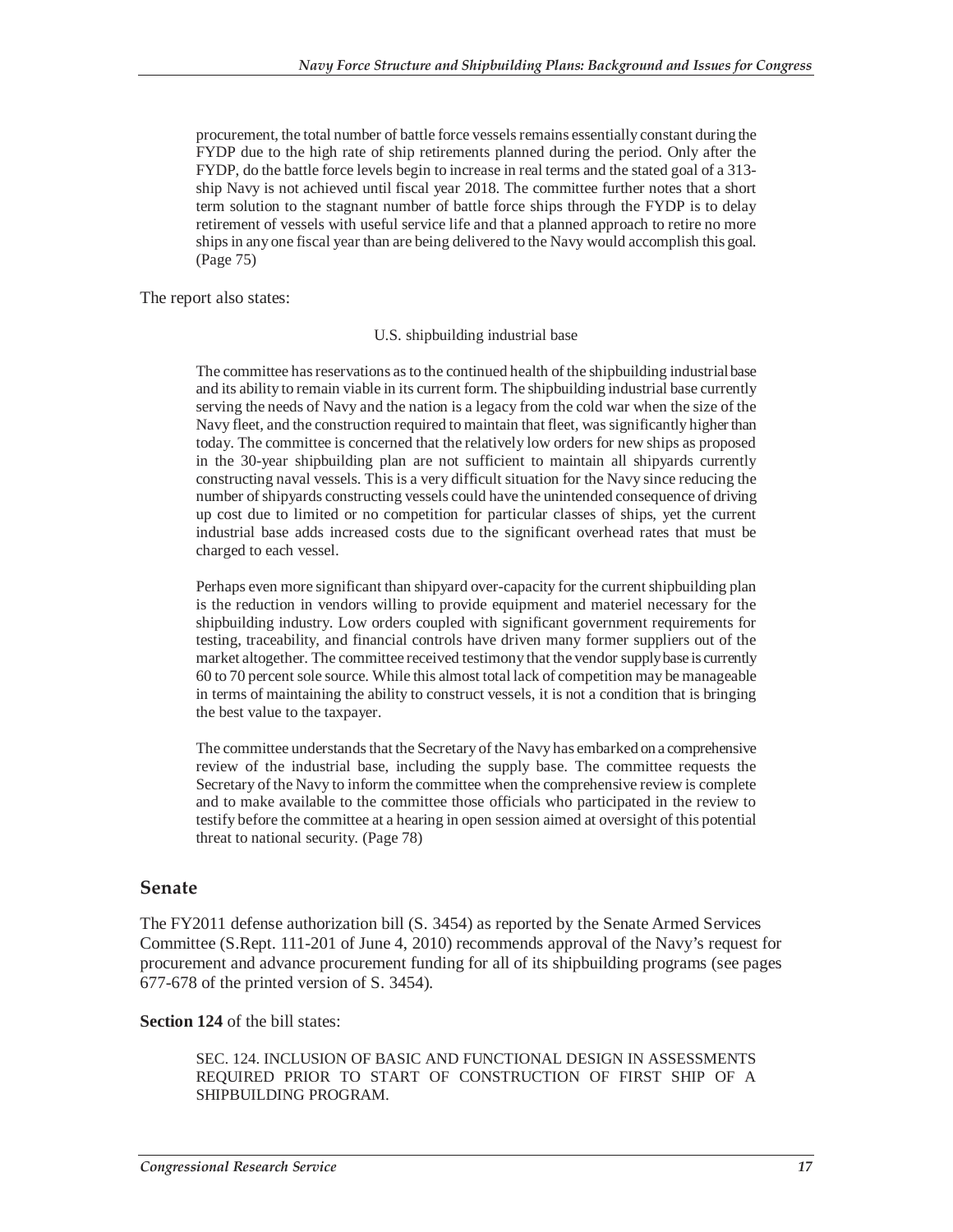(a) Inclusion in Assessments- Subsection  $(b)(1)$  of section 124 of the National Defense Authorization Act for Fiscal Year 2008 (P.L. 110-181; 122 Stat. 28; 10 U.S.C. 7291 note) is amended by inserting `(and in particular completion of basic and functional design)' after `completion of detail design'.

(b) Basic and Functional Design Defined- Subsection (d) of such section is amended by adding at the end the following new paragraph:

`(5) BASIC AND FUNCTION DESIGN- The term `basic and functional design', for a ship, means design, whether in the form of two-dimensional drawings, three-dimensional models, or computer-aided models, that fixes the hull structure of the ship, sets the hydrodynamics of the ship, routes all major distributive systems (including electricity, water, and other utilities) of the ship, and identifies the exact positioning of piping and other outfitting within each block of the ship.'.

Regarding Section 124, the committee's report states:

#### **Inclusion of basic and functional design in assessments required prior to start of construction of first ship of a shipbuilding program (sec. 124)**

The committee recommends a provision that would amend section 124 of the National Defense Authorization Act for Fiscal Year 2008 (Public Law 110–181) to tighten the requirements under which the Secretary of the Navy is required to certify that a new shipbuilding program has achieved sufficient design maturity at the time the Navy begins construction on the first ship of any major shipbuilding program.

The Government Accountability Office, in its May 2009 report, "Best Practices: High Levels of Knowledge at Key Points Differentiate Commercial Shipbuilding from Navy Shipbuilding (GAO–09–322)," identified key steps that leading commercial shipbuilders and ship buyers follow to ensure their vessels deliver on-time, within planned costs, and with a high degree of innovation.

One critical step in this process is achieving design stability before start of fabrication. Leading commercial firms assess a ship design as stable once all basic and functional design activities have been completed (usually in the form of a complete 3D product model).

Section 124 as currently written does not specifically require that the assessment of design maturity directly address the completeness of the 3D modeling or completion of the activities that make up basic and functional design. This provision would add that requirement. (Page 13)

The committee's report also states:

#### **Surface ship construction and industrial base issues**

The committee recognizes that the Navy's most recent Long-Range Plan for the Construction of Naval Vessels continues the Navy's long stated goal of a minimum fleet of 313 battle force ships. The committee notes that this plan is based on a 2005 Force Structure Assessment and a new Force Structure Assessment is required to address expanded requirements identified in the 2009 Quadrennial Defense Review for irregular warfare support, ballistic missile defense, intratheater lift, and humanitarian missions. The committee encourages the Navy to complete this review as expeditiously as possible so the results can be incorporated in the next Long-Range Plan.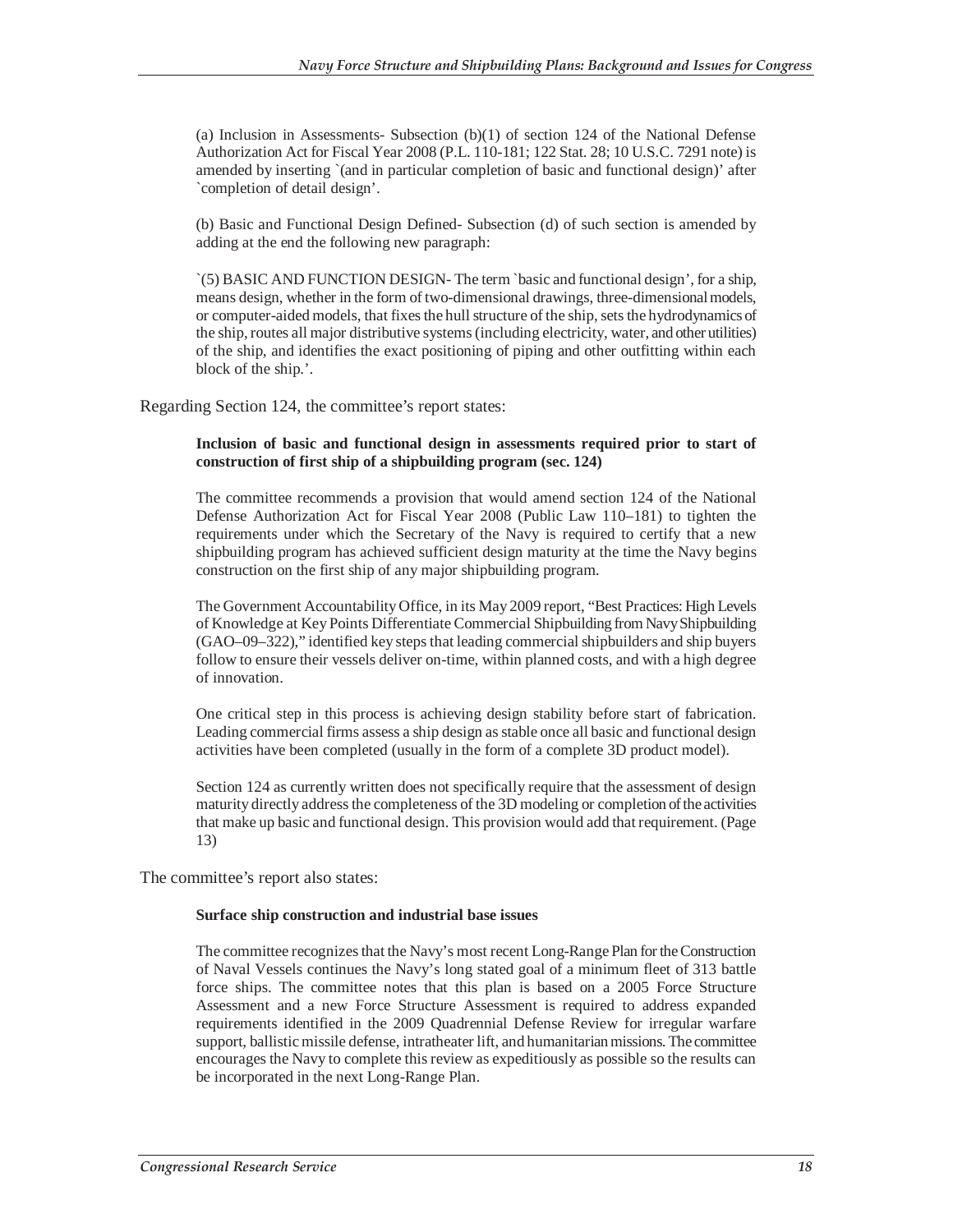The committee continues to have significant concerns regarding the implications of the plan for the non-nuclear surface ship industrial base. If the Navy and industry, working together, are unable to control requirement driven cost growth and deliver the ships in the plan for the projected costs, the inevitable reductions in quantity will likely impact the Navy's ability to reach the required fleet size and further jeopardize the industrial base. The committee notes that the current shipbuilding plan includes the cost of the SSBN (X) program and the committee encourages the Navy to closely scrutinize requirements for this program in order to minimize its impact on the recapitalization of the Navy's battle force.

Furthermore, the committee urges the Navy and the contractors to negotiate as expeditiously as possible fair and reasonable construction contracts for ships previously authorized in order to reduce uncertainty and maintain and foster affordability in the procurement of large surface combatants and other naval vessels.

In reviewing the Long-Range Plan for the Construction of Naval Vessels in conjunction with recent program performance highlights, the committee notes the following observations and expectations:

The stated requirement for amphibious ships is 38 vessels; however, the Long-Range Plan projects accepting moderate risk by having 33 ships by 2016, but then declining to 29 or 30 ships after 2034. Although there have been improvements in recently delivered ships, cost and quality issues have been all too common in the procurement of large and medium amphibious ships, making an already constrained shipbuilding budget more difficult to execute. A new dock landing ship class, LSD(X), is important to the recapitalization of the amphibious force. The requirements for this ship must be closely validated to ensure affordability. The committee notes the Navy's plan to have a gap year following the lead ship of the class and believes that this may help alleviate cost, schedule, and performance issues. Overall, the committee remains concerned with the Navy's management of the amphibious ship accounts and expects continued close scrutiny of these programs by Navy leadership.

In large surface combatants, the Navy's last official report stated that the industrial base can only be effectively sustained if naval ship yards were building the equivalent of three DDG– 51 destroyers per year, with additional work assumed at one of the yards. Even if the Navy fully executes both of the large surface combatant programs of record in the near-term, the President's fiscal year 2011 budget request and future-years defense program propose to buy an average of 1.5 large surface combatants per year. Even at projected procurement rates, the number of cruisers and destroyers falls below the required level of 88 ships in 2027 and remains below that level for the following 13 years. At its worst, the number of large surface combatants is 21 ships below the expected requirement in 2034.

The Navy has testified that continued demand for large surface combatants to meet forward presence and strike operations requirements coupled with emerging ballistic missile defense requirements drives the Navy to consider abandoning lesser priority missions for more recent, higher priority ones. In light of the current pressure on the large surface combatant force, the committee is concerned that the Navy's projected rate of production is insufficient, and anticipates that the Navy will closely assess future demand for large surface combatants, and operational and additional risk to the industrial base of maintaining relatively low rates of procurement for large surface combatants.

The committee remains concerned with the Navy's ability to execute what it believes is an overly optimistic procurement strategy for large surface combatants. The truncation of the DDG–1000, the restart of the DDG–51 class and the proposed Flight III variant of the DDG– 51 inject a great deal of instability into the SCN accounts. The Navy's testimony before Congress has led this committee to identify six risk areas in the Navy's plan for DDG–51s: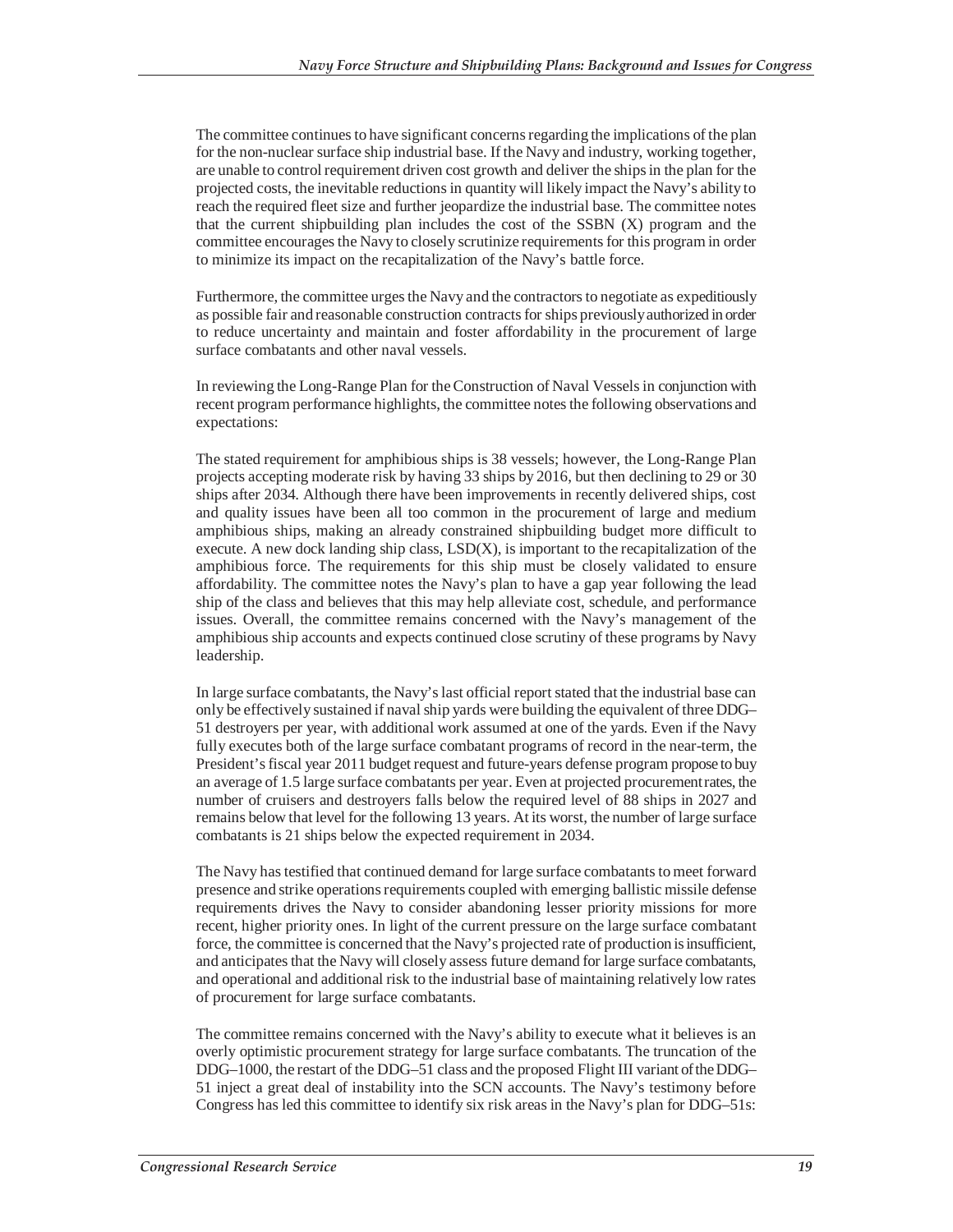(1) the availability of the Air and Missile Defense Radar; (2) the extent and cost of modifications to the underlying ship's design package to support proposed changes to the ship; (3) increased limitation on service life margins of the early restart ships; (4) combat system software integration; (5) the overall complexity of various separate programs that need to converge for successful completion of the restart and Flight III programs; and (6) cost and schedule growth for the Aegis Combat System Modernization. The committee expects the Navy to keep it closely apprised of developments in these risk areas so that it can monitor appropriate risk mitigation efforts.

The Littoral Combat Ship (LCS) program has made progress during the past year and the recent decision to move to a single design should improve affordability. The LCS fleet is expected to comprise 55 vessels of the Navy's 313–ship fleet force structure. Even modest cost growth in this large component of the fleet magnifies the problem of achieving that objective. The committee notes that the Navy's acquisition strategy for the LCS program introduces competition for this class of ships and is therefore cautiously optimistic that this program is making progress.

In summary, the committee considers the specialized shipbuilding industrial base for large surface combatants, amphibious ships, Navy auxiliary ships, and littoral vessels as a critical component of national security and expects the Department of Defense to appropriately sustain this industrial base. The committee expects the Department of the Navy to include these considerations as it incorporates the updated force structure assessment in the upcoming Long-Range Plan for the Construction of Naval Vessels.

The committee understands that the Navy is conducting a comprehensive review of the shipbuilding industrial base and calls upon the Navy to update the committee on the scope and timeline for such a study. The committee understands the objective of the study is to identify the challenges facing the Navy and the associated shipbuilding industrial base and the strategies for mitigating the effects of those challenges. The committee expects that this study will inform its deliberations in connection with the fiscal year 2012 budget. As a general proposition, the committee expects that the Department of Defense will provide the Navy with the support it needs to focus on the matters referred to above. (Pages 40-42)

### **National Shipbuilding Budget Policy Act (H.R. 5035)**

H.R. 5035, which was introduced on April 15, 2010, and referred to the Seapower and Expeditionary Forces subcommittee of the House Armed Services Committee on April 28, 2010, would authorize \$20 billion per year for the period FY2011-FY2015 for the construction of Navy ships to meet the ship force structure requirements presented in the Navy's report on its 30-year shipbuilding plan. (It would also authorize \$60 million per year for the period FY2011-FY2015 for loan guarantees for the construction of commercial ships.) The text of H.R. 5035 states:

#### A BILL

To authorize appropriations for the construction of vessels for the Navy and to authorize appropriations for loan guarantees for commercial vessels.

Be it enacted by the Senate and House of Representatives of the United States of America in Congress assembled,

SECTION 1. SHORT TITLE.

This Act may be cited as the `National Shipbuilding Budget Policy Act'.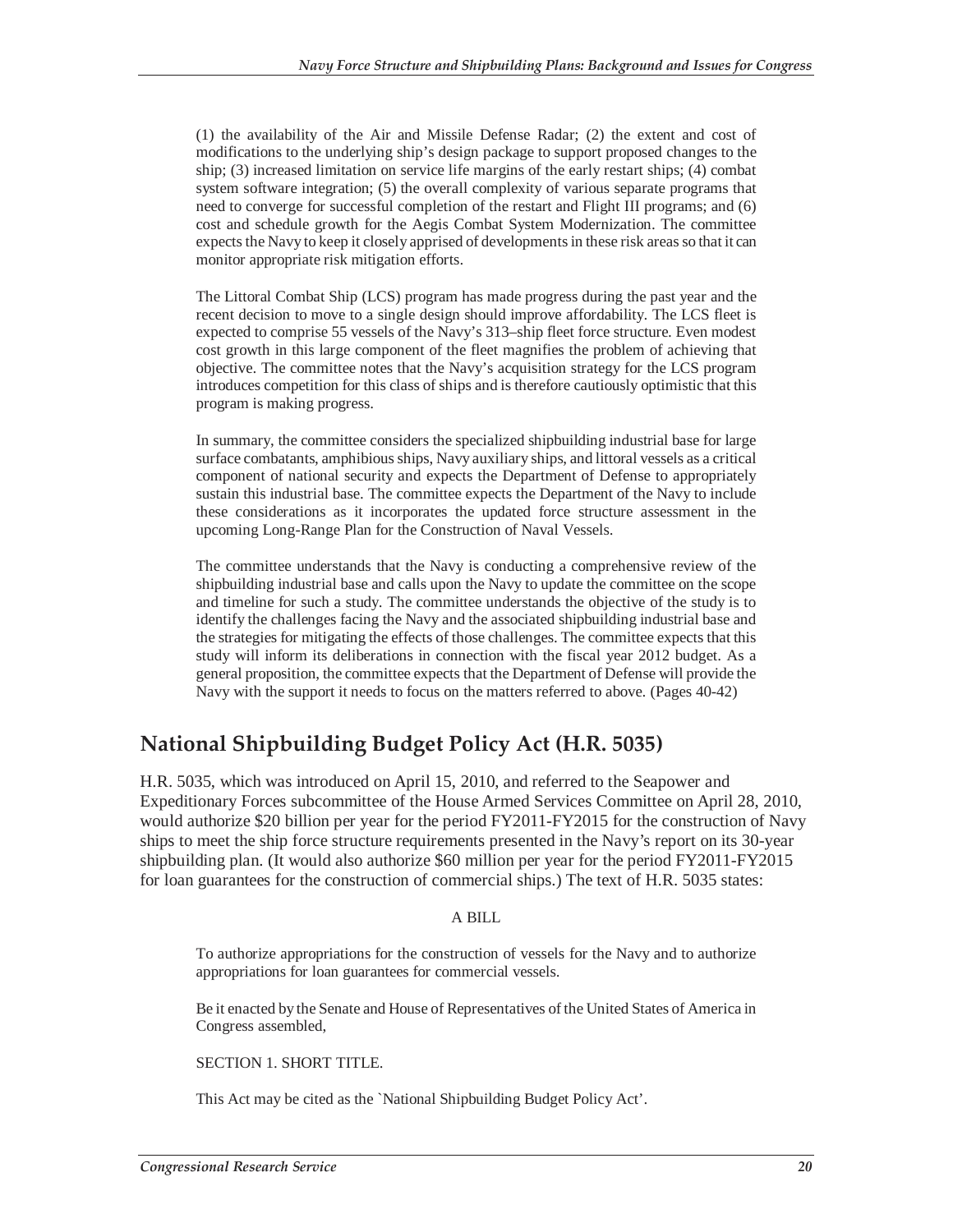SEC. 2. NATIONAL SHIPBUILDING AUTHORIZATIONS OF APPROPRIATIONS.

(a) Navy- Funds are hereby authorized to be appropriated for each of fiscal years 2011 through 2015 for the construction of vessels for the Navy to meet the force requirements of the Navy (as described in the annual naval vessel construction plan required by section 231 of title 10, United States Code) in the amount of \$20,000,000,000.

(b) The Merchant Marine- Funds are hereby authorized to be appropriated for each of fiscal years 2011 through 2015 for loan guarantees and commitments authorized under chapter 537 of title 46, United States Code, for the construction of new vessels to replace and expand the domestic fleet of commercial vessels (as that term is defined in that chapter) in the amount of \$60,000,000.

## **CRS Reports Tracking Legislation on Specific Navy Shipbuilding Programs**

For legislative activity on individual Navy shipbuilding, conversion, and modernization programs, see the following CRS reports:

- CRS Report RS20643, *Navy Ford (CVN-78) Class Aircraft Carrier Program: Background and Issues for Congress*, by Ronald O'Rourke.
- CRS Report R41129, *Navy SSBN(X) Ballistic Missile Submarine Program: Background and Issues for Congress*, by Ronald O'Rourke.
- CRS Report RL32418, *Navy Virginia (SSN-774) Class Attack Submarine Procurement: Background and Issues for Congress*, by Ronald O'Rourke.
- CRS Report RL32109, *Navy DDG-51 and DDG-1000 Destroyer Programs: Background and Issues for Congress*, by Ronald O'Rourke.
- CRS Report RL33741, *Navy Littoral Combat Ship (LCS) Program: Background, Issues, and Options for Congress*, by Ronald O'Rourke.
- CRS Report RL34476, *Navy LPD-17 Amphibious Ship Procurement: Background, Issues, and Options for Congress*, by Ronald O'Rourke.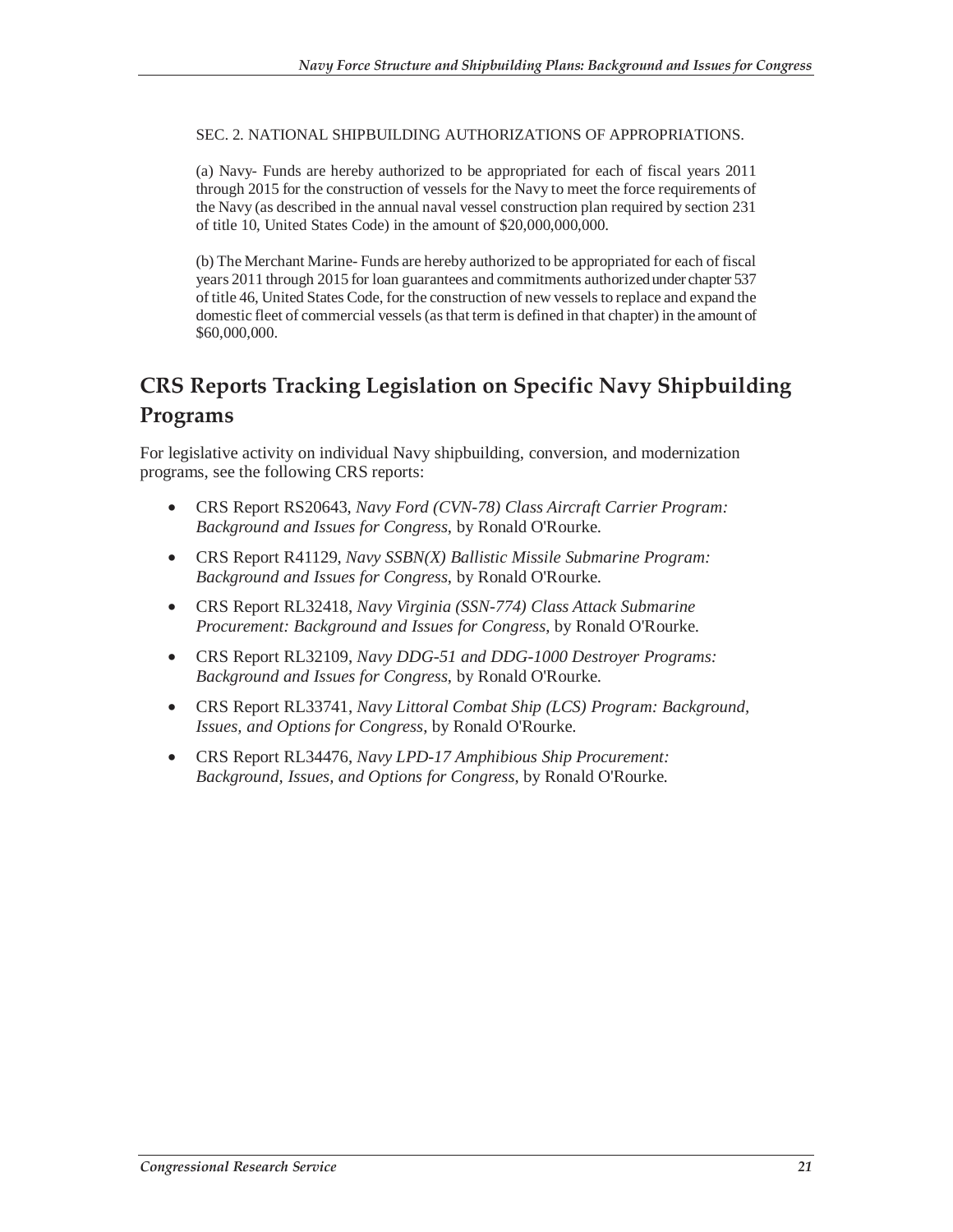# **Appendix A. Comparing Past Ship Force Levels to Proposed 313-Ship Force Level**

One possible method for assessing the Navy's proposed 313-ship force level is to compare it to historical figures for total Navy fleet size. Historical figures for total fleet size, however, might not be a reliable yardstick for assessing the appropriateness of the Navy's proposed 313-ship fleet, particularly if the historical figures are more than a few years old, because the missions to be performed by the Navy, the mix of ships that make up the Navy, and the technologies that are available to Navy ships for performing missions all change over time.

The Navy, for example, reached a late-cold war peak of 568 battle force ships at the end of  $FY1987$ <sup>20</sup> and as of July 16, 2010, had declined to a total of 289 battle force ships. The FY1987 fleet, however, was intended to meet a set of mission requirements that focused on countering Soviet naval forces at sea during a potential multi-theater NATO-Warsaw Pact conflict, while the September 2009 fleet is intended to meet a considerably different set of mission requirements centered on influencing events ashore by countering both land- and sea-based military forces of potential regional threats other than Russia, including non-state terrorist organizations. In addition, the Navy of FY1987 differed substantially from the September 2009 fleet in areas such as profusion of precision-guided air-delivered weapons, numbers of Tomahawk-capable ships, and sophistication of C4ISR systems.<sup>21</sup>

In coming years, Navy missions may shift again, to include, as a possible example, a greater emphasis on being able to counter improved Chinese maritime military capabilities.<sup>22</sup> In addition, the capabilities of Navy ships will likely have changed further by that time due to developments such as more comprehensive implementation of networking technology and increased use of shipbased unmanned vehicles.

The 568-ship fleet of FY1987 may or may not have been capable of performing its stated missions; the 289-ship fleet of July 2010 may or may not be capable of performing its stated missions; and a fleet years from now with a certain number of ships may or may not be capable of performing its stated missions. Given changes over time in mission requirements, ship mixes, and technologies, however, these three issues are to a substantial degree independent of one another.

For similar reasons, trends over time in the total number of ships in the Navy are not necessarily a reliable indicator of the direction of change in the fleet's ability to perform its stated missions. An

<sup>21</sup> C4ISR stands for command and control, communications, computers, intelligence, surveillance, and reconnaissance.

 $20$  Some publications, such as those of the American Shipbuilding Association, have stated that the Navy reached a peak of 594 ships at the end of FY1987. This figure, however, is the total number of active ships in the fleet, which is not the same as the total number of battle force ships. The battle force ships figure is the number used in government discussions of the size of the Navy. In recent years, the total number of active ships has been larger than the total number of battle force ships. For example, the Naval Historical Center states that as of November 16, 2001, the Navy included a total of 337 active ships, while the Navy states that as of November 19, 2001, the Navy included a total of 317 battle force ships. Comparing the total number of active ships in one year to the total number of battle force ships in another year is thus an apple-to-oranges comparison that in this case overstates the decline since FY1987 in the number of ships in the Navy. As a general rule to avoid potential statistical distortions, comparisons of the number of ships in the Navy over time should use, whenever possible, a single counting method.

<sup>&</sup>lt;sup>22</sup> For a discussion, see CRS Report RL33153, *China Naval Modernization: Implications for U.S. Navy Capabilities*— *Background and Issues for Congress*, by Ronald O'Rourke.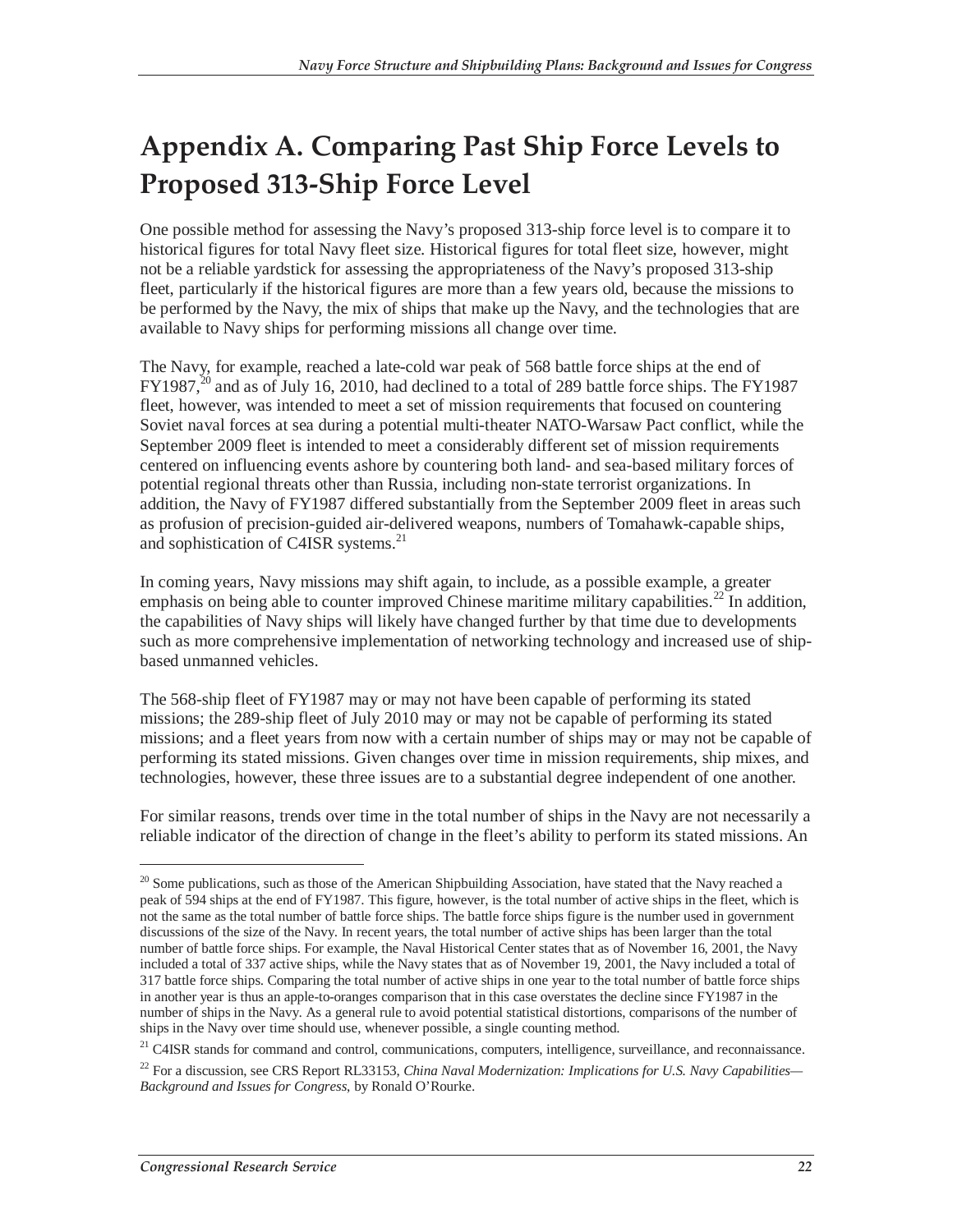increasing number of ships in the fleet might not necessarily mean that the fleet's ability to perform its stated missions is increasing, because the fleet's mission requirements might be increasing more rapidly than ship numbers and average ship capability. Similarly, a decreasing number of ships in the fleet might not necessarily mean that the fleet's ability to perform stated missions is decreasing, because the fleet's mission requirements might be declining more rapidly than numbers of ships, or because average ship capability and the percentage of time that ships are in deployed locations might be increasing quickly enough to more than offset reductions in total ship numbers.

Previous Navy force structure plans, such as those shown in **Table 1**, might provide some insight into the potential adequacy of a proposed new force-structure plan, but changes over time in mission requirements, technologies available to ships for performing missions, and other forceplanning factors suggest that some caution should be applied in using past force structure plans for this purpose, particularly if those past force structure plans are more than a few years old. The Reagan-era plan for a 600-ship Navy, for example, was designed for a cold war set of missions focusing on countering Soviet naval forces at sea, which is not an appropriate basis for planning the Navy today. $23$ 

<sup>&</sup>lt;sup>23</sup> Navy force structure plans that predate those shown in **Table 1** include the Reagan-era 600-ship plan of the 1980s, the Base Force fleet of more than 400 ships planned during the final two years of the George H. W. Bush Administration, the 346-ship fleet from the Clinton Administration's 1993 Bottom-Up Review (or BUR, sometimes also called Base Force II), and the 310-ship fleet of the Clinton Administration's 1997 QDR. The table below summarizes some key features of these plans.

| <b>Features of Recent Navy Force Structure Plans</b> |  |  |  |
|------------------------------------------------------|--|--|--|
|------------------------------------------------------|--|--|--|

-

| Plan                      | $600$ -ship     | <b>Base Force</b>   | <b>1993 BUR</b> | <b>1997 ODR</b>       |
|---------------------------|-----------------|---------------------|-----------------|-----------------------|
| <b>Total ships</b>        | ~100            | $\approx 450/416^a$ | 346             | $\approx 305/310^{6}$ |
| <b>Attack submarines</b>  | 100             | $80/~55$ °          | $45 - 55$       | $50/55^{\rm d}$       |
| <b>Aircraft carriers</b>  | 15 <sup>e</sup> | 12                  | $11+1^f$        | $11+1^f$              |
| <b>Surface combatants</b> | $242/228^g$     | ~150                | ~124            | 116                   |
| <b>Amphibious ships</b>   | $\sim 75^h$     | 51 <sup>1</sup>     | 41 <sup>1</sup> | 36 <sup>i</sup>       |

**Source:** Prepared by CRS based on DOD and U.S. Navy data.

a. Commonly referred to as 450-ship plan, but called for decreasing to 416 ships by end of FY1999.

b. Original total of about 305 ships was increased to about 310 due to increase in number of attack submarines to 55 from 50.

c. Plan originally included 80 attack submarines, but this was later reduced to about 55.

d. Plan originally included 50 attack submarines but this was later increased to 55.

e. Plus one additional aircraft carrier in the service life extension program (SLEP).

f. Eleven active carriers plus one operational reserve carrier.

g. Plan originally included 242 surface combatants but this was later reduced to 228.

h. Number needed to lift assault echelons of one Marine Expeditionary Force (MEF) plus one Marine Expeditionary Brigade (MEB).

i. Number needed to lift assault echelons of 2.5 MEBs. Changing numbers needed to meet this goal reflect in part changes in the design and capabilities of amphibious ships.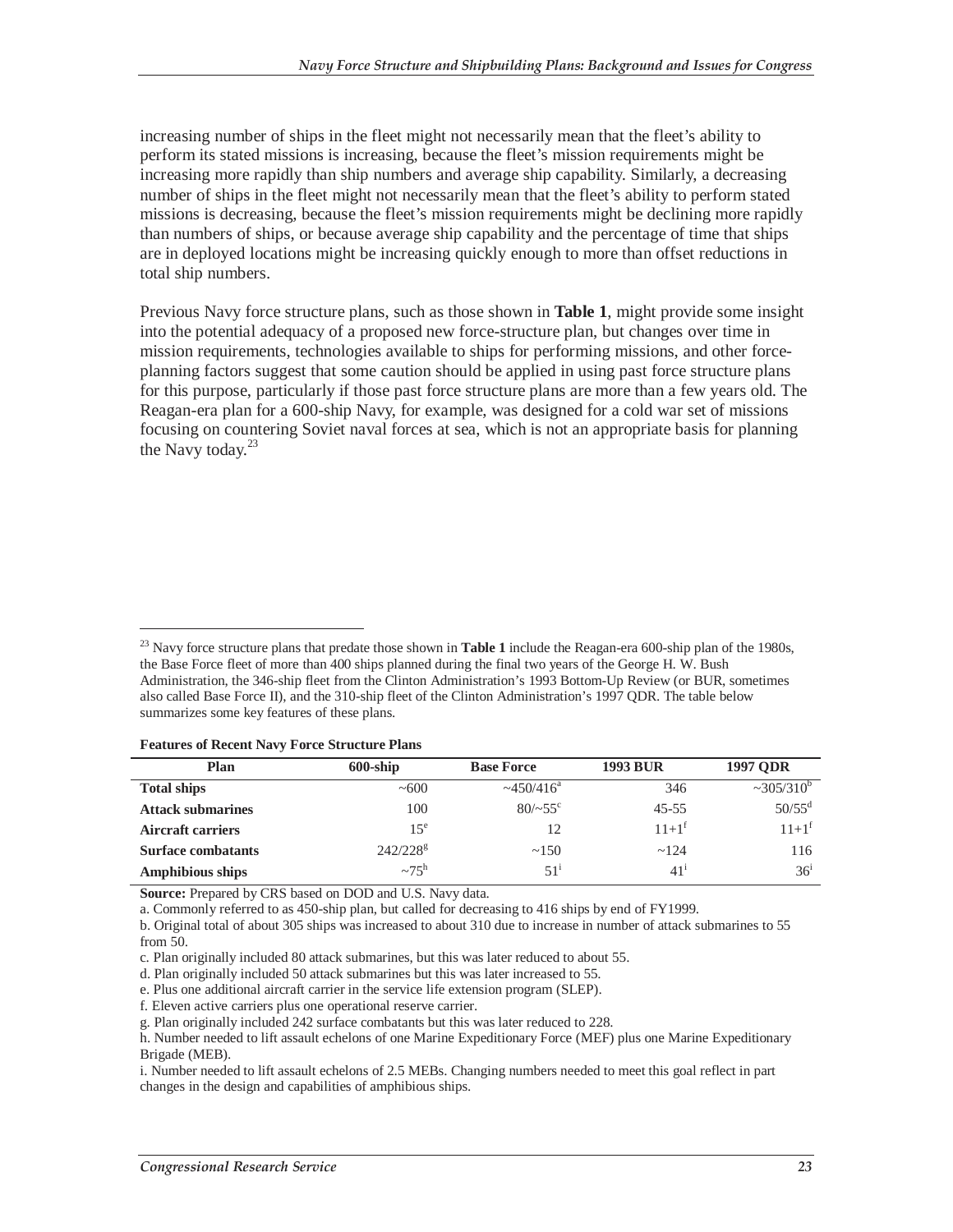# **Appendix B. Recent Proposed Alternatives to Navy's 313-Ship Plan**

**Table B-1** summarizes some alternatives to the Navy's 313-ship plan that have been proposed by various study groups. These proposals reflect differing views about factors such as U.S. interests and potential threats to those interests, potential future levels of defense spending, the kinds of missions that the Navy will be required to perform in the future, and the relative cost effectiveness of various ship types for performing various missions.

| Ship type          | Independent<br>Panel<br><b>Assessment of</b><br>2010 QDR<br>(July 2010) | <b>Sustainable</b><br><b>Defense Task</b><br><b>Force</b><br>(June 2010)           | Heritage<br><b>Foundation</b><br>(January 2009) | <b>Center for a New</b><br>American<br><b>Security (CNAS)</b><br>(November 2008) | <b>Center for</b><br><b>Strategic and</b><br><b>Budgetary</b><br><b>Assessments</b><br>(CSBA)<br>(2008) <sup>a</sup> |
|--------------------|-------------------------------------------------------------------------|------------------------------------------------------------------------------------|-------------------------------------------------|----------------------------------------------------------------------------------|----------------------------------------------------------------------------------------------------------------------|
| <b>Submarines</b>  |                                                                         |                                                                                    |                                                 |                                                                                  |                                                                                                                      |
| <b>SSBN</b>        | 4                                                                       | 7                                                                                  | n/a                                             | 4                                                                                | 12                                                                                                                   |
| <b>SSGN</b>        | 4                                                                       | $\overline{4}$                                                                     | n/a                                             | 0                                                                                | $\overline{2}$                                                                                                       |
| <b>SSN</b>         | 55                                                                      | 37                                                                                 | at least 60                                     | 40                                                                               | 4 <sub>1</sub>                                                                                                       |
| Aircraft carriers  |                                                                         |                                                                                    |                                                 |                                                                                  |                                                                                                                      |
| <b>CVN</b>         | $\mathbf{H}$                                                            | 9                                                                                  | $\overline{13}$                                 | 8                                                                                | $\mathbf{H}$                                                                                                         |
| <b>CVE</b>         | 0                                                                       | 0                                                                                  | n/a                                             | 0                                                                                | 4                                                                                                                    |
| Surface combatants |                                                                         |                                                                                    |                                                 |                                                                                  |                                                                                                                      |
| Cruiser            | n/a                                                                     | 85                                                                                 | 100                                             | 18                                                                               | 4                                                                                                                    |
| Destroyer          | n/a                                                                     |                                                                                    |                                                 | 56                                                                               | 73                                                                                                                   |
| Frigate            | n/a                                                                     | 0                                                                                  | n/a                                             | 0                                                                                | 9b                                                                                                                   |
| LCS                | n/a                                                                     | 25                                                                                 | 20                                              | 48                                                                               | 55                                                                                                                   |
| SSC                | n/a                                                                     | 0                                                                                  | n/a                                             | 40                                                                               | 0 <sup>c</sup>                                                                                                       |
|                    |                                                                         | Amphibious and Maritime Prepositioning Force (Future) (MPF[F]) ships               |                                                 |                                                                                  |                                                                                                                      |
| Amphibious ships   | n/a                                                                     | 27                                                                                 | n/a                                             | 36                                                                               | 33                                                                                                                   |
| MPF(F) ships       | n/a                                                                     | n/a                                                                                | n/a                                             | 0                                                                                | 3 <sub>d</sub>                                                                                                       |
| LSD station ships  | n/a                                                                     | n/a                                                                                | n/a                                             | n/a                                                                              | 7e                                                                                                                   |
|                    |                                                                         | Combat logistics force (CLF) ships (i.e., at-sea resupply ships) and support ships |                                                 |                                                                                  |                                                                                                                      |
| CLF ships          | n/a                                                                     |                                                                                    | n/a                                             | 40                                                                               | 31                                                                                                                   |
| Support ships      | n/a                                                                     | 36                                                                                 | n/a                                             |                                                                                  | 31                                                                                                                   |
| <b>TOTAL ships</b> | 346                                                                     | 230                                                                                | n/a                                             | 300                                                                              | 326f                                                                                                                 |

#### **Table B-1. Recent Proposed Alternatives to Navy's 313-Ship Plan**

**Source:** Table prepared by CRS. Sources: Stephen J. Hadley and William J. Perry, co-chairmen, et al., *The QDR in Perspective: Meeting America's National Security Needs In the 21st Century, The Final Report of the Quadrennial Defense Review Independent Panel*, Washington, 2010, Figure 3-2 on pages 58-59; *Debt, Deficits, and Defense, A Way Forward[:] Report of the Sustainable Defense Task Force*, June 11, 2010, pp. 19-20; Baker Spring and Mackenzie M. Eaglen, *Quadrennial Defense Review: Building Blocks for National Defense*. Washington, Heritage Foundation, January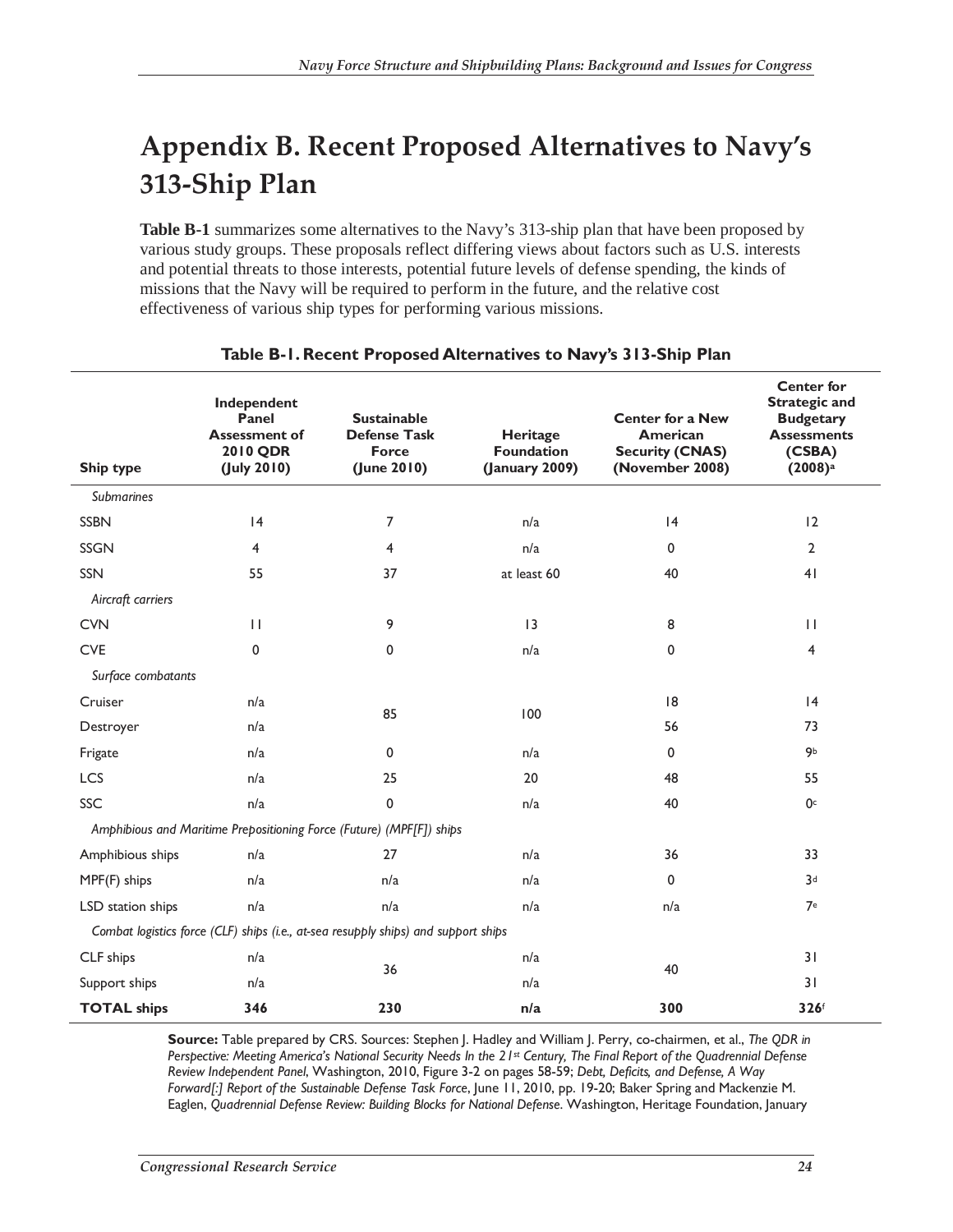28, 2009. (Backgrounder, revised and updated February 9, 2009) p. 15; Frank Hoffman, *From Preponderance to*  Partnership: American Maritime Power in the 21st Century. Washington, Center for a New American Security, November 2008. p. 19 (Table 2); and Robert O. Work, *The US Navy[:] Charting a Course for Tomorrow's Fleet*. Washington, Center for Strategic and Budgetary Assessments, 2008. p. 81 (Figure 5).

**Notes: n/a** is not addressed in the report. **SSBN** is nuclear-powered ballistic missile submarine; **SSGN** is nuclear-powered cruise missile and special operations forces submarine; **SSN** is nuclear-powered attack submarine; **CVN** is large nuclear-powered aircraft carrier; **CVE** is medium-sized aircraft carrier; **LCS** is Littoral Combat Ship; **SSC** (an acronym created by CRS for this table) is small surface combatant of 1,000+ tons displacement—a ship similar to late-1990s Streetfighter concept; **MPF(F)** is Maritime Prepositioning Force (Future) ship; **LSD** is LSD-41/49 class amphibious ship operating as a station ship for a formation like a Global Fleet Station (GFS); **CLF** is combat logistics force (i.e., resupply) ship.

- a. Figures shown are for the year 2028.
- b. Maritime Security Frigates.
- c. Plan includes 28 patrol craft (PCs) of a few hundred tons displacement each, as well as 29 boat detachments and seven riverine squadrons.
- d. Plan shows three Mobile Landing Platform (MLP) ships that the Navy currently plans for the MPF(F) squadron, plus 16 existing current-generation maritime prepositioning force (MPF) ships and 17 existing prepositioning ships for Army and other service/agency equipment. Plan also shows 67 other DOD sealift ships.
- e. T-LSDs, meaning LSDs operated by the Military Sealift Command (MSC) with a partly civilian crew.
- f. The CSBA report shows a total of 488 units by including 162 additional force units that do not count toward the 313-ship goal under the battle force ships counting method that has been used since the early 1980s for public policy discussions of the size of the Navy. These 162 additional force units include 16 existing current-generation maritime prepositioning force (MPF) ships and 17 existing prepositioning ships for Army and other service/agency equipment, 67 other DOD sealift ships, 28 PCs, 29 boat detachments, and certain other small-scale units. The CSBA report proposes a new counting method for naval/maritime forces that includes units such as these in the total count.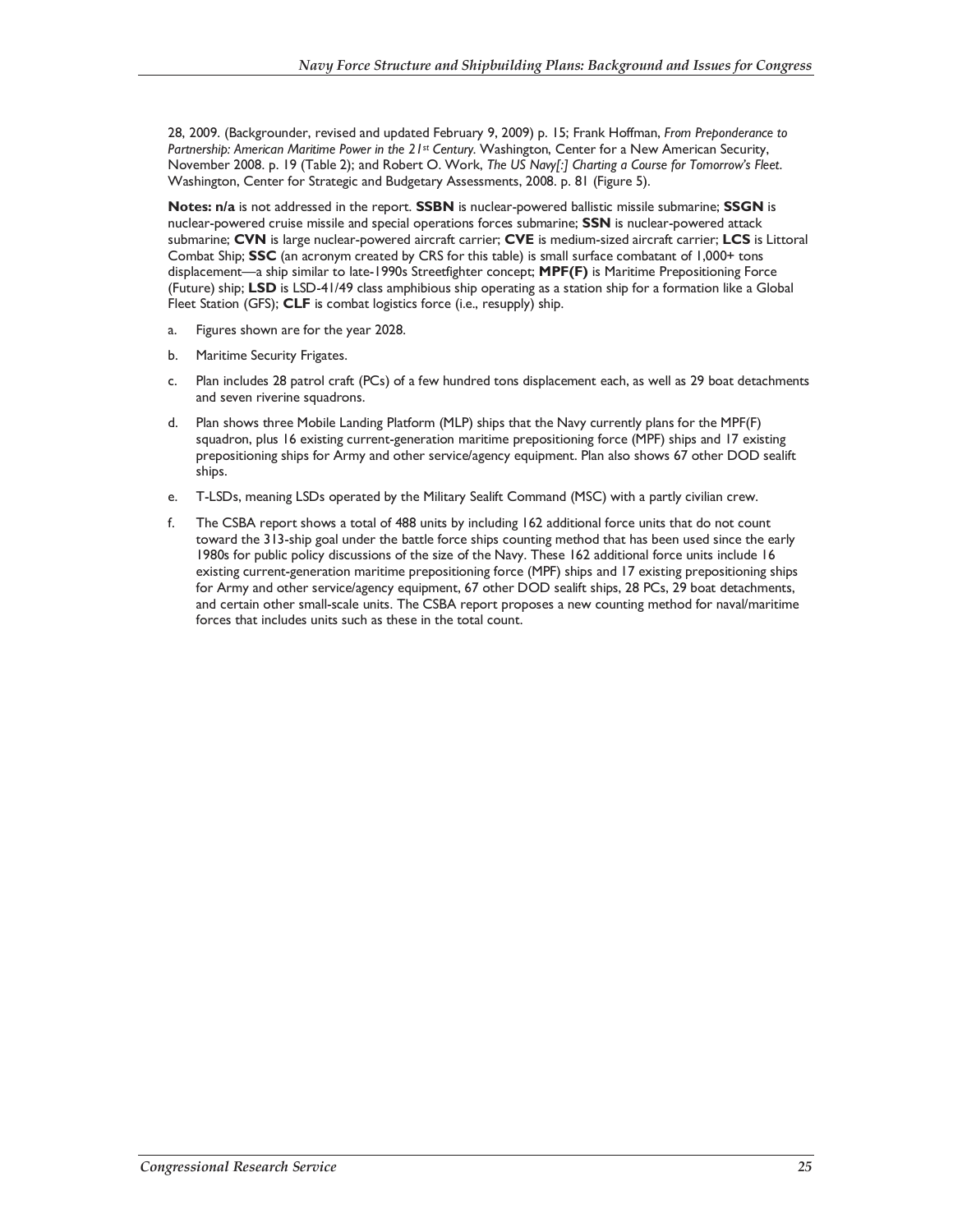# **Appendix C. Independent Panel Assessment of 2010 QDR**

The law that requires DOD to perform QDRs (10 U.S.C. 118) states that the results of each QDR shall be assessed by an independent panel. The report of the independent panel that assessed the 2010 QDR was released on July 29, 2010. The independent panel's report recommends a Navy of 346 ships (about 10% more than the Navy's planned 313-ship fleet), including 11 aircraft carriers (the same number as in the Navy's 313-ship plan) and 55 attack submarines (compared to 48 in the Navy's 313-ship plan).<sup>24</sup> The report states the following, among other things:

- "The QDR should reflect current commitments, but it must also plan effectively for potential threats that could arise over the next 20 years.… we believe the 2010 QDR did not accord sufficient priority to the need to counter anti-access challenges, strengthen homeland defense (including our defense against cyber threats), and conduct post-conflict stabilization missions." (Page 54)
- "In this remarkable period of change, global security will still depend upon an American presence capable of unimpeded access to all international areas of the Pacific region. In an environment of 'anti-access strategies,' and assertions to create unique 'economic and security zones of influence,' America's rightful and historic presence will be critical. To preserve our interests, the United States will need to retain the ability to transit freely the areas of the Western Pacific for security and economic reasons. Our allies also depend on us to be fully present in the Asia-Pacific as a promoter of stability and to ensure the free flow of commerce. A robust U.S. force structure, largely rooted in maritime strategy but including other necessary capabilities, will be essential." (Page 51)
- "The United States will need agile forces capable of operating against the full range of potential contingencies. However, the need to deal with irregular and hybrid threats will tend to drive the size and shape of ground forces for years to come, whereas the need to continue to be fully present in Asia and the Pacific and other areas of interest will do the same for naval and air forces." (Page 55)
- "The force structure in the Asia-Pacific needs to be increased. In order to preserve U.S. interests, the United States will need to retain the ability to transit freely the areas of the Western Pacific for security and economic reasons. The United States must be fully present in the Asia-Pacific region to protect American lives and territory, ensure the free flow of commerce, maintain stability, and defend our allies in the region. A robust U.S. force structure, one that is largely rooted in maritime strategy and includes other necessary capabilities, will be essential." (Page 66)
- "Force structure must be strengthened in a number of areas to address the need to counter anti-access challenges, strengthen homeland defense (including defense against cyber threats), and conduct post-conflict stabilization missions: First, as a Pacific power, the U.S. presence in Asia has underwritten the regional stability

<sup>24</sup> Stephen J. Hadley and William J. Perry, co-chairmen, et al*, The QDR in Perspective: Meeting America's National*  Security Needs In the 21<sup>st</sup> Century, The Final Report of the Quadrennial Defense Review Independent Panel, Washington, 2010, Figure 3-2 on page 58.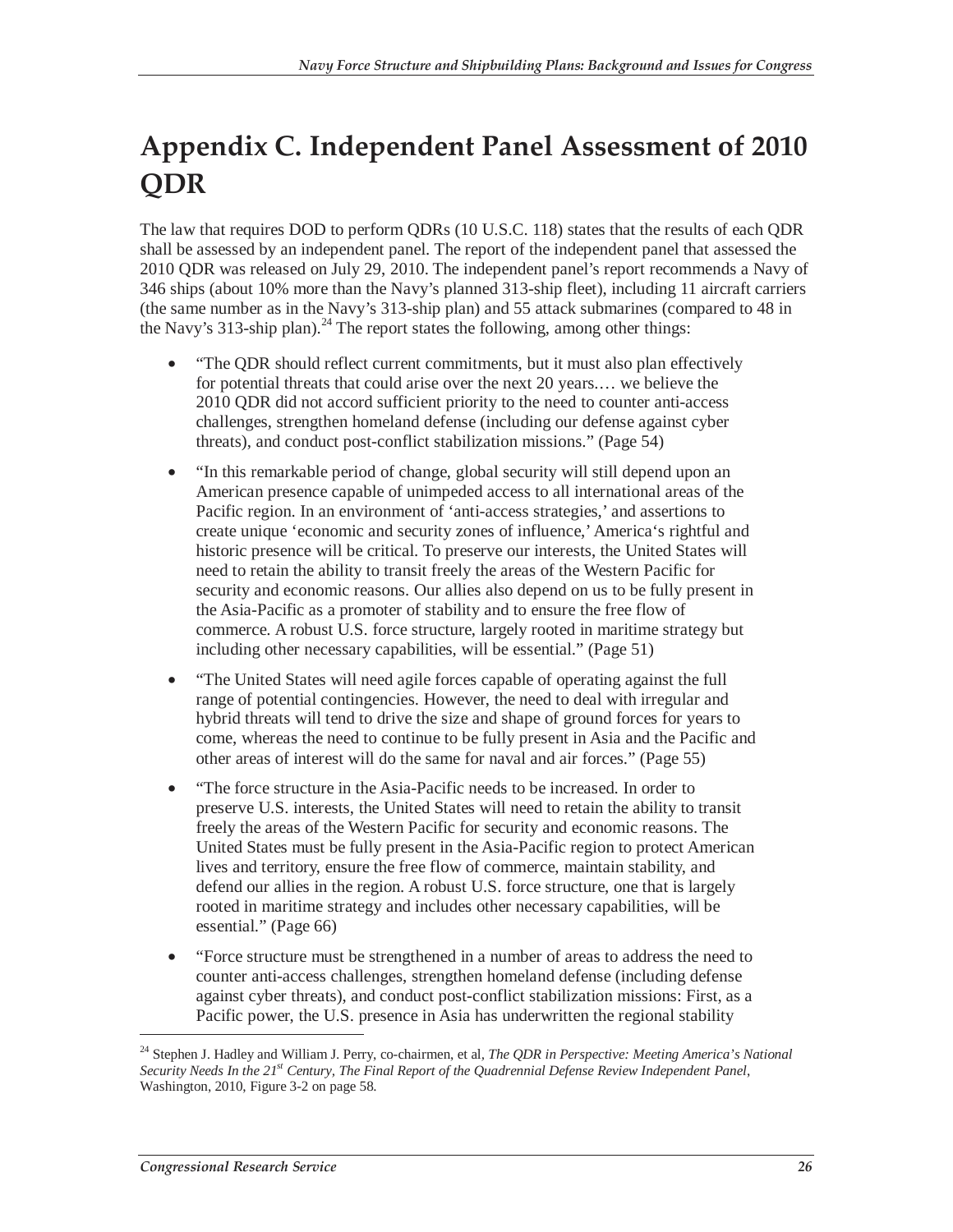that has enabled India and China to emerge as rising economic powers. The United States should plan on continuing that role for the indefinite future. The Panel remains concerned that the QDR force structure may not be sufficient to assure others that the United States can meet its treaty commitments in the face of China's increased military capabilities. Therefore, we recommend an increased priority on defeating anti-access and area-denial threats. This will involve acquiring new capabilities, and, as Secretary Gates has urged, developing innovative concepts for their use. Specifically, we believe the United States must fully fund the modernization of its surface fleet. We also believe the United States must be able to deny an adversary sanctuary by providing persistent surveillance, tracking, and rapid engagement with high-volume precision strike. That is why the Panel supports an increase in investment in long-range strike systems and their associated sensors. In addition, U.S. forces must develop and demonstrate the ability to operate in an information-denied environment." (Pages 59-60)

• "To compete effectively, the U.S. military must continue to develop new conceptual approaches to dealing with operational challenges, like the Capstone Concept for Joint Operations (CCJO). The Navy and Air Force's effort to develop an Air-Sea Battle concept is one example of an approach to deal with the growing anti-access challenge. It will be necessary to invest in modernized capabilities to make this happen. The Chief of Naval Operations and Chief of Staff of the Air Force deserve support in this effort, and the Panel recommends the other military services be brought into the concept when appropriate." (Page 51; a similar passage appears on page 67)

In recommending a Navy of 346 ships, the independent panel's report cited the 1993 Bottom-Up Review (BUR) of U.S. defense plans and policies. **Table C-1** compares the 346-ship Navy recommended in the 1993 BUR (as detailed partly in subsequent Navy testimony and publications), the Navy's 313-ship plan, and the ship force levels recommended in the independent panel report.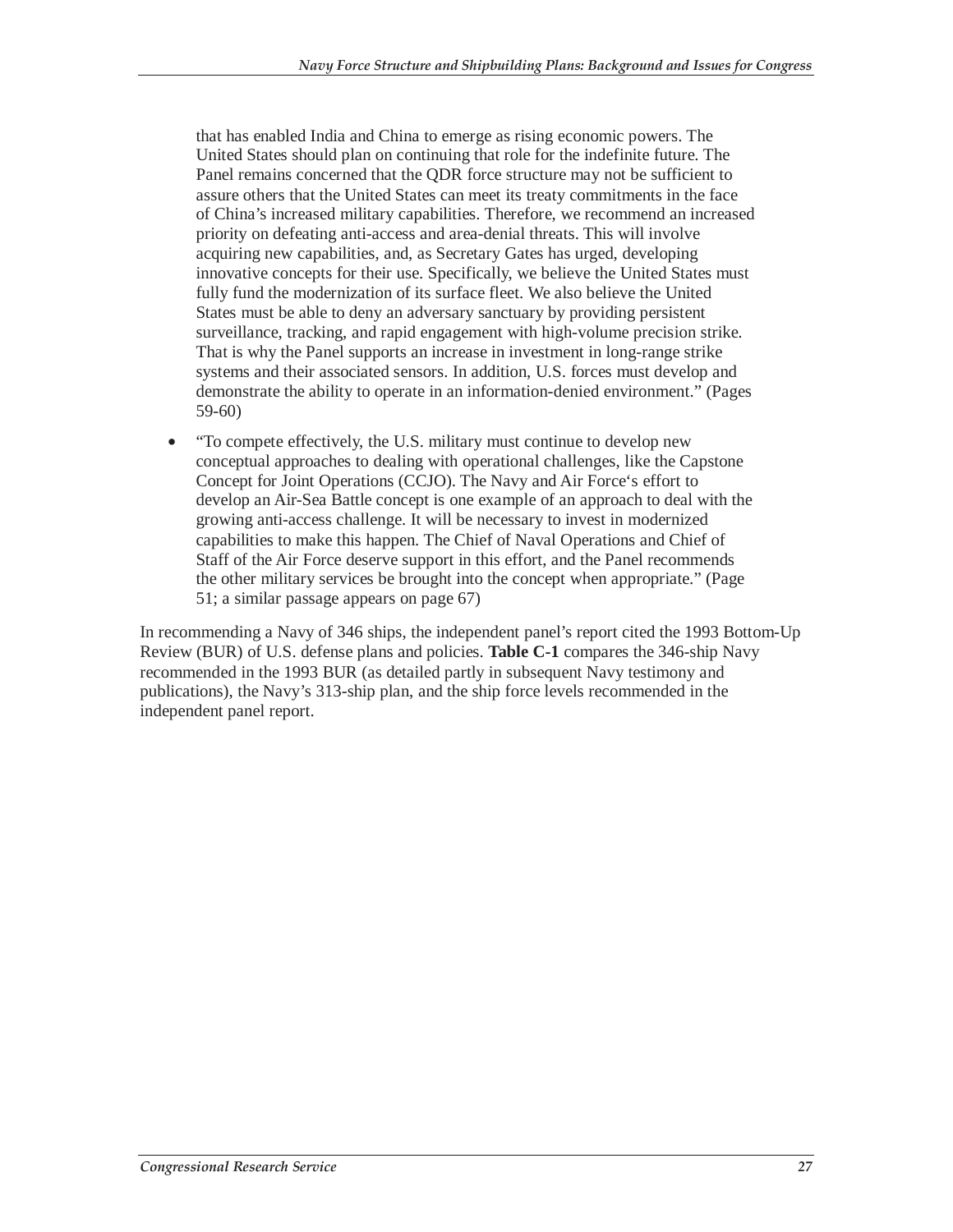| <b>Ship Type</b>             | <b>Bottom-Up Review (BUR)</b><br>(1993)                                                                                                                                                                                            | Navy's 313-Ship Plan<br>(2006) | <b>Independent Panel</b><br><b>Assessment of 2010 QDR</b><br>$($ July 2010 $)$ |
|------------------------------|------------------------------------------------------------------------------------------------------------------------------------------------------------------------------------------------------------------------------------|--------------------------------|--------------------------------------------------------------------------------|
| <b>SSBNs</b>                 | 8                                                                                                                                                                                                                                  | 4                              | 4                                                                              |
|                              | (SSBN force was later reduced to<br>14 as a result of the 1994 Nuclear<br>Posture Review)                                                                                                                                          |                                |                                                                                |
| <b>SSGNs</b>                 | 0                                                                                                                                                                                                                                  | 4                              | 4                                                                              |
|                              | (SSGN program did not yet exist)                                                                                                                                                                                                   |                                |                                                                                |
| <b>SSNs</b>                  | 45 to 55                                                                                                                                                                                                                           | 48                             | 55                                                                             |
|                              | (55 in FY99, with a long-term goal<br>of about 45)                                                                                                                                                                                 |                                |                                                                                |
| Aircraft carriers            | I I active + I operational/reserve                                                                                                                                                                                                 | II active                      | 11 active                                                                      |
| Surface combatants           | 124                                                                                                                                                                                                                                | 43                             | n/a                                                                            |
|                              | (114 active + 10 frigates in Naval<br>Reserve Force; a total of 110-116<br>active ships was also cited)                                                                                                                            |                                |                                                                                |
| Cruisers and destroyers      | n/a                                                                                                                                                                                                                                | 88                             | n/a                                                                            |
| Frigates                     | n/a                                                                                                                                                                                                                                | 0                              | n/a                                                                            |
|                              |                                                                                                                                                                                                                                    | (to be replaced by LCSs)       |                                                                                |
| LCSs                         | 0                                                                                                                                                                                                                                  | 55                             | n/a                                                                            |
|                              | (LCS program did not exist)                                                                                                                                                                                                        |                                |                                                                                |
| Amphibious ships             | 4 <sub>1</sub>                                                                                                                                                                                                                     | 31                             | n/a                                                                            |
|                              | (Enough to lift 2.5 MEBs)                                                                                                                                                                                                          | (33 needed to lift 2.0 MEBs)   |                                                                                |
| MPF(F) ships                 | 0                                                                                                                                                                                                                                  | 12                             | n/a                                                                            |
|                              | (MPF(F) program did not exist)                                                                                                                                                                                                     |                                |                                                                                |
| Dedicated mine warfare ships | 26                                                                                                                                                                                                                                 | 0                              | n/a                                                                            |
|                              | (LCS program did not exist)                                                                                                                                                                                                        | (to be replaced by LCSs)       |                                                                                |
| CLF ships                    | 43                                                                                                                                                                                                                                 | 30                             | n/a                                                                            |
| Support ships                | 22                                                                                                                                                                                                                                 | 20                             | n/a                                                                            |
| <b>TOTAL ships</b>           | 346                                                                                                                                                                                                                                | 313                            | 346                                                                            |
|                              | (numbers above add to 331-<br>341; Navy testified in 1994<br>that the planned number was<br>adjusted from 346 to 330 to<br>reflect reductions in numbers<br>of tenders and early<br>retirements of some older<br>amphibious ships) |                                |                                                                                |

#### **Table C-1. Comparison of 1993 BUR Report, 313-Ship Plan, and Independent Panel Assessment of 2010 QDR**

**Source:** Table prepared by CRS. *Sources for 1993 Bottom-Up Review:* Department of Defense, *Report on the Bottom-Up Review*, October 1993, Figure 7 on page 28; Department of the Navy, *Highlights of the FY 1995 Department of the Navy Budget*, February 1994, p. 1; Department of the Navy, *Force 2001, A Program Guide to the U.S. Navy*, 1994 edition, p. 15; Statement of VADM T. Joseph Lopez, U.S. Navy, Deputy Chief of Naval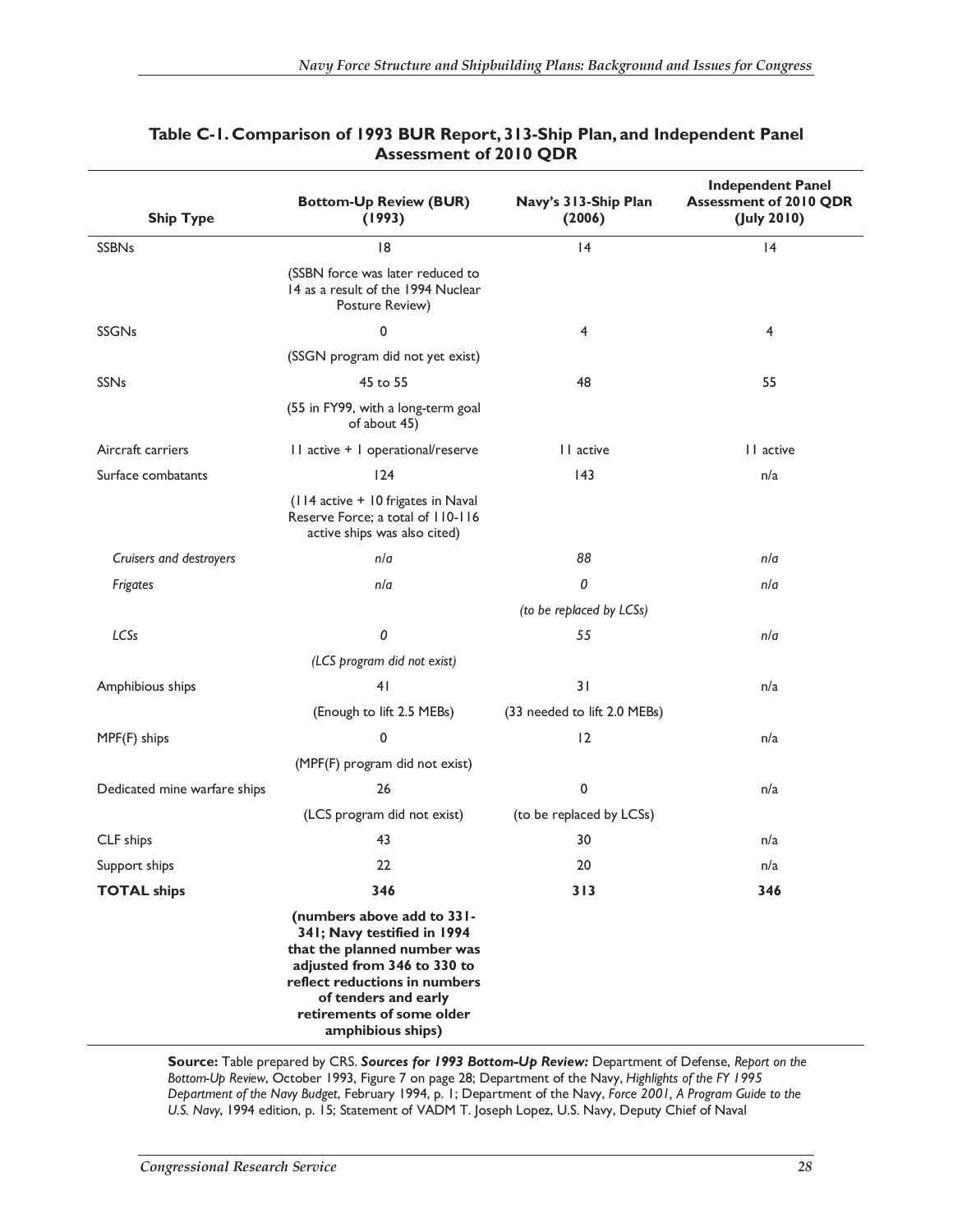Operations (Resources, Warfare Requirements & Assessments), Testimony to the Military Forces and Personnel Subcommittee of the House Armed Services Committee, March 22, 1994, pp. 2-5. *Source for independent panel report:* Stephen J. Hadley and William J. Perry, co-chairmen, et al., *The QDR in Perspective: Meeting America's National Security Needs In the 21st Century, The Final Report of the Quadrennial Defense Review Independent Panel*, Washington, 2010, Figure 3-2 on pages 58-59.

**Notes: n/a** is not addressed in the report. **SSBN** is nuclear-powered ballistic missile submarine; **SSGN** is nuclear-powered cruise missile and special operations forces submarine; **SSN** is nuclear-powered attack submarine; **LCS** is Littoral Combat Ship; **MPF(F)** is Maritime Prepositioning Force (Future) ship; **CLF** is combat logistics force (i.e., resupply) ship; **MEB** is Marine Expeditionary Brigade.

In a letter dated August 11, 2010, Secretary of Defense Robert Gates provided his comments on the independent panel's report. The letter stated in part:

I completely agree with the Panel that a strong navy is essential; however, I disagree with the Panel's recommendation that DoD should establish the 1993 Bottom Up Review's (BUR's) fleet of 346 ships as the objective target. That number was a simple projection of the then-planned size of [the] Navy in FY 1999, not a reflection of  $21<sup>st</sup>$  century, steady-state requirements. The fleet described in the 2010 QDR report, with its overall target of 313 to 323 ships, has roughly the same number of aircraft carriers, nuclear-powered attack submarines, surface combatants, mine warfare vessels, and amphibious ships as the larger BUR fleet. The main difference between the two fleets is in the numbers of combat logistics, mobile logistics, and support ships. Although it is true that the 2010 fleet includes fewer of these ships, they are all now more efficiently manned and operated by the Military Sealift Command and meet all of DoD's requirements….

I agree with the Panel's general conclusion that DoD ought to enhance its overall posture and capabilities in the Asia-Pacific region. As I outlined in my speech at the Naval War College in April 2009, "to carry out the missions we may face in the future… we will need numbers, speed, and the ability to operate in shallow waters." So as the Air-Sea battle concept development reaches maturation, and as DoD's review of global defense posture continues, I will be looking for ways to meet plausible security threats while emphasizing sustained forward presence – particularly in the Pacific.<sup>25</sup>

-

<sup>&</sup>lt;sup>25</sup> Letter dated August 11, 2010, from Secretary of Defense Robert Gates to the chairmen of the House and Senate Armed Services and Appropriations Committees, pp. 3 and 4. The ellipsis in the second paragraph appears in the letter.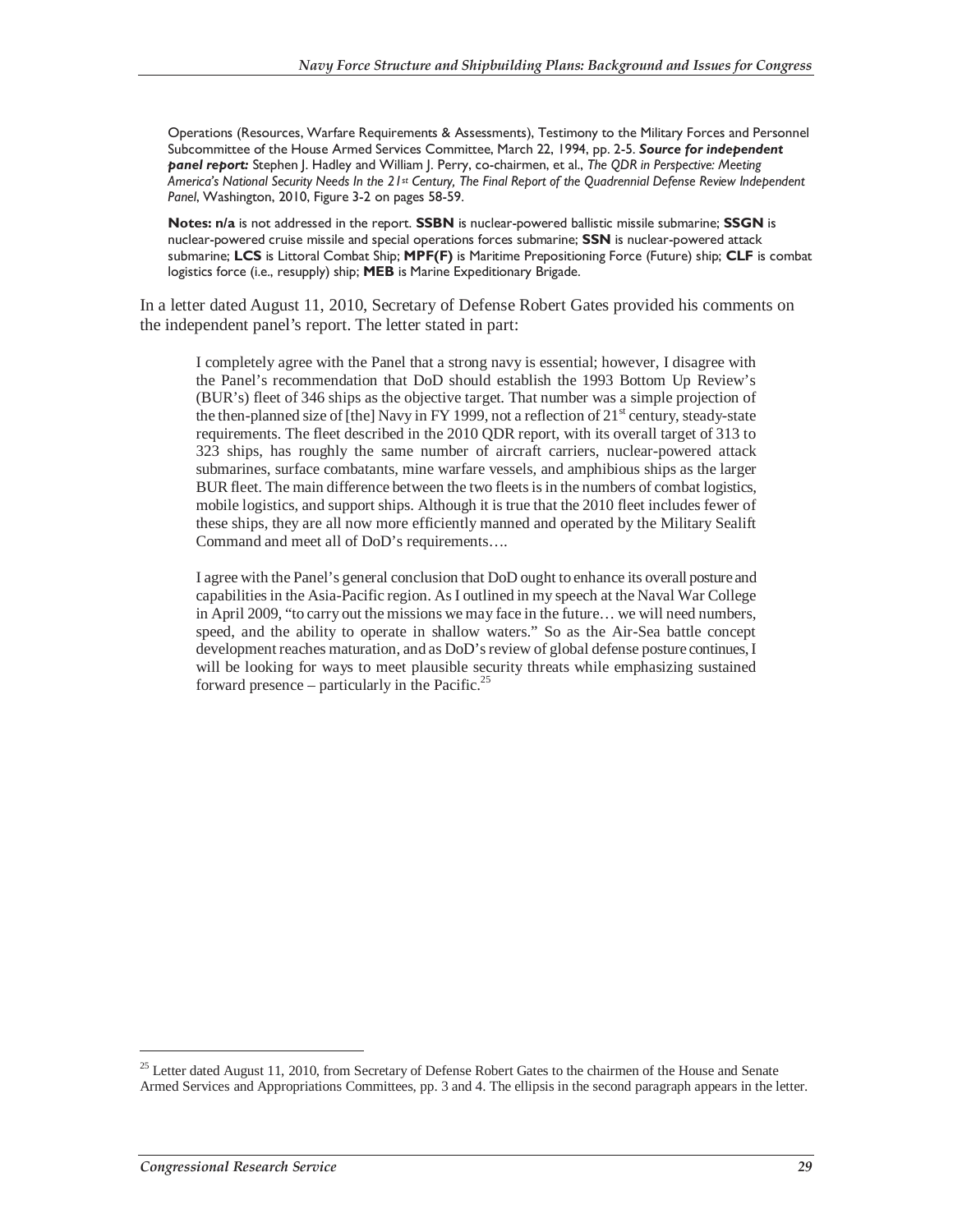# **Appendix D. Size of the Navy and Navy Shipbuilding Rate**

### **Size of the Navy**

**Table D-1** shows the size of the Navy in terms of total number of ships since FY1948; the numbers shown in the table reflect changes over time in the rules specifying which ships count toward the total. Differing counting rules result in differing totals, and for certain years, figures reflecting more than one set of counting rules are available. Figures in the table for FY1978 and subsequent years reflect the battle force ships counting method, which is the set of counting rules established in the early 1980s for public policy discussions of the size of the Navy.

As shown in the table, the total number of battle force ships in the Navy reached a late-cold war peak of 568 at the end of FY1987 and began declining thereafter.<sup>26</sup> The Navy fell below 300 battle force ships in August 2003 and included 285 battle force ships as of September 30, 2009.

As discussed in **Appendix A**, historical figures for total fleet size might not be a reliable yardstick for assessing the appropriateness of the Navy's proposed 313-ship fleet, particularly if the historical figures are more than a few years old, because the missions to be performed by the Navy, the mix of ships that make up the Navy, and the technologies that are available to Navy ships for performing missions all change over time. For similar reasons, trends over time in the total number of ships in the Navy are not necessarily a reliable indicator of the direction of change in the fleet's ability to perform its stated missions. An increasing number of ships in the fleet might not necessarily mean that the fleet's ability to perform its stated missions is increasing, because the fleet's mission requirements might be increasing more rapidly than ship numbers and average ship capability. Similarly, a decreasing number of ships in the fleet might not necessarily mean that the fleet's ability to perform stated missions is decreasing, because the fleet's mission requirements might be declining more rapidly than numbers of ships, or because average ship capability and the percentage of time that ships are in deployed locations might be increasing quickly enough to more than offset reductions in total ship numbers.

-

 $26$  Some publications have stated that the Navy reached a peak of 594 ships at the end of FY1987. This figure, however, is the total number of active ships in the fleet, which is not the same as the total number of battle force ships. The battle force ships figure is the number used in government discussions of the size of the Navy. In recent years, the total number of active ships has been larger than the total number of battle force ships. For example, the Naval Historical Center states that as of November 16, 2001, the Navy included a total of 337 active ships, while the Navy states that as of November 19, 2001, the Navy included a total of 317 battle force ships. Comparing the total number of active ships in one year to the total number of battle force ships in another year is thus an apple-to-oranges comparison that in this case overstates the decline since FY1987 in the number of ships in the Navy. As a general rule to avoid potential statistical distortions, comparisons of the number of ships in the Navy over time should use, whenever possible, a single counting method.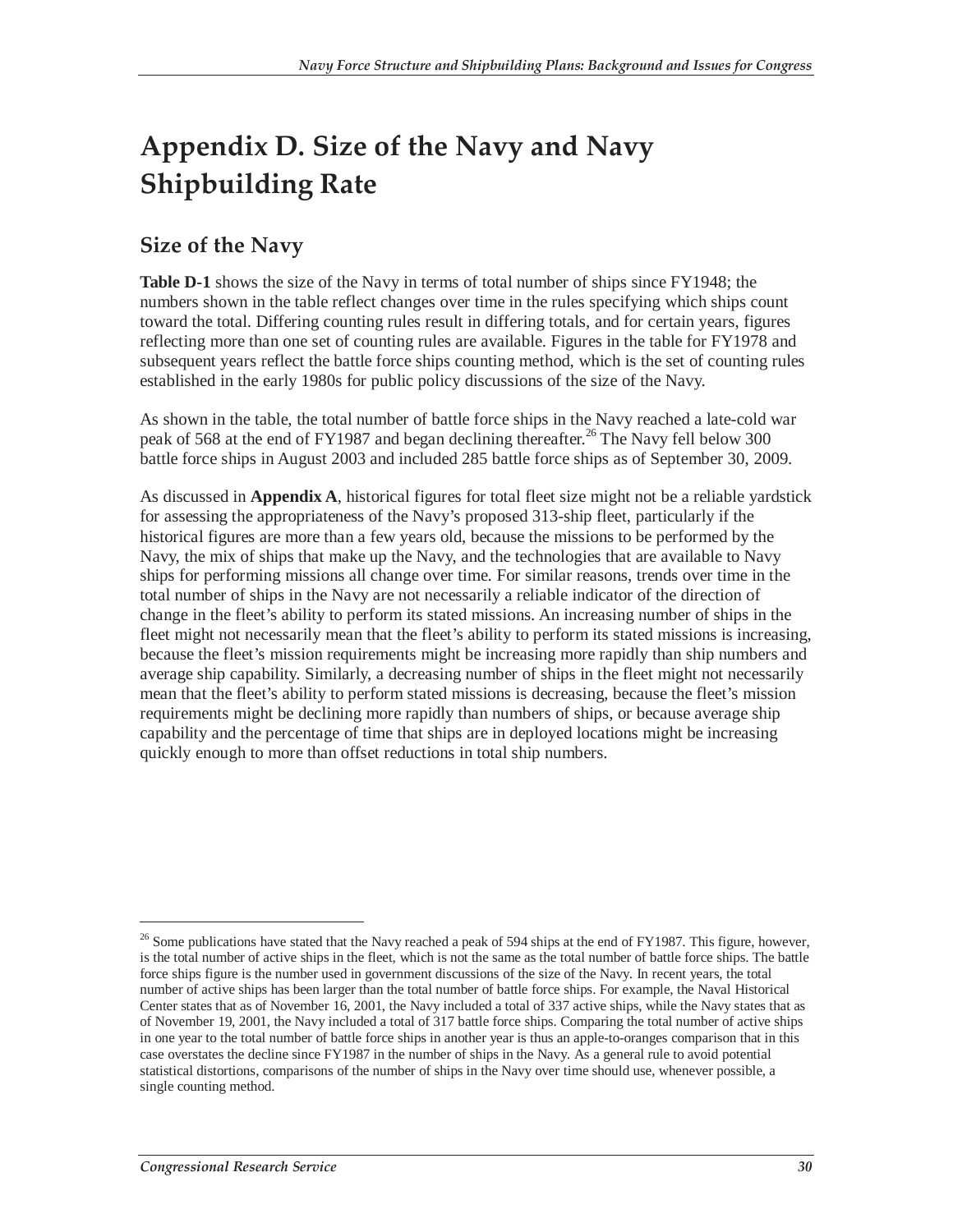| <b>FYa</b> | <b>Number</b> | <b>FYa</b> | <b>Number</b> | FYa  | <b>Number</b> |
|------------|---------------|------------|---------------|------|---------------|
| 1948       | 737           | 1969       | 926           | 1990 | 547           |
| 1949       | 690           | 1970       | 769           | 1991 | 526           |
| 1950       | 634           | 97         | 702           | 1992 | 466           |
| 1951       | 980           | 1972       | 654           | 1993 | 435           |
| 1952       | 1,097         | 1973       | 584           | 1994 | 391           |
| 1953       | 1,122         | 1974       | 512           | 1995 | 373           |
| 1954       | 1,113         | 1975       | 496           | 1996 | 356           |
| 1955       | 1,030         | 1976       | 476           | 1997 | 354           |
| 1956       | 973           | 1977       | 464           | 1998 | 333           |
| 1957       | 967           | 1978       | 468           | 1999 | 317           |
| 1958       | 890           | 1979       | 471           | 2000 | 318           |
| 1959       | 860           | 1980       | 477           | 2001 | 316           |
| 1960       | 812           | 1981       | 490           | 2002 | 313           |
| 1961       | 897           | 1982       | 513           | 2003 | 297           |
| 1962       | 959           | 1983       | 514           | 2004 | 291           |
| 1963       | 916           | 1984       | 524           | 2005 | 282           |
| 1964       | 917           | 1985       | 541           | 2006 | 281           |
| 1965       | 936           | 1986       | 556           | 2007 | 279           |
| 1966       | 947           | 1987       | 568           | 2008 | 282           |
| 1967       | 973           | 1988       | 565           | 2009 | 285           |
| 1968       | 976           | 1989       | 566           | 2010 |               |

**Table D-1. Total Number of Ships in the Navy Since FY1948** 

**Source:** Compiled by CRS using U.S. Navy data. Numbers shown reflect changes over time in the rules specifying which ships count toward the total. Figures for FY1978 and subsequent years reflect the battle force ships counting method, which is the set of counting rules established in the early 1980s for public policy discussions of the size of the Navy.

a. Data for earlier years in the table may be for the end of the calendar year (or for some other point during the year), rather than for the end of the fiscal year.

## **Shipbuilding Rate**

**Table D-2** shows past (FY1982-FY2010) and requested (FY2011-FY2015) rates of Navy ship procurement.